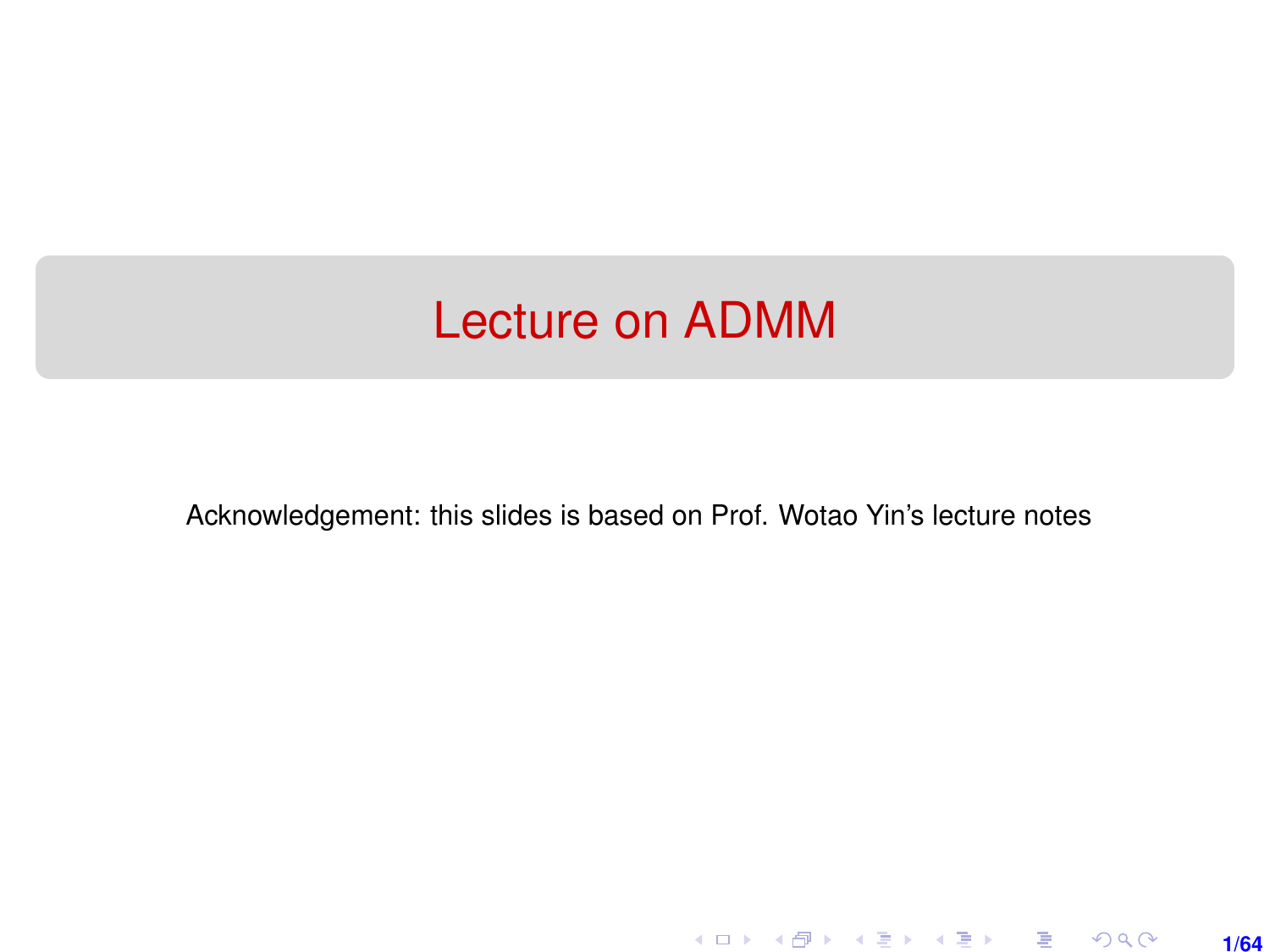# <span id="page-1-0"></span>**Outline**



### [Standard ADMM](#page-1-0)

- [Summary of convergence results](#page-7-0)
- [Variants of ADMM](#page-11-0)
- **[Examples](#page-17-0)**
- [Distributed ADMM](#page-30-0)
- 6 [Decentralized ADMM](#page-50-0)
- [ADMM with three or more blocks](#page-53-0)
- [Nonconvex problems](#page-59-0)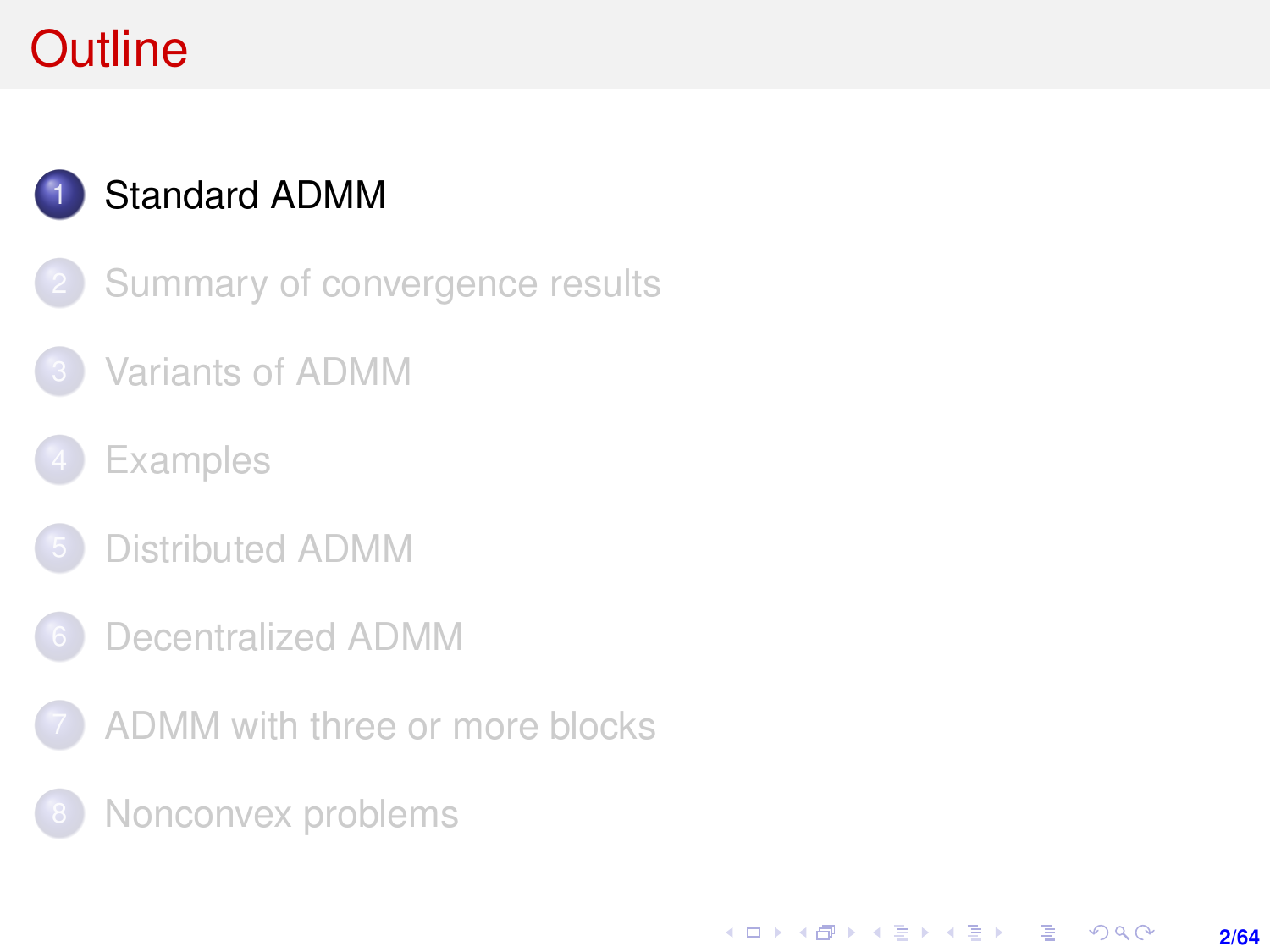Consider a convex program with a separable objective and coupling constraints

$$
\min_{x,z} f(\mathbf{x}) + g(\mathbf{z}) \text{ s.t. } \mathbf{A}\mathbf{x} + \mathbf{B}\mathbf{z} = \mathbf{b}
$$

Examples:

- $\bullet$  min  $f(\mathbf{x}) + g(\mathbf{x}) \Rightarrow \min_{\mathbf{x},\mathbf{z}} \{f(\mathbf{x}) + g(\mathbf{z}) : \mathbf{x} \mathbf{z} = 0\}$
- $\bullet$  min  $f(\mathbf{x}) + g(\mathbf{A}\mathbf{x}) \Rightarrow \min_{\mathbf{x},\mathbf{z}} \{f(\mathbf{x}) + g(\mathbf{z}) : \mathbf{A}\mathbf{x} \mathbf{z} = 0\}$
- $\bullet$  *min*{*f*(**x**) : **AX**  $\in \mathcal{C}$ }  $\Rightarrow$   $\min_{\mathbf{x},\mathbf{z}}$ {*f*(**x**) + *l*<sub>C</sub>(**z**) : **Ax z** = 0}
- $\min \sum_{i=1}^{N} f_i(\mathbf{x}) \Rightarrow \min_{\{\mathbf{x_i}\},\mathbf{z}} \{\sum_{i=1}^{N} f_i(\mathbf{x_i}) : \mathbf{x_i} \mathbf{z} = 0, \forall i\}$ each  $x_i$  is **a copy** of x for  $f_i$ , not a subvector of x.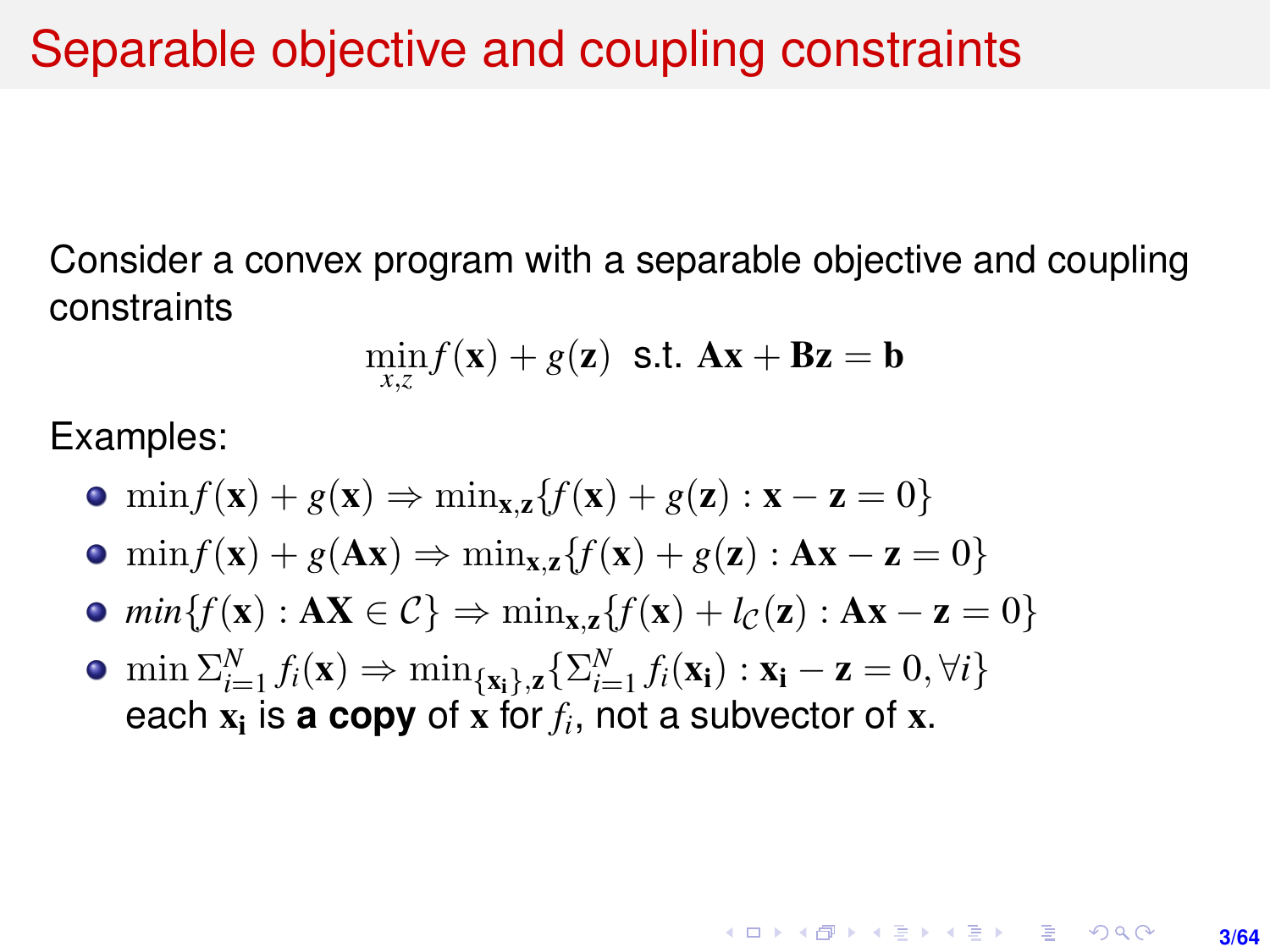## Alternating direction method of multipliers(ADMM)

Let *f* and *g* be **convex**. They may be **nonsmooth**, can take the **extended value**. Consider

$$
\min_{\mathbf{x},\mathbf{z}} f(\mathbf{x}) + g(\mathbf{z})
$$
  
 
$$
\text{ s.t. } \mathbf{A}\mathbf{x} + \mathbf{B}\mathbf{z} = \mathbf{b}.
$$

Define the augmented Lagrangian function:

$$
L_{\beta}(\mathbf{x}, \mathbf{z}, \mathbf{w}) = f(\mathbf{x}) + g(\mathbf{z}) - \mathbf{w}^{\top}(\mathbf{A}\mathbf{x} + \mathbf{B}\mathbf{z} - \mathbf{b}) + \frac{\beta}{2} \|\mathbf{A}\mathbf{x} + \mathbf{B}\mathbf{z} - \mathbf{b}\|_{2}^{2}
$$

Standard ADMM iteration

\n- **1** 
$$
\mathbf{x}^{k+1} = \arg\min_{\mathbf{x}} L_{\beta}(\mathbf{x}, \mathbf{z}^k, \mathbf{w}^k),
$$
\n- **2**  $\mathbf{z}^{k+1} = \arg\min_{\mathbf{z}} L_{\beta}(\mathbf{x}^{k+1}, \mathbf{z}, \mathbf{w}^k),$
\n- **3**  $\mathbf{w}^{k+1} = \mathbf{w}^k - \beta(\mathbf{A}\mathbf{x}^{k+1} + \mathbf{B}\mathbf{z}^{k+1} - \mathbf{b}).$
\n

Be careful about the form of the augmented Lagrangian function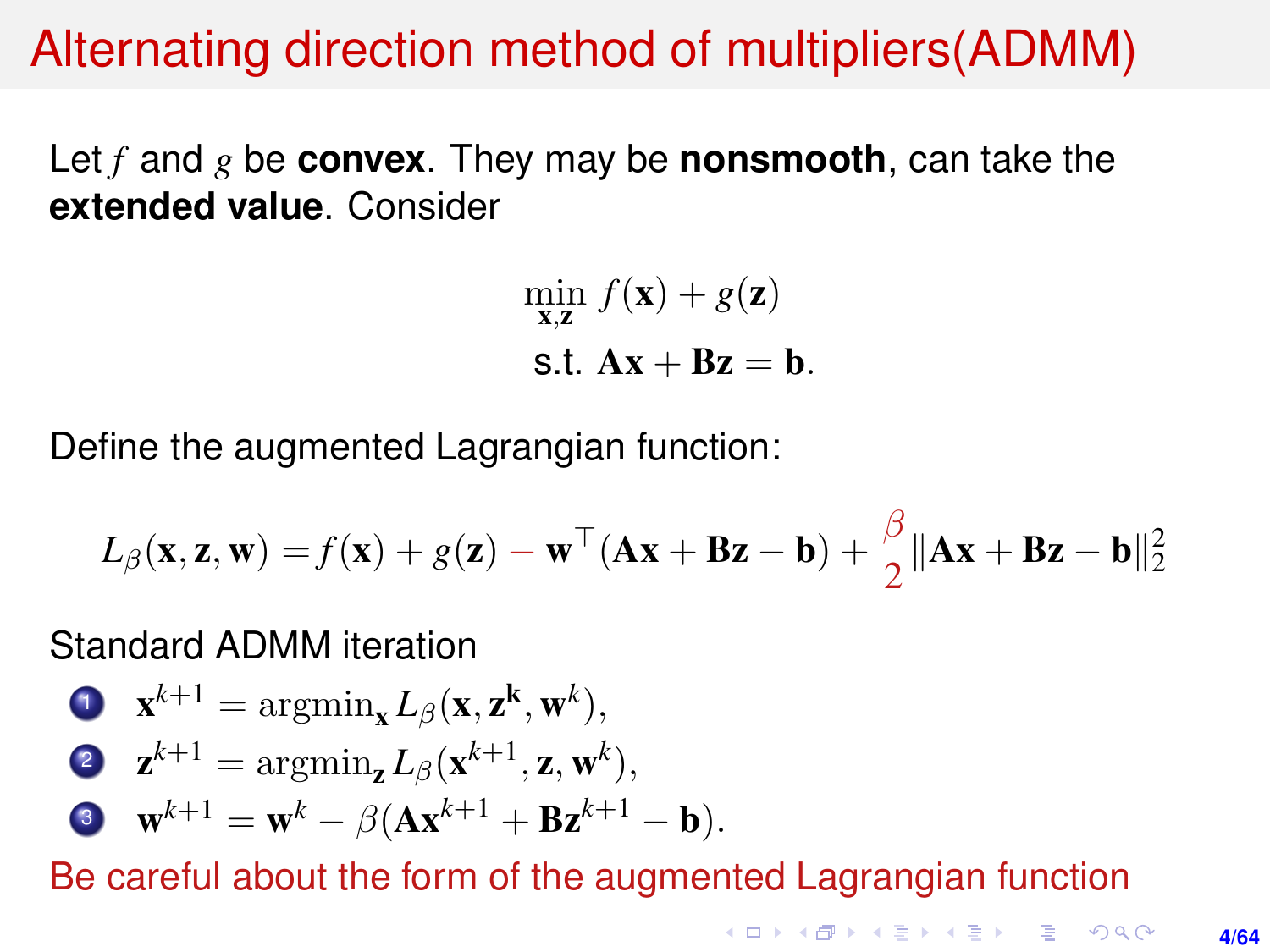# Alternating direction method of multipliers(ADMM)

### Consider

$$
\min_{\mathbf{x},\mathbf{z}} f(\mathbf{x}) + g(\mathbf{z})
$$
  
s.t.  $\mathbf{A}\mathbf{x} + \mathbf{B}\mathbf{z} = \mathbf{b}$ .

ADMM variants:

\n- \n
$$
\mathbf{x}^{k+1} = \operatorname{argmin}_{\mathbf{x}} f(\mathbf{x}) + g(\mathbf{z}^k) + \frac{\beta}{2} \|\mathbf{A}\mathbf{x} + \mathbf{B}\mathbf{z}^k - \mathbf{b} - \mathbf{y}^k\|_2^2,
$$
\n
\n- \n
$$
\mathbf{z}^{k+1} = \operatorname{argmin}_{\mathbf{z}} f(\mathbf{x}^{k+1}) + g(\mathbf{z}) + \frac{\beta}{2} \|\mathbf{A}\mathbf{x}^{k+1} + \mathbf{B}\mathbf{z} - \mathbf{b} - \mathbf{y}^k\|_2^2,
$$
\n
\n- \n
$$
\mathbf{y}^{k+1} = \mathbf{y}^k - (\mathbf{A}\mathbf{x}^{k+1} + \mathbf{B}\mathbf{z}^{k+1} - \mathbf{b}).
$$
\n
\n

Dates back to Douglas, Peaceman, and Rachford (50s-70s, operator splitting for PDEs); Glowinsky et al.'80s, Gabay'83; Spingarn'85; Eckstein and Bertsekes'92, He et al.'02 in variational inequality.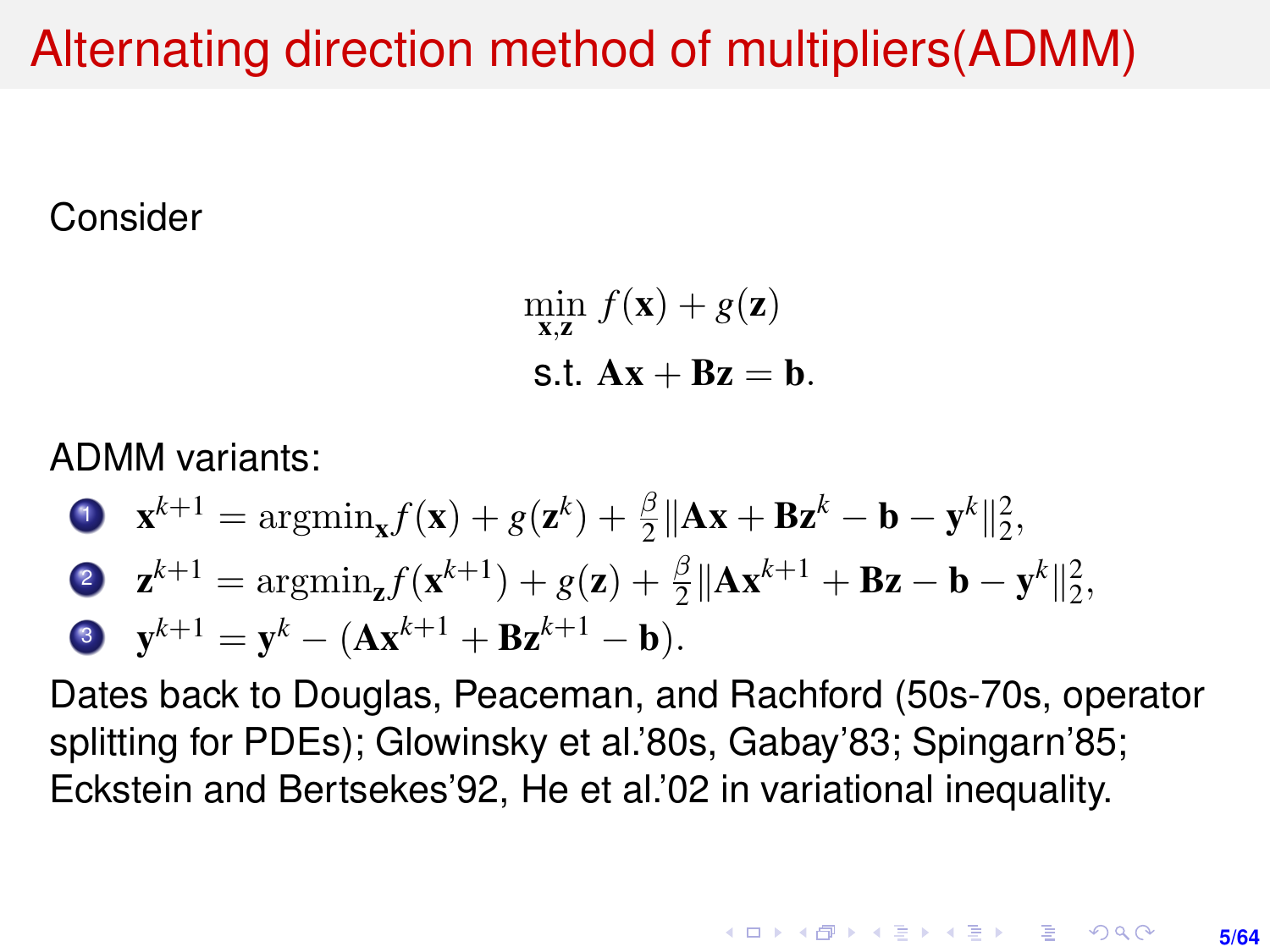# Alternating direction method of multipliers(ADMM)

Comments:

- **v** is the **scaled dual variable**,  $\mathbf{v} = \mathbf{w}/\beta$
- y-update can take a large step size  $\gamma < \frac{1}{2} ($ √  $5 + 1)$

$$
\mathbf{y}^{k+1} = \mathbf{y}^k - \gamma (\mathbf{A}\mathbf{x}^{k+1} + \mathbf{B}\mathbf{z}^{k+1} - \mathbf{b}).
$$

- Gauss-Seidel style update is applied to x and z of either order
- If x and z are minimized jointly, it reduces to augmented Lagrangian iteration:

$$
(\mathbf{x}^{k+1}, \mathbf{z}^{k+1}) = \underset{\mathbf{x}, \mathbf{z}}{\operatorname{argmin}} f(\mathbf{x}) + g(\mathbf{z}) + \frac{\beta}{2} ||\mathbf{A}\mathbf{x} + \mathbf{B}\mathbf{z} - \mathbf{b} - \mathbf{y}^k||_2^2
$$

$$
\mathbf{y}^{k+1} = \mathbf{y}^k - (\mathbf{A}\mathbf{x}^{k+1} + \mathbf{B}\mathbf{z}^{k+1} - \mathbf{b}).
$$

- it extends to multiple blocks (a few questions remain open)
- it extends to Jacobian (parallel) updates with damping the update of y**KORK SERVER SHOP**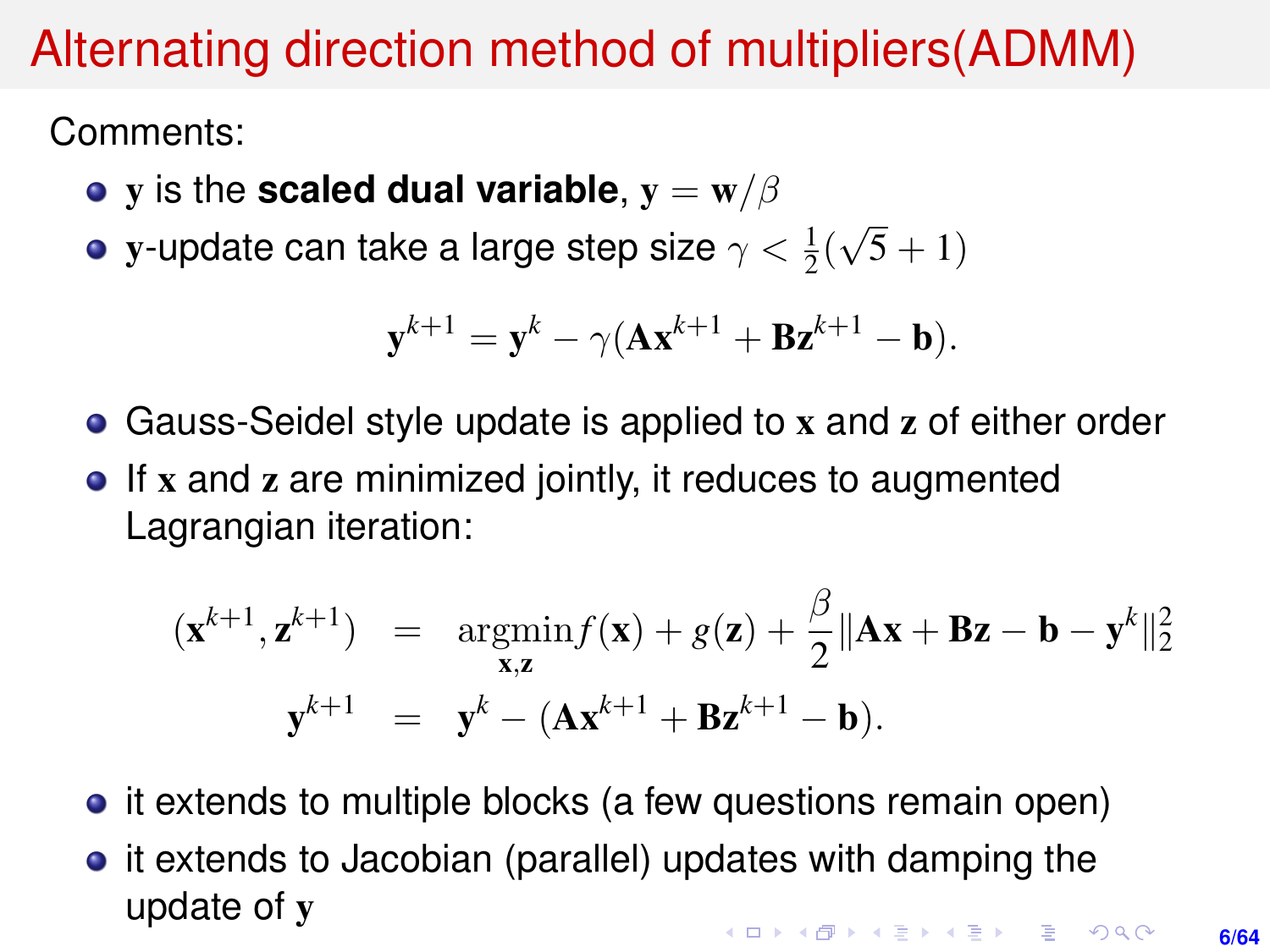# Why is ADMM liked

• Split awkward intersections and objectives to easy subproblems

- $X \succeq 0, X \succeq 0 \rightarrow$  seperate projections
- $||L||_* + \beta ||M L||_1 \rightarrow$  separate subproblems with  $||\cdot||_*$  and  $||\cdot||_1$
- $\|\nabla \mathbf{x}\|_1 \to$  decouple  $\|\cdot\|_1$  and  $\nabla$  to separable subproblems
- $\Sigma_i ||\mathbf{x}_{[G_i]}||_2 \rightarrow$  decouple to subproblems of individual groups
- $\Sigma_{i=1}^K f_i(\mathbf{x}) \rightarrow K$  parallel subproblems(coordinated by gather-scattering or gossiping between neighbors)
- $\bullet$  #iterations is comparable to those of other first-order methods, so the total time can be much smaller(not always though)
- Quite easy to implement, be (nearly) state-of-the-art for a few hours' work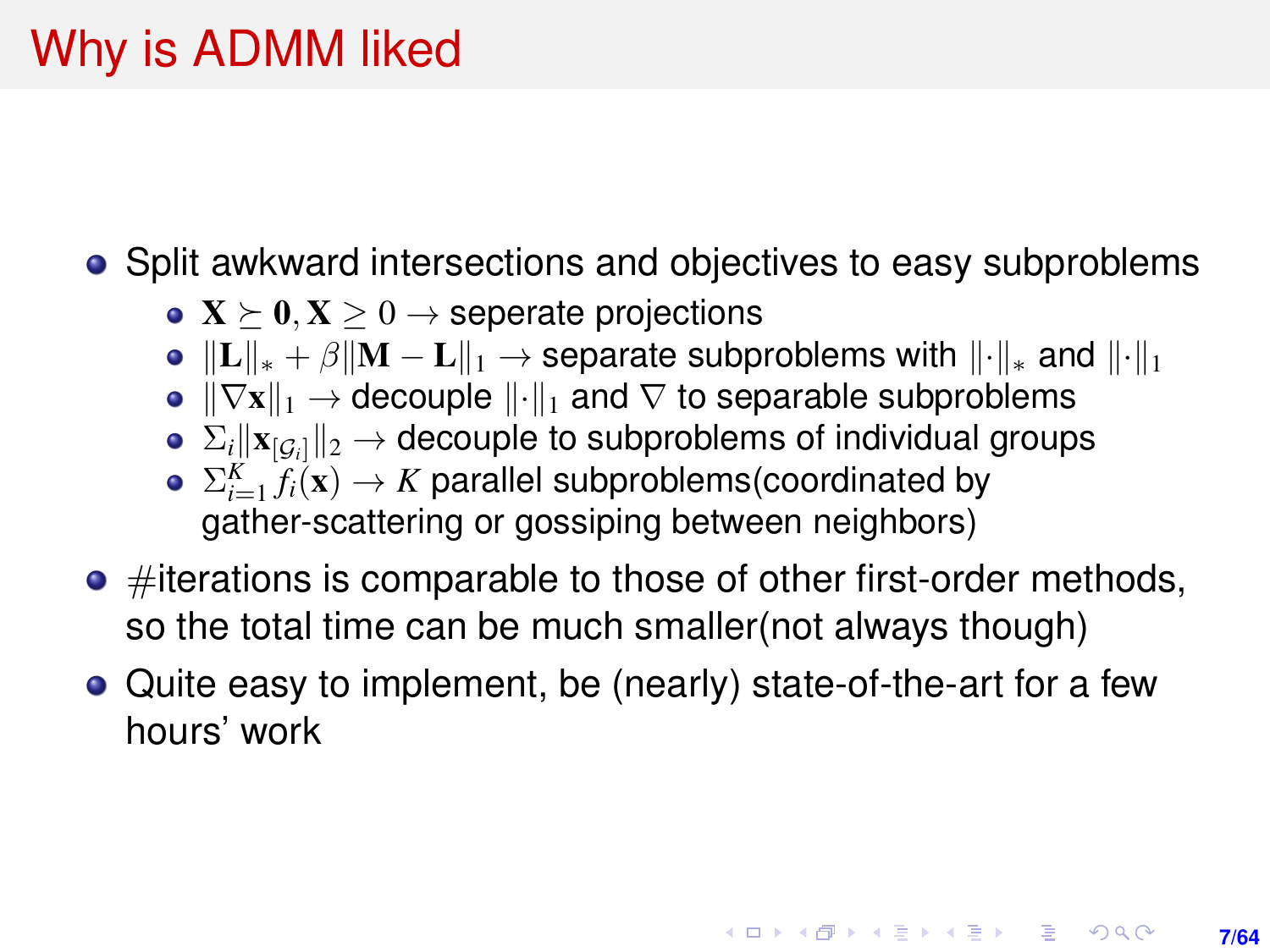# <span id="page-7-0"></span>**Outline**



- 2 [Summary of convergence results](#page-7-0)
- [Variants of ADMM](#page-11-0)
- **[Examples](#page-17-0)**
- [Distributed ADMM](#page-30-0)
- [Decentralized ADMM](#page-50-0)
- [ADMM with three or more blocks](#page-53-0)
- [Nonconvex problems](#page-59-0)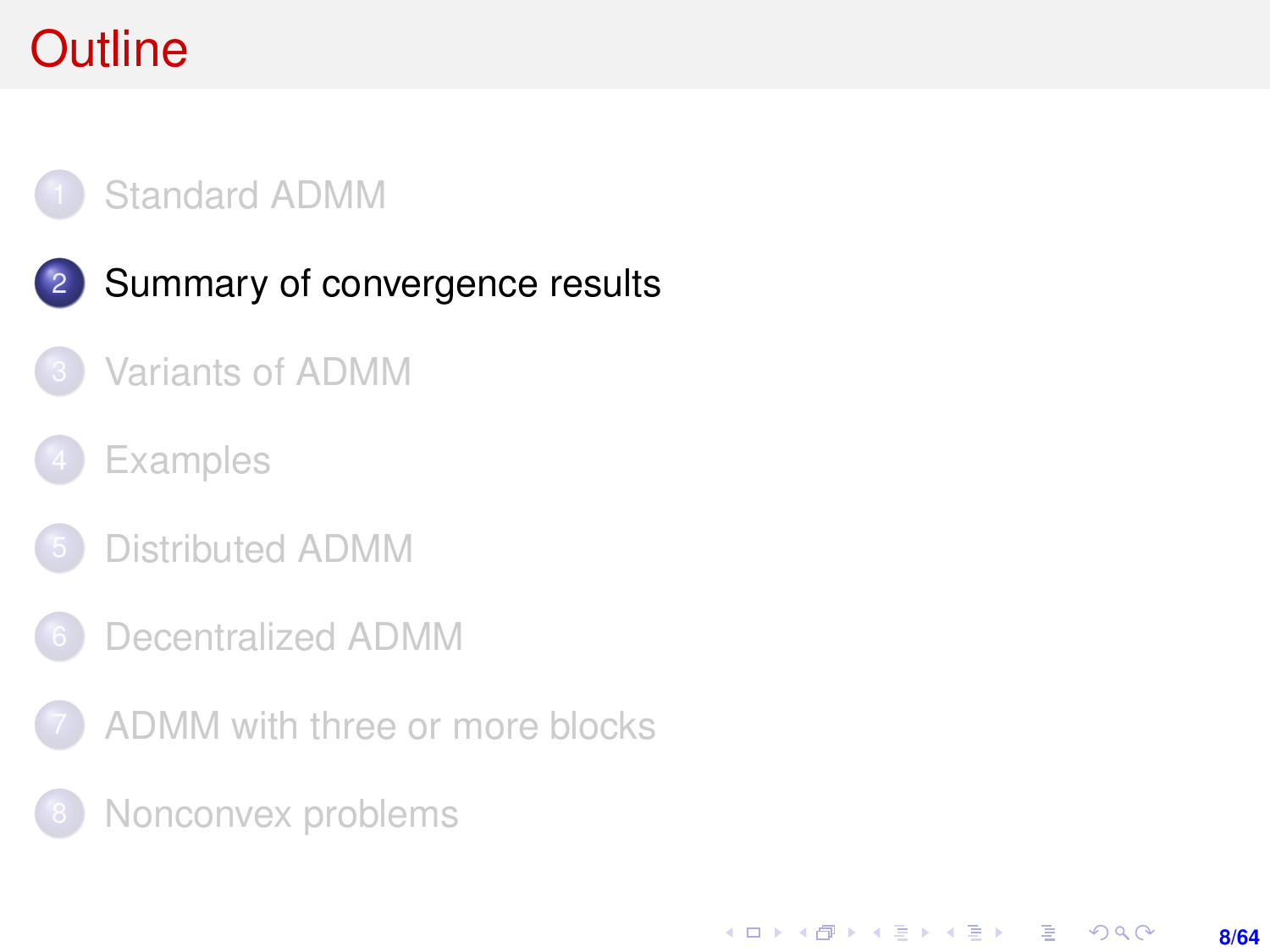### KKT conditions

Recall KKT conditions (omitting the complementarity part):

 $(primal feasibility)$   $Ax^* + Bz^* = b$  $(dual feasibility I)$   $0 \in \partial f(\mathbf{x}^*) + \mathbf{A}^T \mathbf{y}^*$  $(dual feasibility II)$   $0 \in \partial g(\mathbf{z}^*) + \mathbf{B}^T \mathbf{y}^*$ 

Recall  $z^{k+1} = \arg\min_{z} g(z) + \frac{\beta}{2} ||A x^{k+1} + B z - b - y^k||_2^2$  $\Rightarrow 0 \in \partial g(\mathbf{z}^{k+1}) + \mathbf{B}^T(\mathbf{A}\mathbf{x}^{k+1} + \mathbf{\bar{B}}\mathbf{z}^{k+1} - \mathbf{b} - \mathbf{y}^k) = \partial g(\mathbf{z}^{k+1}) + \mathbf{B}^T\mathbf{y}^{k+1}$ Therefore, dual feasibility II is maintained. Dual feasibility I is not maintained since

$$
0 \in \partial f(\mathbf{x}^{k+1}) + \mathbf{A}^T(\mathbf{y}^{k+1} + \mathbf{B}(\mathbf{z}^k - \mathbf{z}^{k+1}))
$$

But, primal feasibility and dual feasibility I hold asymptotically as  $k \to \infty$ .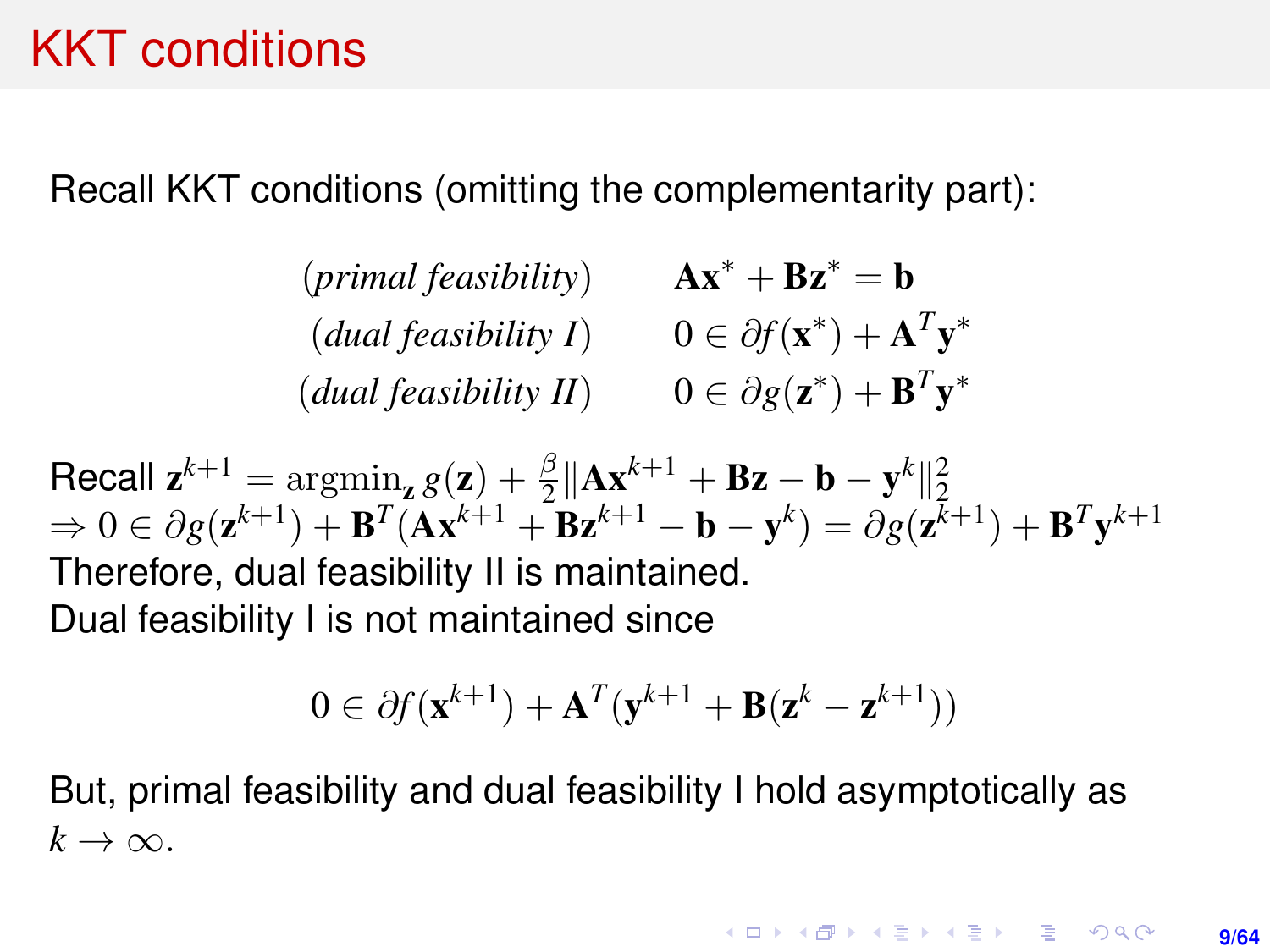# Convergence of ADMM

ADMM is neither purely-primal nor purely-dual. There is no known objective closely associated with the iterations. Recall via the transform

$$
\mathbf{y}^k = \text{prox}_{\beta d_1} \mathbf{w}^k,
$$

ADMM is a fixed-point iteration

$$
\mathbf{w}^{k+1} = (\frac{1}{2}I + \frac{1}{2}\mathbf{refl}_{\beta d_1}\mathbf{refl}_{\beta d_2})\mathbf{w}^k,
$$

where the operator is firmly nonexpansive.

#### **Convergence**

- Assumptions: *f* and *g* convex, closed, proper, and ∃ KKT point
- $\mathbf{A}\mathbf{x}^k + \mathbf{B}\mathbf{z}^k \rightarrow \mathbf{b} , f(\mathbf{x}^k) + g(\mathbf{z}^k) \rightarrow p^*, \mathbf{y}^k$  converge
- Inaddition, if  $(x^k, y^k)$  are bounded, they also converge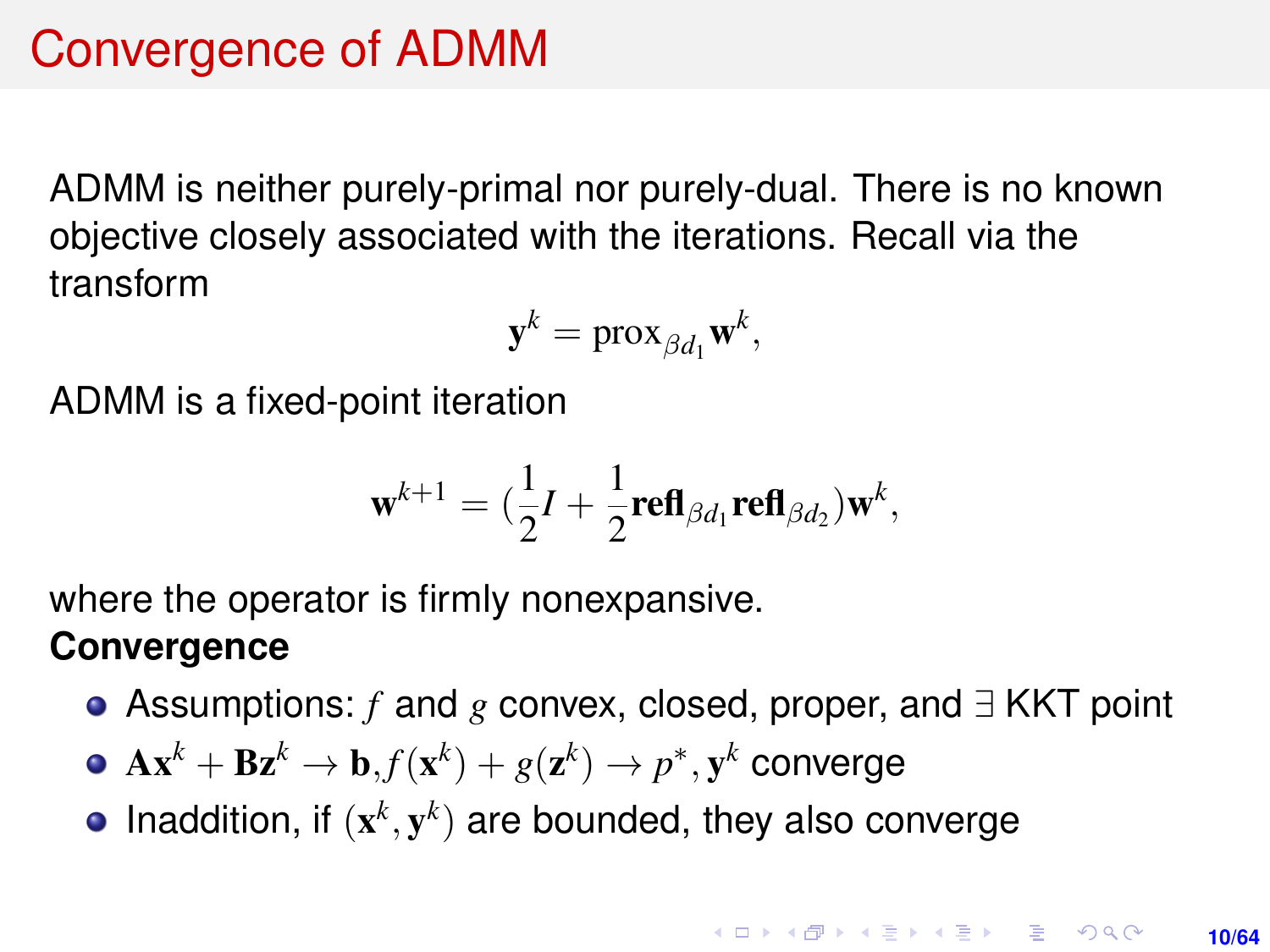- simplified cases, exact updates, *f* smooth, and ∇*f* Lipschitz → objective∼ *O*(1/*k*), *O*(1/*k* 2 )
- at least one update is exact  $\rightarrow$ ergodic: objective error  $+({\tilde{\mathbf{u}}^{k}} - \mathbf{u}^*)^T F(\mathbf{u}^*) \sim O(1/k)$ non-ergodic:  $\| \mathbf{u}^k - \mathbf{u}^{k+1}\| \sim O(1/k)$
- **•** *f* strongly convex and  $\nabla$ *f* Lipschitz + some full rank conditions → both solution and objective ∼ *O*(1/*c k* ), *c* > 1

**11/64**

**KORKARK A BIK BIKA A GA A GA A GA A BIKA A BIKA A BIKA A BIKA A BIKA A BIKA A BIKA A BIKA A BIKA A BIKA A BIKA** 

• applied to LP and QP  $\rightarrow$  (asymptotic) strongly convex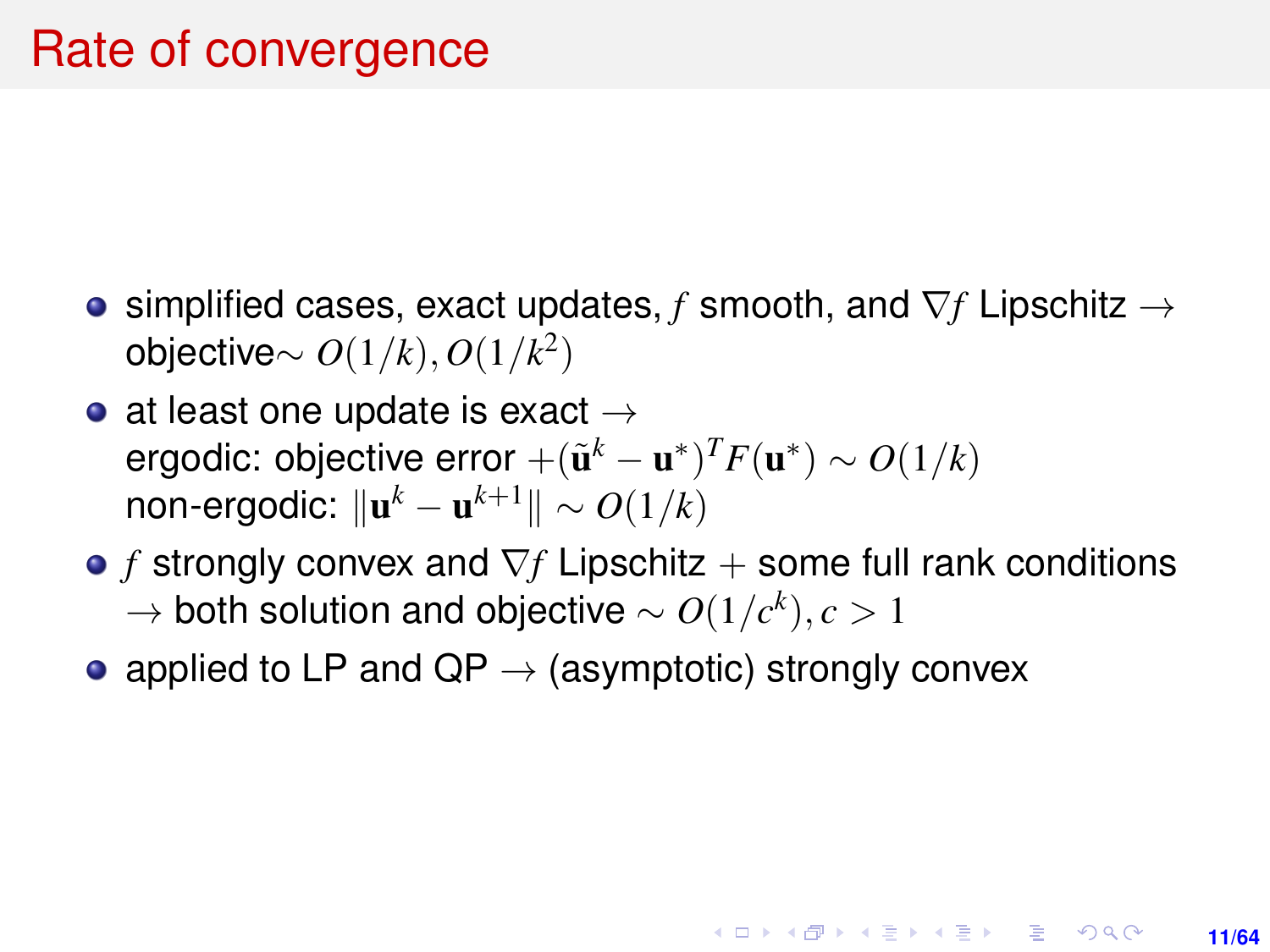# <span id="page-11-0"></span>**Outline**

### [Standard ADMM](#page-1-0)

[Summary of convergence results](#page-7-0)

### 3 [Variants of ADMM](#page-11-0)

- **[Examples](#page-17-0)**
- [Distributed ADMM](#page-30-0)
- 6 [Decentralized ADMM](#page-50-0)
- [ADMM with three or more blocks](#page-53-0)

**12/64**

KORK ERKER ERKER

[Nonconvex problems](#page-59-0)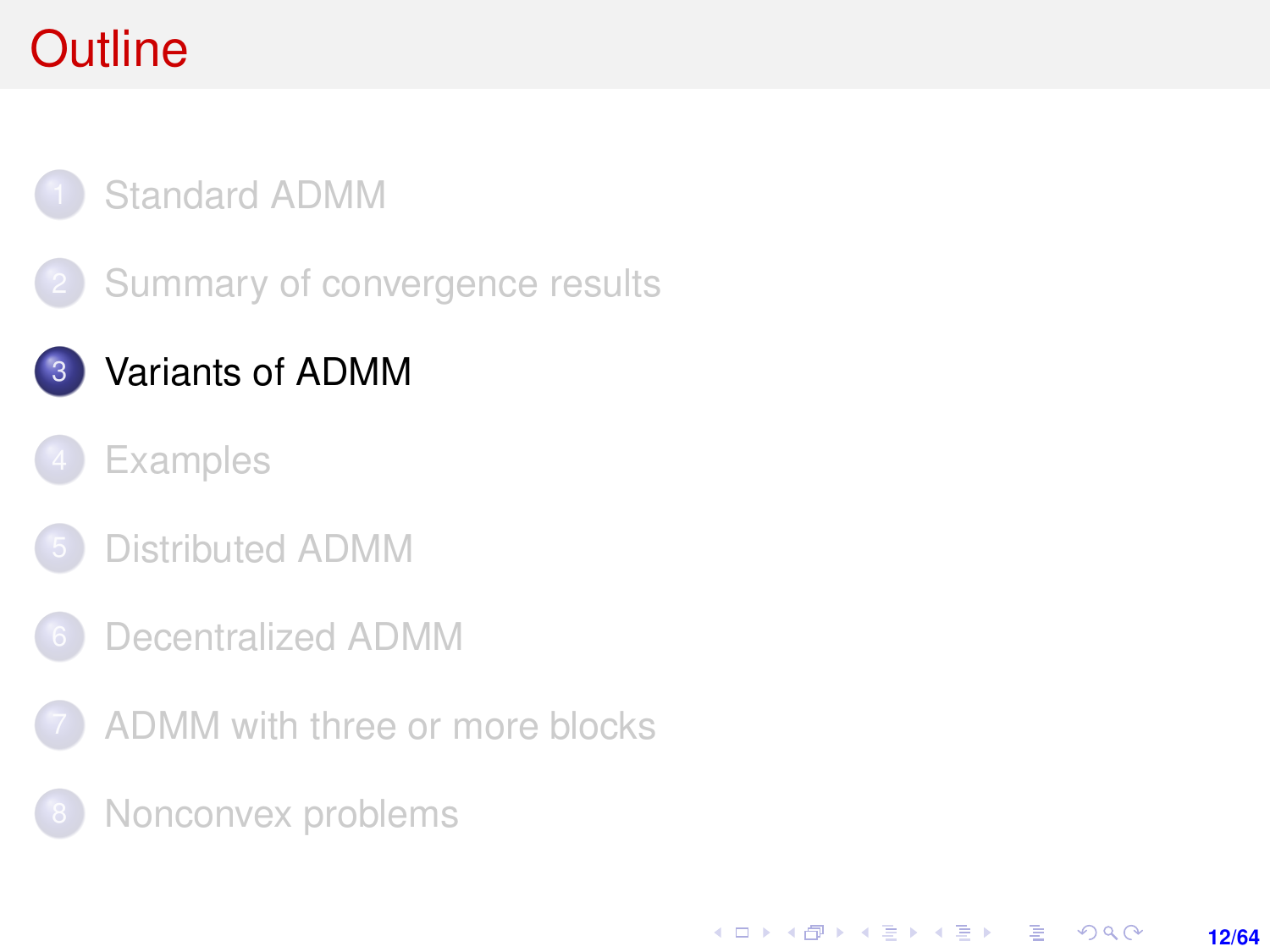- An ADMM subproblem is easy, if it has a closed-form solution;
- If a subproblem is difficult, it may be not worth solving it exactly. This motivates variants of ADMM.

A few approaches of inexact ADMM subproblems:

1.**Iteration limiter**: limited iterations of CG or L-BFGS applied to

$$
\min_{\mathbf{x}} f(\mathbf{x}) + \frac{\beta}{2} \|\mathbf{A}\mathbf{x} - \mathbf{v}\|_2^2
$$

where  $\mathbf{v} = \mathbf{b} - \mathbf{B} \mathbf{z}^k + \mathbf{y}^k$ .

- Applicable to quadratic  $f$ , perhaps other  $C^2$  functions as well
- Does not apply to nonsmooth subproblems
- Practically efficient, but lacking theoretical guarantees for now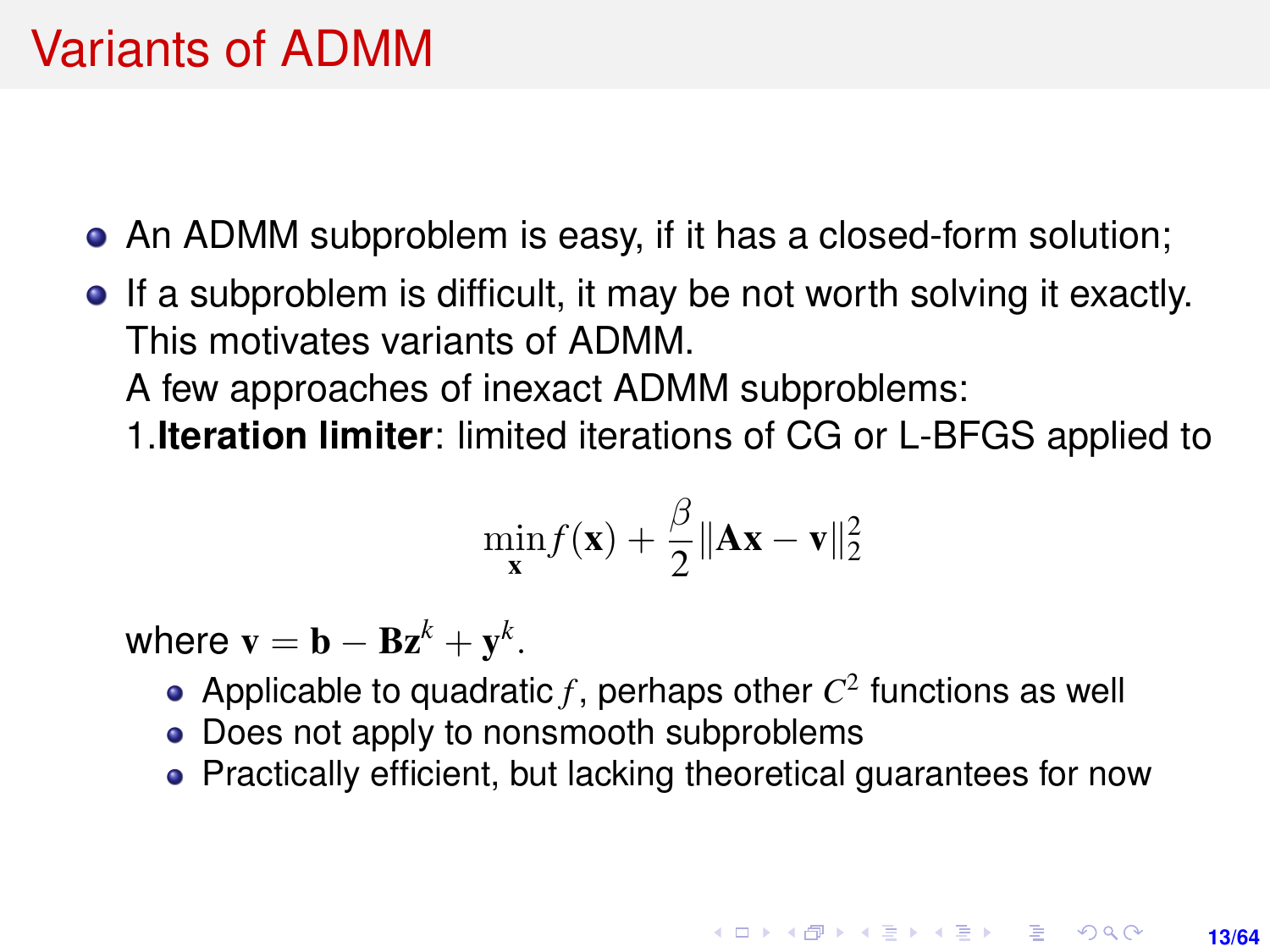2.**Cached factorization**: For quadratic subproblem  $f(\mathbf{x}) = \frac{1}{2} \|\mathbf{C}\mathbf{x} - \mathbf{d}\|_2^2$ , **x**−subproblem solves

$$
(\mathbf{C}^T\mathbf{C} + \beta \mathbf{A}^T\mathbf{A})\mathbf{x}^{k+1} = (\cdots)
$$

- cache the Cholesky or  $LDL^T$  decomposition to $(\mathbf{C}^T\mathbf{C} + \beta \mathbf{A}^T\mathbf{A})$
- **•** later, in each iteration, solve simple triangle systems
- changing  $\beta$  generally requires re-factorizatio
- if  $(\mathbf{C}^T\mathbf{C} + \beta \mathbf{A}^T\mathbf{A})$  has a (simple+low-rank) structure, apply the Woodbury matrix inversion formula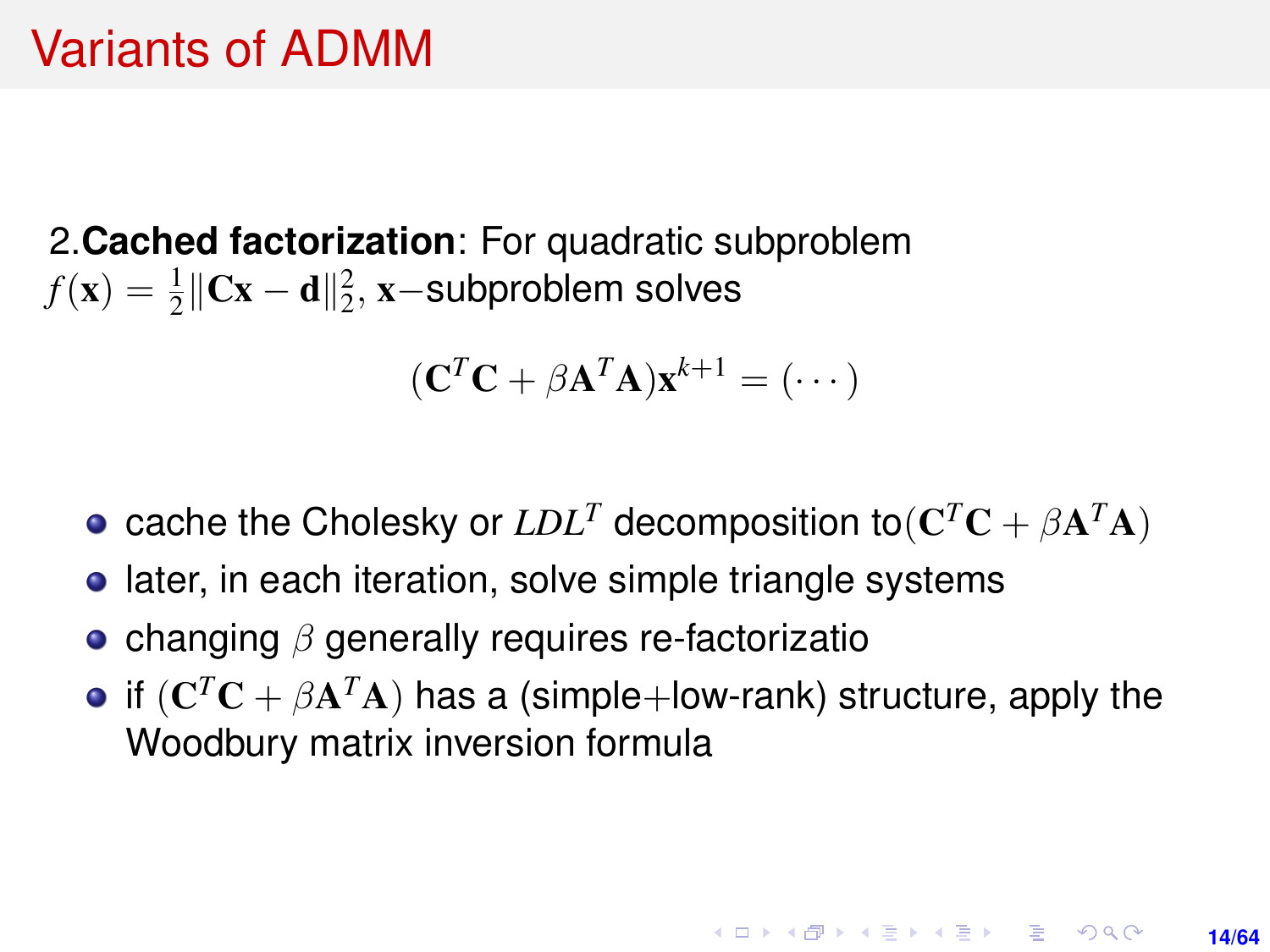<span id="page-14-0"></span>3.**Single gradient step**. Simplify x−update from

$$
\mathbf{x}^{k+1} = \operatorname{argmin} f(\mathbf{x}) + \frac{\beta}{2} \|\mathbf{A}\mathbf{x} + \mathbf{B}\mathbf{z}^k - \mathbf{b} - \mathbf{y}^k\|_2^2
$$

to

$$
\mathbf{x}^{k+1} = \mathbf{x}^k - c^k (\nabla f(\mathbf{x}^k) + \beta \mathbf{A}^T (\mathbf{A} \mathbf{x} + \mathbf{B} \mathbf{z}^k - \mathbf{b} - \mathbf{y}^k))
$$

- applicable to  $C^1$  subproblems only
- convergence requires reduced update to y
- gradient update  $c^k$  and  ${\bf y}-$ update step sizes  $\gamma$  depend on spectral properties of A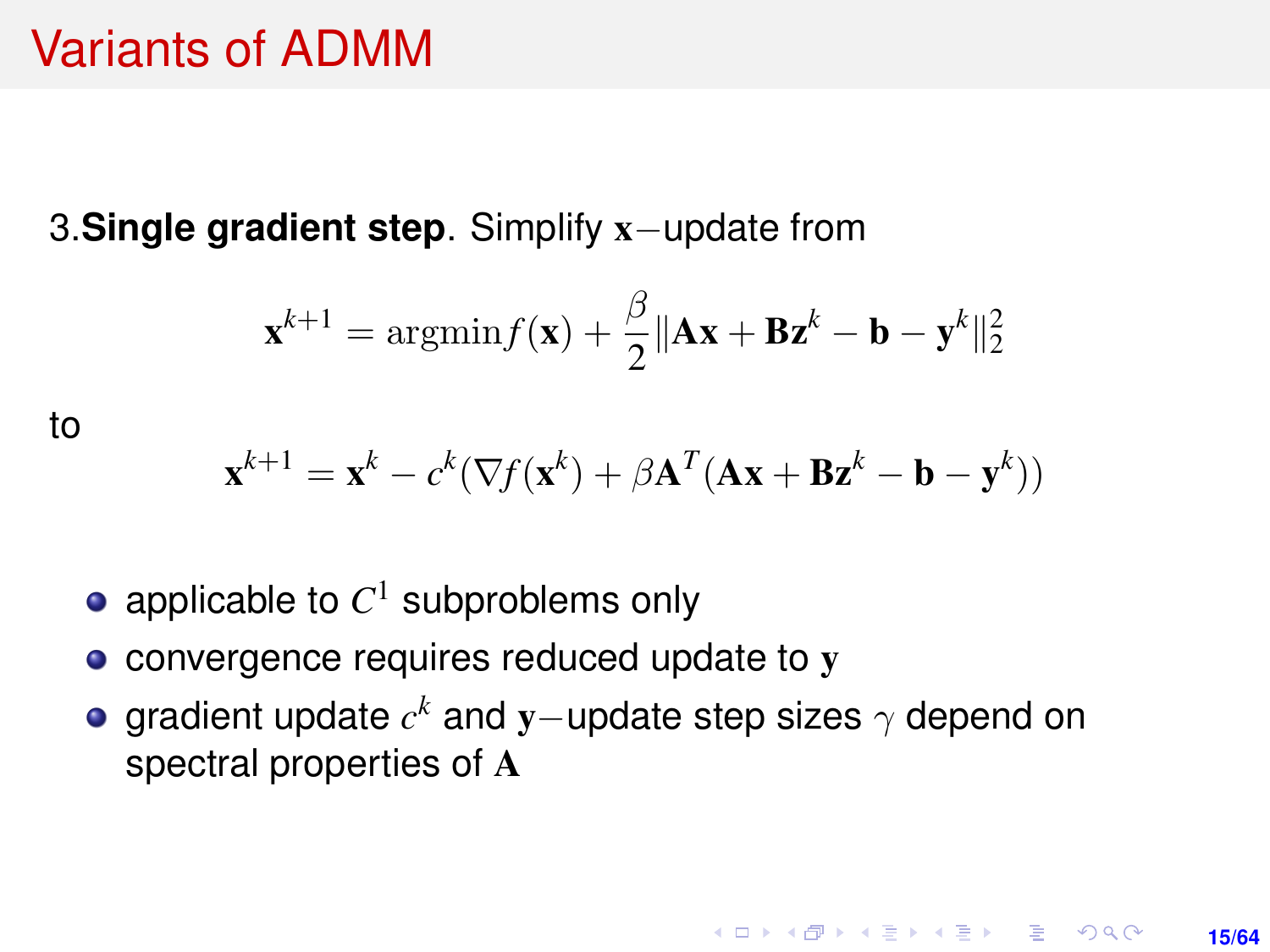### <span id="page-15-0"></span>4.**Single proximal gradient step**. Simplify x−update from

$$
\mathbf{x}^{k+1} = \operatorname{argmin} f(\mathbf{x}) + \frac{\beta}{2} \|\mathbf{A}\mathbf{x} + \mathbf{B}\mathbf{z}^k - \mathbf{b} - \mathbf{y}^k\|_2^2
$$

to

$$
\mathbf{x}^{k+1} = \operatorname{argmin} f(\mathbf{x}) + \langle \mathbf{g}, \mathbf{x} \rangle + \frac{1}{2t} \|\mathbf{x} - \mathbf{x}^k\|_2^2,
$$

where

$$
\mathbf{g} = \nabla_{\mathbf{x}}(\frac{\beta}{2}\Vert\mathbf{A}\mathbf{x}^k + \mathbf{B}\mathbf{z}^k - \mathbf{b} - \mathbf{y}^k\Vert_2^2)
$$

- similar to the proximal gradient method
- applicable to nonsmooth *f*
- convergence requires reduced y−update
- **•** *t*, *β*, step size  $\gamma$  of y−update, and spectral properties of A are related
- also applicable to the other subpr[obl](#page-14-0)[em](#page-16-0) [si](#page-15-0)[m](#page-16-0)[ul](#page-0-0)[ta](#page-63-0)[ne](#page-0-0)[ou](#page-63-0)[sl](#page-0-0)[y](#page-63-0)

 $\Omega$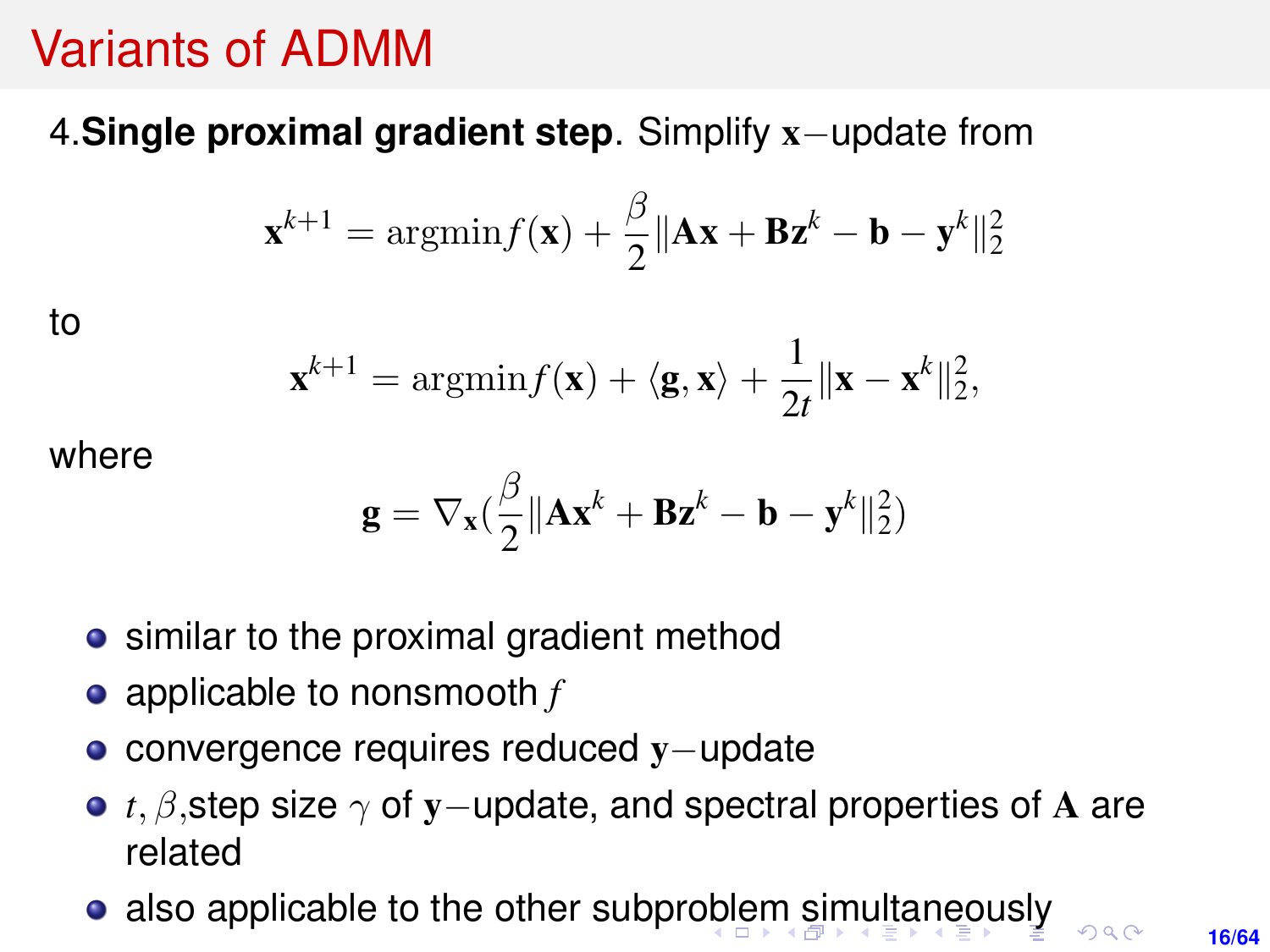### <span id="page-16-0"></span>5.**Approximating**A *<sup>T</sup>*A **by nice matrix** D. As an example, repalce

$$
\mathbf{x}^{k+1} = \operatorname{argmin} f(\mathbf{x}) + \frac{\beta}{2} \|\mathbf{A}\mathbf{x} + \mathbf{B}\mathbf{y}^k - \mathbf{b} - \mathbf{z}^k\|_2^2
$$

by

$$
\mathbf{x}^{k+1} = \operatorname{argmin} f(\mathbf{x}) + \frac{\beta}{2} ||\mathbf{A}\mathbf{x} + \mathbf{B}\mathbf{y}^k - \mathbf{b} - \mathbf{z}^k||_2^2 + \frac{\beta}{2} (\mathbf{x} - \mathbf{x}^k)^T (\mathbf{D} - \mathbf{A}^T \mathbf{A}) (\mathbf{x} - \mathbf{x}^k)
$$

- also known as "optimization transfer"
- reduces to the prox-linear step if  $\mathbf{D} = \frac{\beta}{t}$  $\frac{5}{t}$ *I*

**o** useful if

$$
\min f(\mathbf{x}) + \frac{\beta}{2} \mathbf{x}^T \mathbf{D} \mathbf{x}
$$

is computationally easier than

$$
\min f(\mathbf{x}) + \frac{\beta}{2} \mathbf{x}^T (\mathbf{A}^T \mathbf{A}) \mathbf{x}.
$$

• applications: A is an off-the-grid F[ou](#page-15-0)[rie](#page-17-0)[r](#page-15-0) [tr](#page-16-0)[a](#page-17-0)[ns](#page-0-0)[fo](#page-63-0)[rm](#page-0-0)

**17/64**

 $2Q$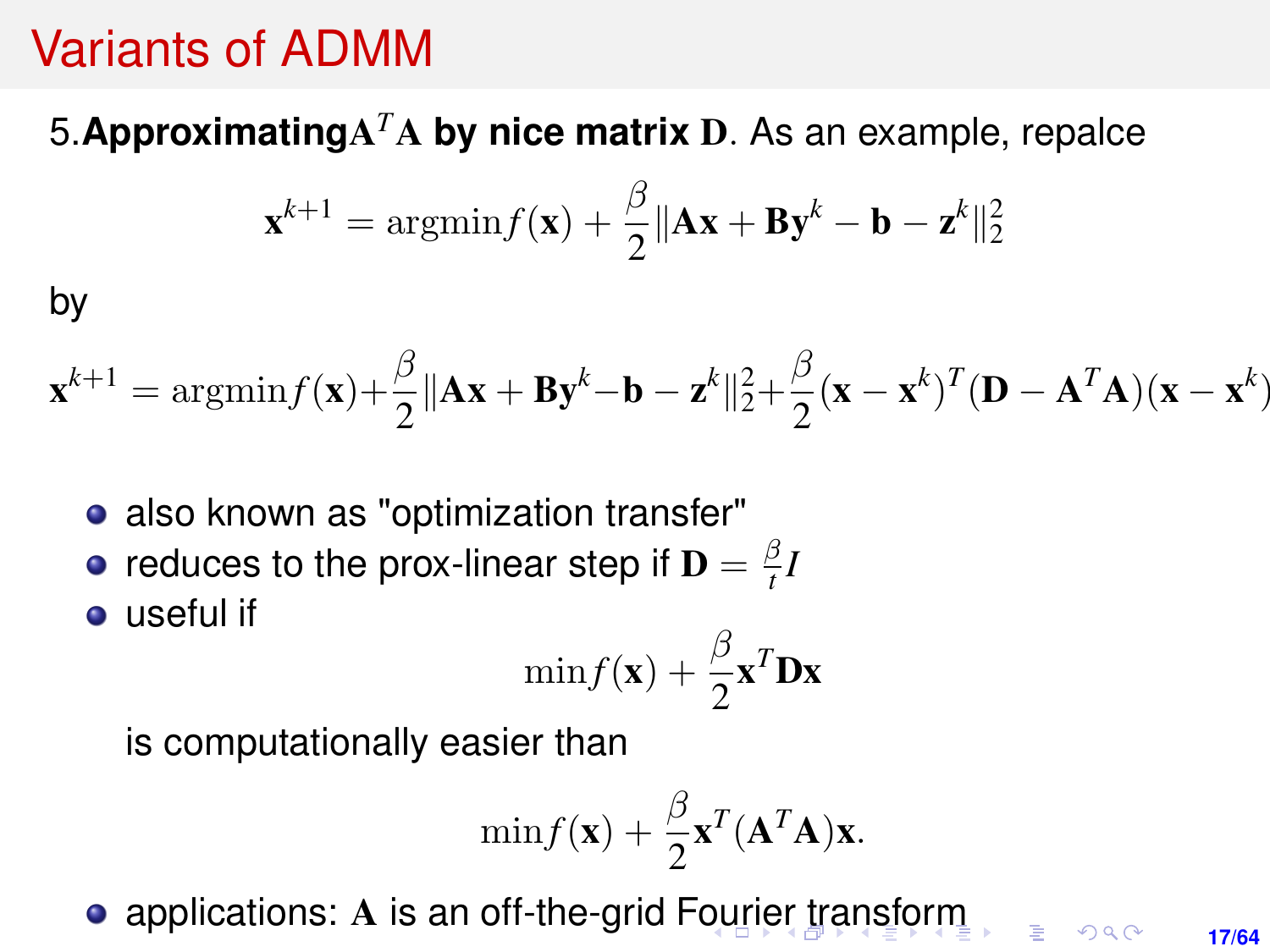# <span id="page-17-0"></span>**Outline**

### [Standard ADMM](#page-1-0)

- [Summary of convergence results](#page-7-0)
- [Variants of ADMM](#page-11-0)

### **[Examples](#page-17-0)**

- [Distributed ADMM](#page-30-0)
- 6 [Decentralized ADMM](#page-50-0)
- [ADMM with three or more blocks](#page-53-0)

**18/64**

KORK ERKER ERKER

[Nonconvex problems](#page-59-0)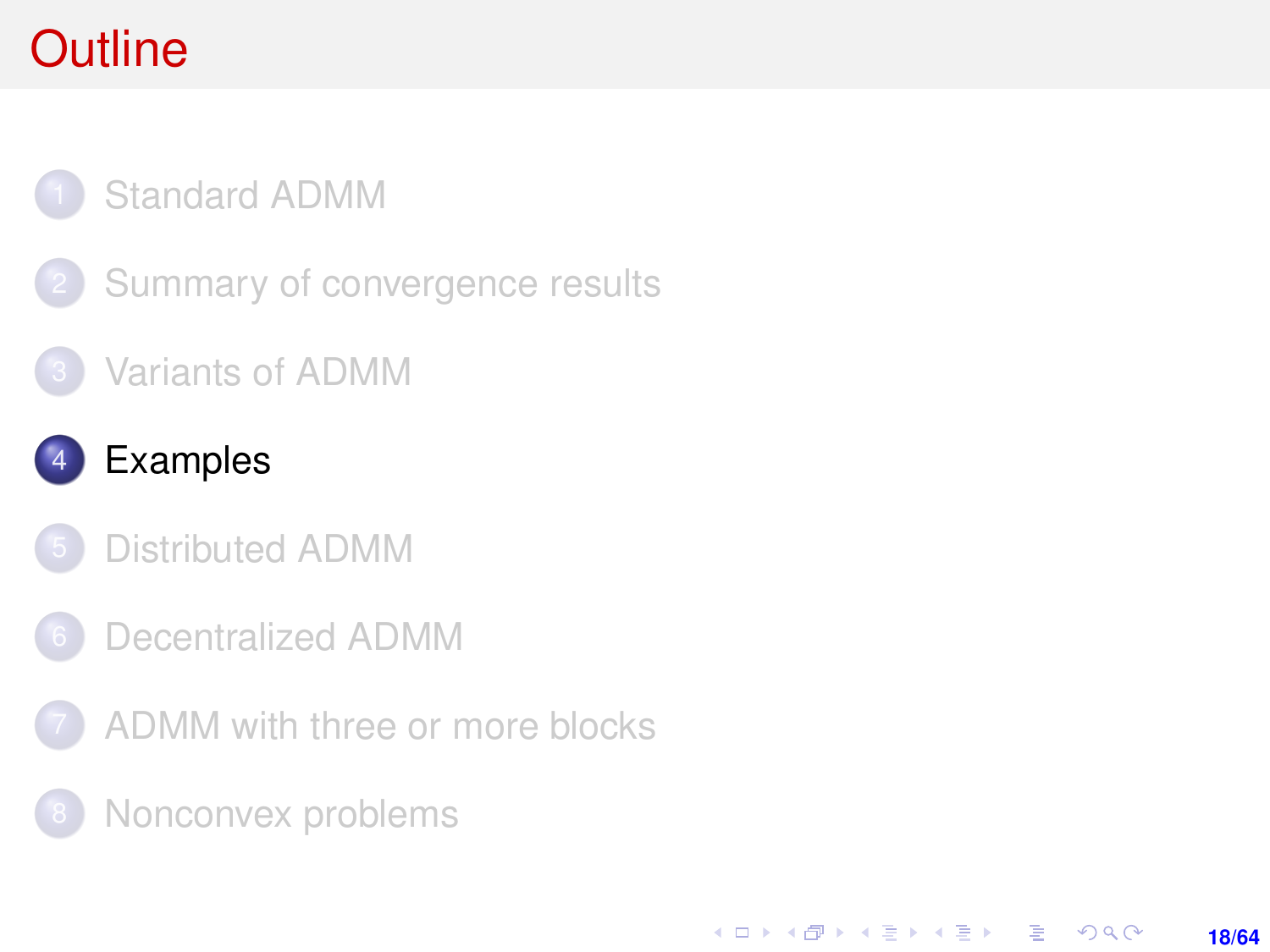### <span id="page-18-0"></span>LASSO

<sup>考</sup>虑问题

$$
\min_{\mathbf{x}} \ \frac{1}{2} \|A\mathbf{x} - \mathbf{b}\|_2^2 + \lambda \|\mathbf{x}\|_1,
$$

将问题写为如下形式:

$$
\min_{x,z} \quad \frac{1}{2} \|Ax - b\|_2^2 + \lambda \|z\|_1,
$$
  
s.t.  $x - z = 0$ ,

<sup>对</sup>于此问题,交替方向乘子法迭代为:

$$
\mathbf{x}^{k+1} = \underset{\mathbf{x}}{\operatorname{argmin}} \left( \frac{1}{2} ||A\mathbf{x} - \mathbf{b}||_2^2 + (\frac{\rho}{2}) ||\mathbf{x} - \mathbf{z}^k + \mathbf{u}^k||_2^2 \right),
$$
  
\n
$$
= (A^T A + \rho \mathbf{I})^{-1} (A^T \mathbf{b} + \rho (\mathbf{z}^k - \mathbf{u}^k)),
$$
  
\n
$$
\mathbf{z}^{k+1} = \underset{\mathbf{z}}{\operatorname{argmin}} \left( \lambda ||\mathbf{z}||_1 + (\frac{\rho}{2}) ||\mathbf{x}^{k+1} - \mathbf{z} + \mathbf{u}^k||_2^2 \right),
$$
  
\n
$$
= \underset{\mathbf{x}}{\operatorname{prox}} (\lambda/\rho ||\cdot||_1) (\mathbf{x}^{k+1} + \mathbf{u}^k),
$$
  
\n
$$
\mathbf{u}^{k+1} = \mathbf{u}^k + \tau (\mathbf{x}^{k+1} - \mathbf{z}^{k+1}).
$$

**19/64**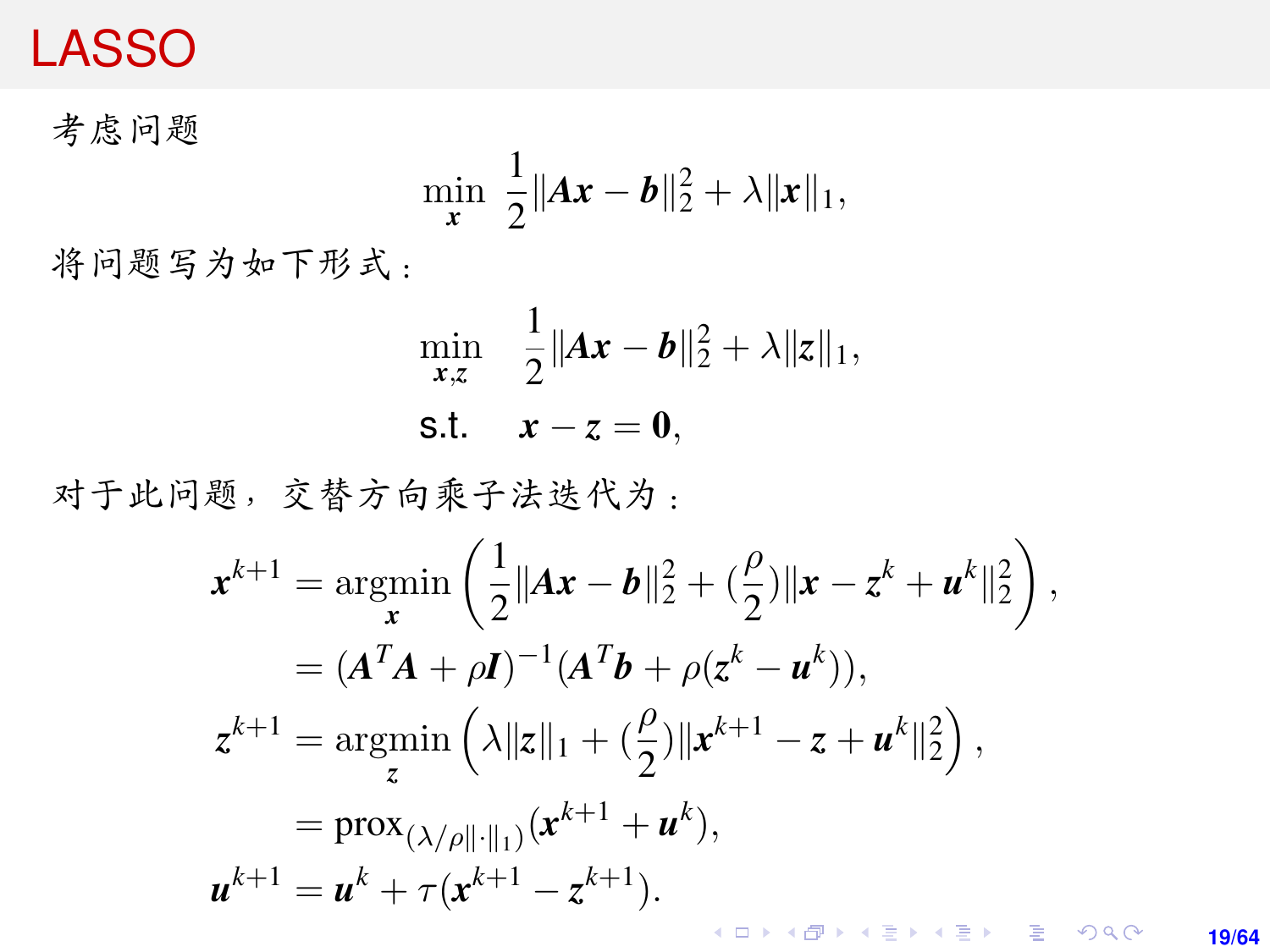### LASSO

<sup>考</sup>虑问题

$$
\min_{\mathbf{x}} \ \frac{1}{2} \|A\mathbf{x} - \mathbf{b}\|_2^2 + \lambda \|\mathbf{x}\|_1,
$$

<sup>对</sup>偶问题:

$$
\min_{\mathbf{y}} \ \{-\mathbf{b}^T \mathbf{y} + \frac{\lambda}{2} {\|\mathbf{y}\|_2^2} : \ \| \mathbf{A}^T \mathbf{y} \|_{\infty} \le 1 \}
$$

等价于:

$$
\min_{\mathbf{y},z} \ \{-\mathbf{b}^T \mathbf{y} + \frac{\lambda}{2} \|\mathbf{y}\|_2^2 + \mathbb{I}_{\{\|\mathbf{z}\|_{\infty} \leq 1\}} : \ \mathbf{A}^T \mathbf{y} + z = 0\}
$$

<sup>对</sup>偶问题的增广拉格朗日函数:

$$
L(\mathbf{y}, z; \mathbf{x}) = \mathbf{b}^T \mathbf{y} + \frac{\lambda}{2} {\lVert \mathbf{y} \rVert_2^2} + {\mathbb{I}}_{\lVert z \rVert_{\infty} \leq 1} + \frac{\beta}{2} {\lVert \mathbf{A}^T \mathbf{y} + z - \mathbf{x} \rVert_2^2},
$$

<sup>应</sup>用交替方向乘子法迭代,可得:

$$
z^{k+1} = \mathcal{P}_{\|\cdot\|_{\infty}\leq 1}(x^k - A^T y^k),
$$
  
\n
$$
y^{k+1} = (\lambda I + \beta A A^T)^{-1}(\beta A (x^k - z^{k+1}) - b),
$$
  
\n
$$
x^{k+1} = z^k - \gamma (A^T y^{k+1} + z^{k+1}).
$$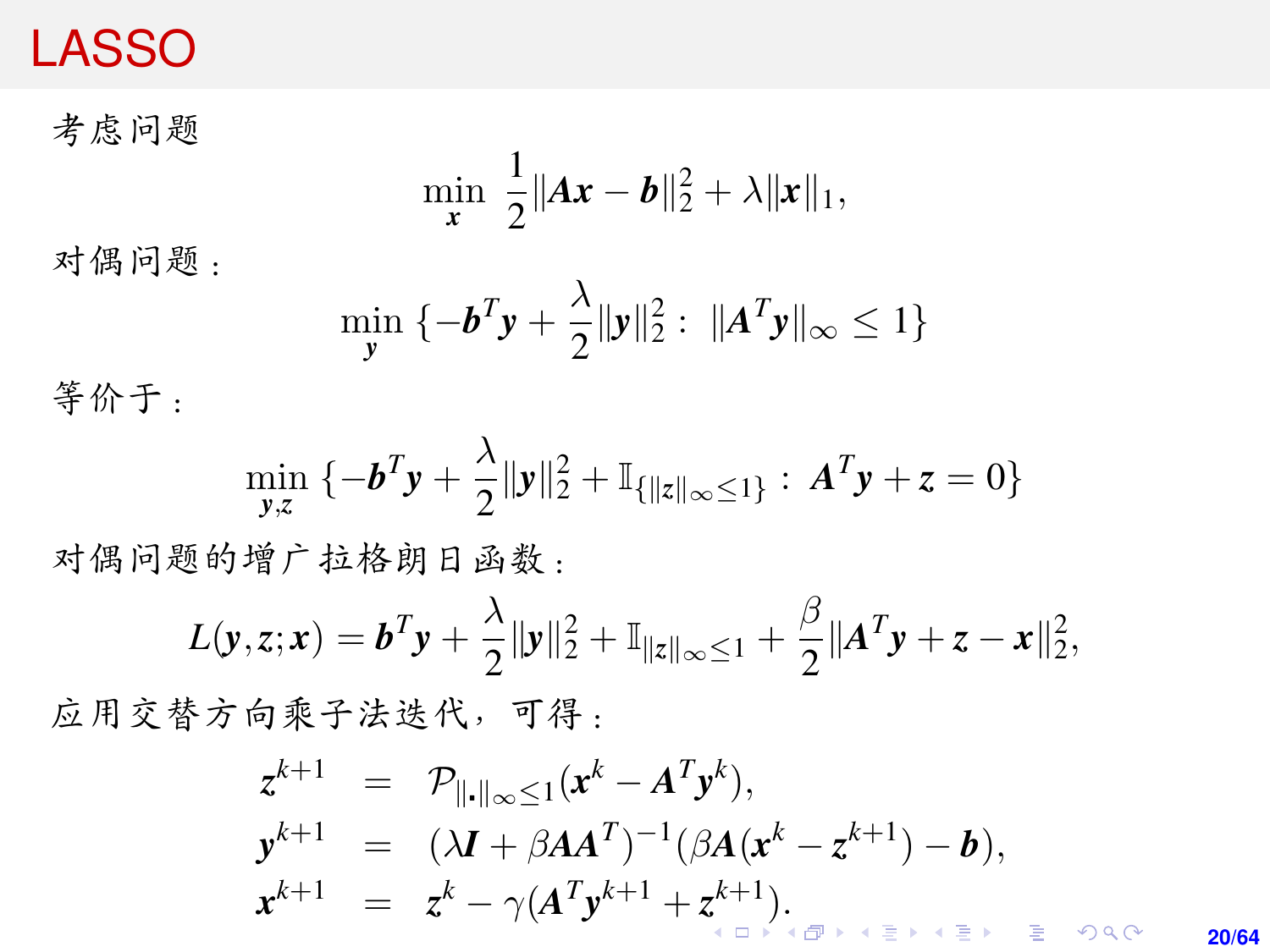<span id="page-20-0"></span>SDP

#### Consider

$$
\min_{X \in S^n} \langle C, X \rangle
$$
  
s.t.  $\langle A^{(i)}, X \rangle = b_i, \quad i = 1, \dots, m,$   
 $X \succeq 0$ 

The dual problem

$$
(D) \quad \begin{cases} \min_{y \in \mathbb{R}^m, S \in S^n} & -b^\top y \\ \text{s.t.} & \mathcal{A}^*(y) + S = C, \quad S \succeq 0, \end{cases}
$$

Augmented Lagrangian function:

$$
\mathcal{L}_{\mu}(X, y, S) = -b^{\top}y + \langle X, \mathcal{A}^*(y) + S - C \rangle + \frac{1}{2\mu} ||\mathcal{A}^*(y) + S - C||_F^2.
$$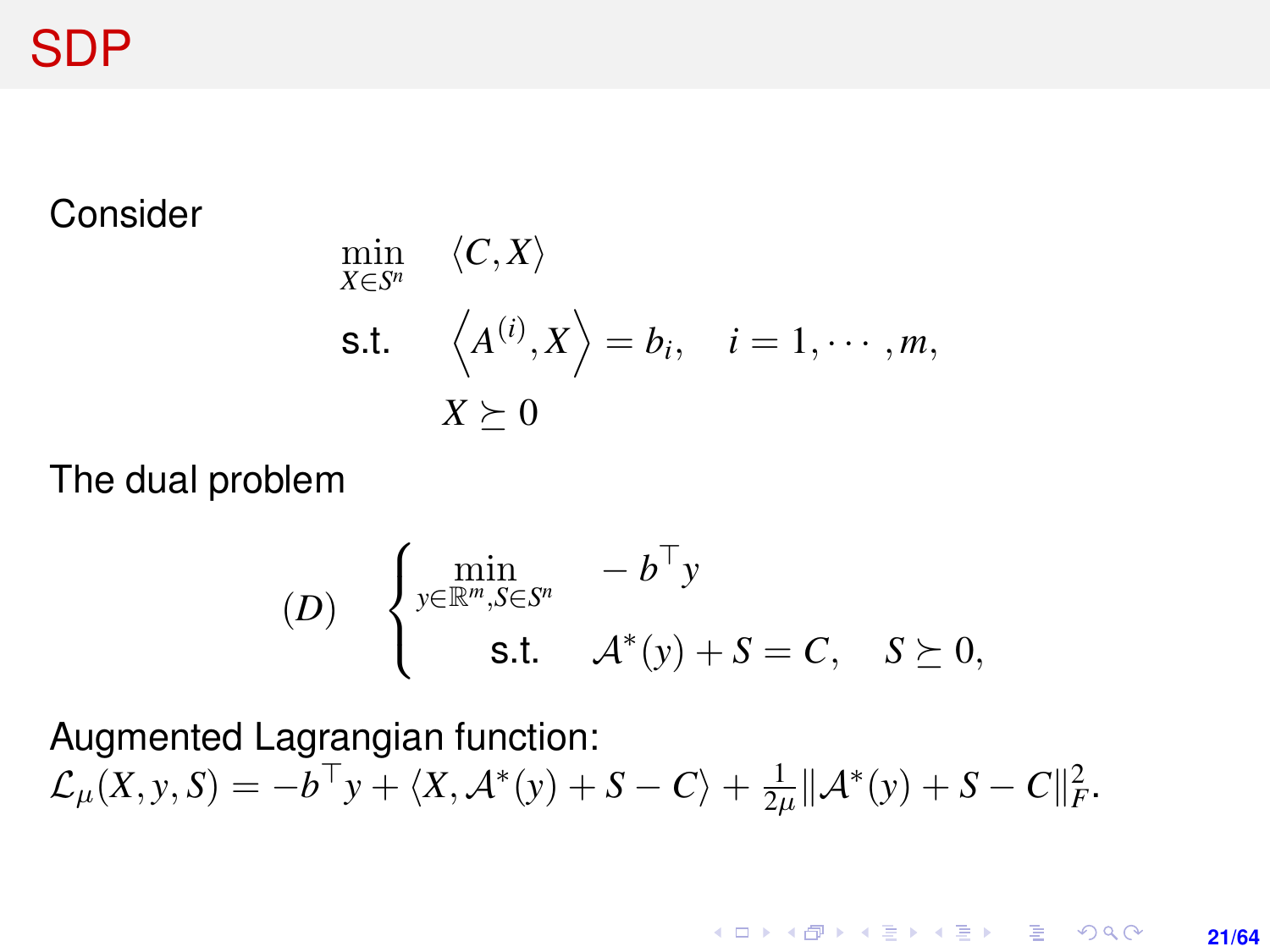### <span id="page-21-0"></span>ADMM for SDP

$$
y^{k+1} := \arg \min_{y \in \mathbb{R}^m} \mathcal{L}_{\mu}(X^k, y, S^k),
$$
  
\n
$$
= -(\mathcal{A}\mathcal{A}^*)^{-1} (\mu(\mathcal{A}(X^k) - b) + \mathcal{A}(S^k - C))
$$
  
\n
$$
S^{k+1} := \arg \min_{S \in S^n} \mathcal{L}_{\mu}(X^k, y^{k+1}, S), S \succeq 0,
$$
  
\n
$$
X^{k+1} := X^k + \frac{\mathcal{A}^*(y^{k+1}) + S^{k+1} - C}{\mu}.
$$

The *S*-subproblem:

$$
\min_{S \in S^n} \|S - V^{k+1}\|_F^2, \quad S \succeq 0,
$$
  
where  $V^{k+1} := V(S^k, X^k) = C - \mathcal{A}^*(y(S^k, X^k)) - \mu X^k.$ 

• Hence, the solution is

$$
S^{k+1} := V_{\dagger}^{k+1} := \mathcal{Q}_{\dagger} \Sigma_+ \mathcal{Q}_{\dagger}^\top
$$
\n
$$
\text{where } V^{k+1} = \mathcal{Q} \Sigma \mathcal{Q}^\top = \begin{pmatrix} \mathcal{Q}_{\dagger} & \mathcal{Q}_{\dagger} \end{pmatrix} \begin{pmatrix} \Sigma_+ & \mathbf{0} \\ \mathbf{0} & \Sigma_- \end{pmatrix} \begin{pmatrix} \mathcal{Q}_{\dagger}^\top \\ \mathcal{Q}_{\dagger}^\top \end{pmatrix} \quad \mathbf{a}
$$

 $2Q$ **22/64**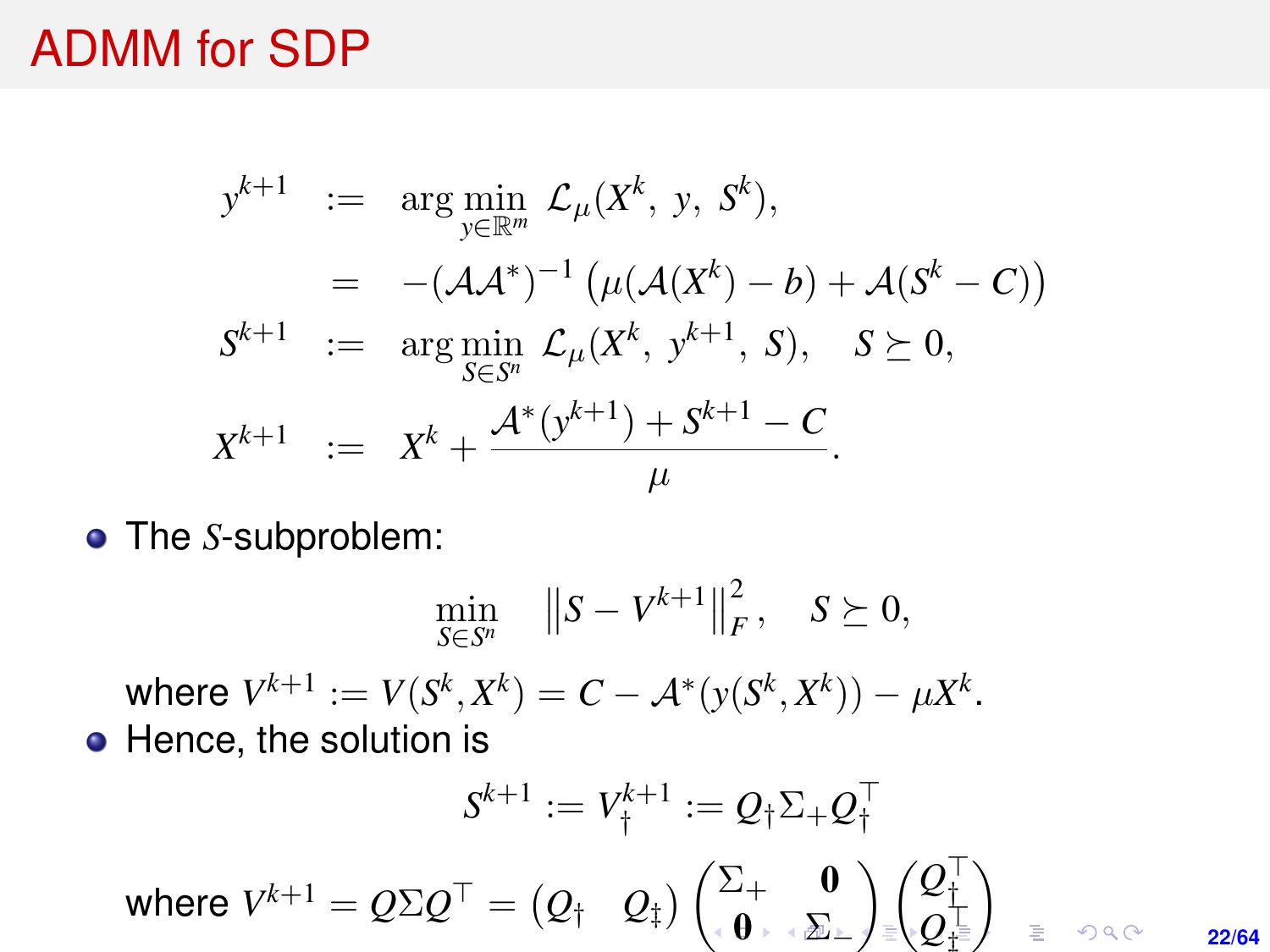### <span id="page-22-0"></span>ADMM for SDP

### Updating the Lagrange multiplier  $X^{k+1}$

• Updating formula:

$$
X^{k+1} := X^k + \frac{\mathcal{A}^*(y^{k+1}) + S^{k+1} - C}{\mu}
$$

• Equivalent formulation:

$$
X^{k+1} = \frac{1}{\mu}(S^{k+1} - V^{k+1}) = \frac{1}{\mu}V_{\ddagger}^{k+1},
$$

 $\mathsf{where} \; V_\ddagger^{k+1} := -Q_\ddagger \Sigma_- Q_\ddagger.$ 

Note that  $X^{k+1}$  is also the optimal solution of

$$
\min_{X \in S^n} \quad \left\| \mu X + V^{k+1} \right\|_F^2, \quad X \succeq 0.
$$

**KORKARK A BIK BIKA A GA A GA A GA A BIKA A BIKA A BIKA A BIKA A BIKA A BIKA A BIKA A BIKA A BIKA A BIKA A BIKA** 

**23/64**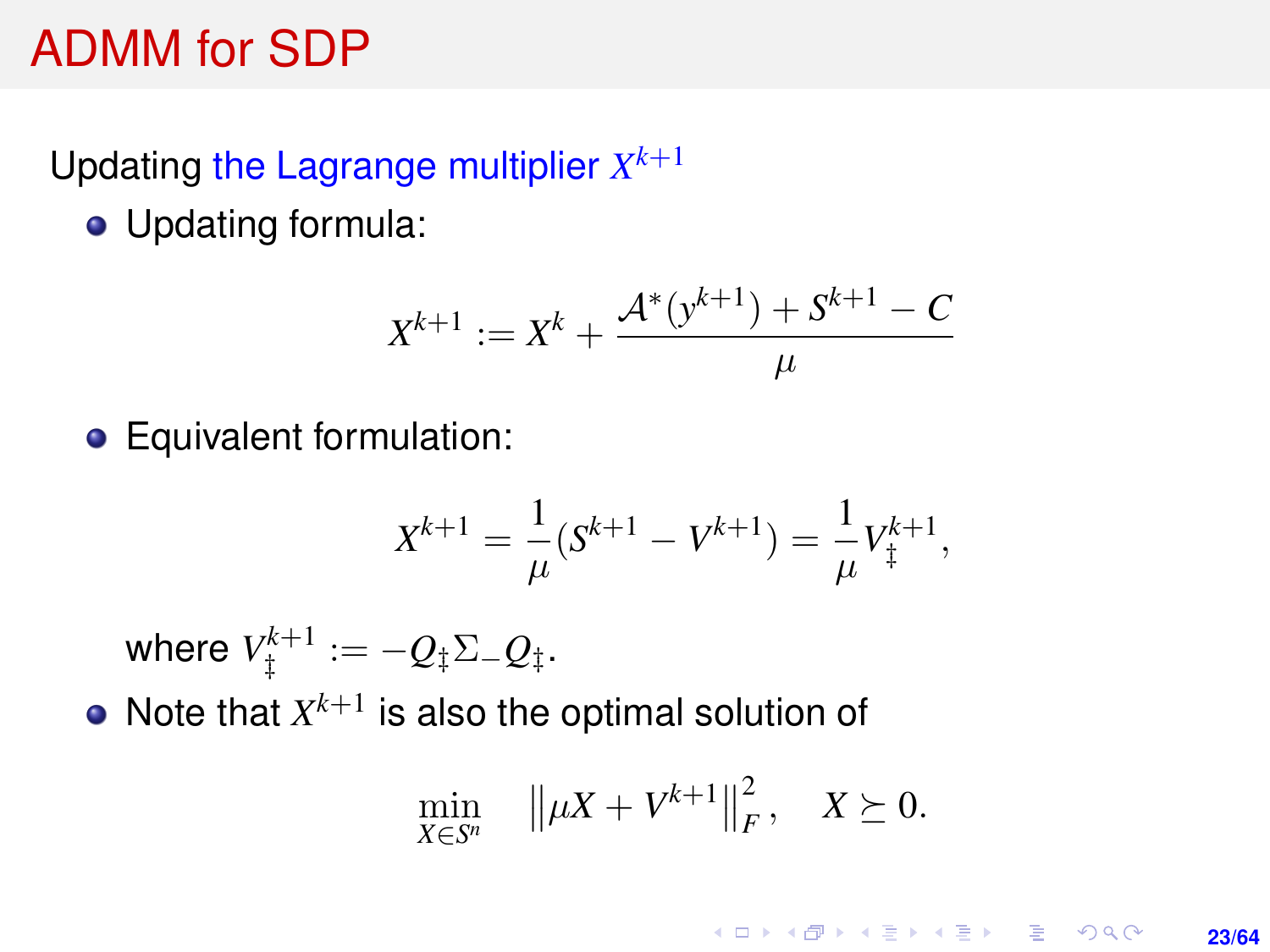### <span id="page-23-0"></span>Example: total variation

Let x represent a 2D image.

$$
\min \; TV(\mathbf{x}) + \frac{\mu}{2} \|\mathbf{A}\mathbf{x} - \mathbf{b}\|_2^2
$$

Applications

- $\bullet$  Denoising:  $A = I$
- Deblurring and deconvolution:A is circulant matrix or convolution
- MRI CS:  $A = PF$  downsampled Fourier transform; P is a row selector, F is Fourier transform
- Circulant  $CS: A = PC$  downsampled convolution; **P** is a row selector, C is a circulant matrix or convolution operator

Challenge: TV is the composite of  $l_1$  and  $\nabla x$ , defined as

$$
TV(\mathbf{x}) := \|\nabla \mathbf{x}\|_1 = \sum_{\text{pixels } (i,j)} \left\| \begin{bmatrix} x_{i+1,j} - x_{i,j} \\ x_{i,j+1} - x_{i,j} \end{bmatrix} \right\|_2
$$

Opportunity: assuming the periodic boundary conditon,  $\nabla \cdot$  is a convolution operator.**KORKARK A BIK BIKA A GA A GA A GA A BIKA A BIKA A BIKA A BIKA A BIKA A BIKA A BIKA A BIKA A BIKA A BIKA A BIKA** 

.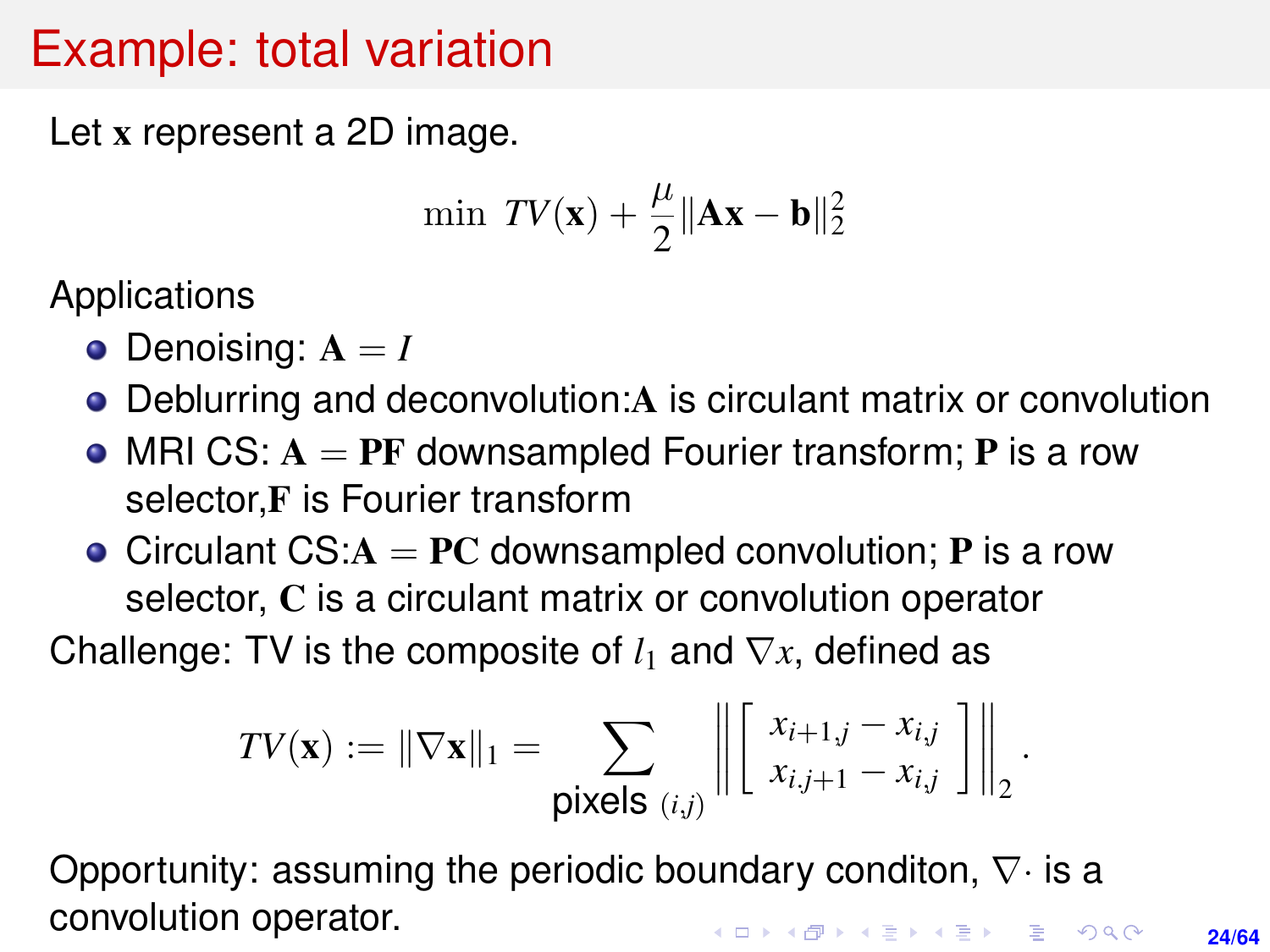### Example: total variation

Decouple *l*<sub>1</sub> from  $∇x$ :

$$
\min \frac{\mu}{2} \|\mathbf{A}\mathbf{x} - \mathbf{b}\|_2^2 + \|\mathbf{z}\|_1, \text{ s.t. } \nabla \mathbf{x} - \mathbf{z} = \mathbf{0}
$$
  
where  $\|\mathbf{z}\|_1 = \sum_i \|\mathbf{z}_i\|_2$ .  
ADMM

x−update is quadratic in the form of

$$
\mathbf{x}^{k+1} = \operatorname*{argmin}_{\mathbf{x}} \ \mathbf{x}^T (\mu \mathbf{A}^T \mathbf{A} + \beta \nabla^T \nabla) \mathbf{x} + \text{linear terms}
$$

If A is identity, convolution, or partial Fourier, then

$$
F(\mu \mathbf{A}^T \mathbf{A} + \beta \nabla^T \nabla) F^{-1}
$$

is a diagonal matrix. So, x−update becomes closed-form.

z−subproblem is soft-thresholding This splitting approach is often faster than the splitting

$$
\min \; TV(x) + \frac{\mu}{2} \|Ax - b\|_2^2, \; s.t. \; x - z = 0
$$

because the x-update is not in closed [fo](#page-23-0)r[m](#page-25-0)[.](#page-23-0)

**25/64**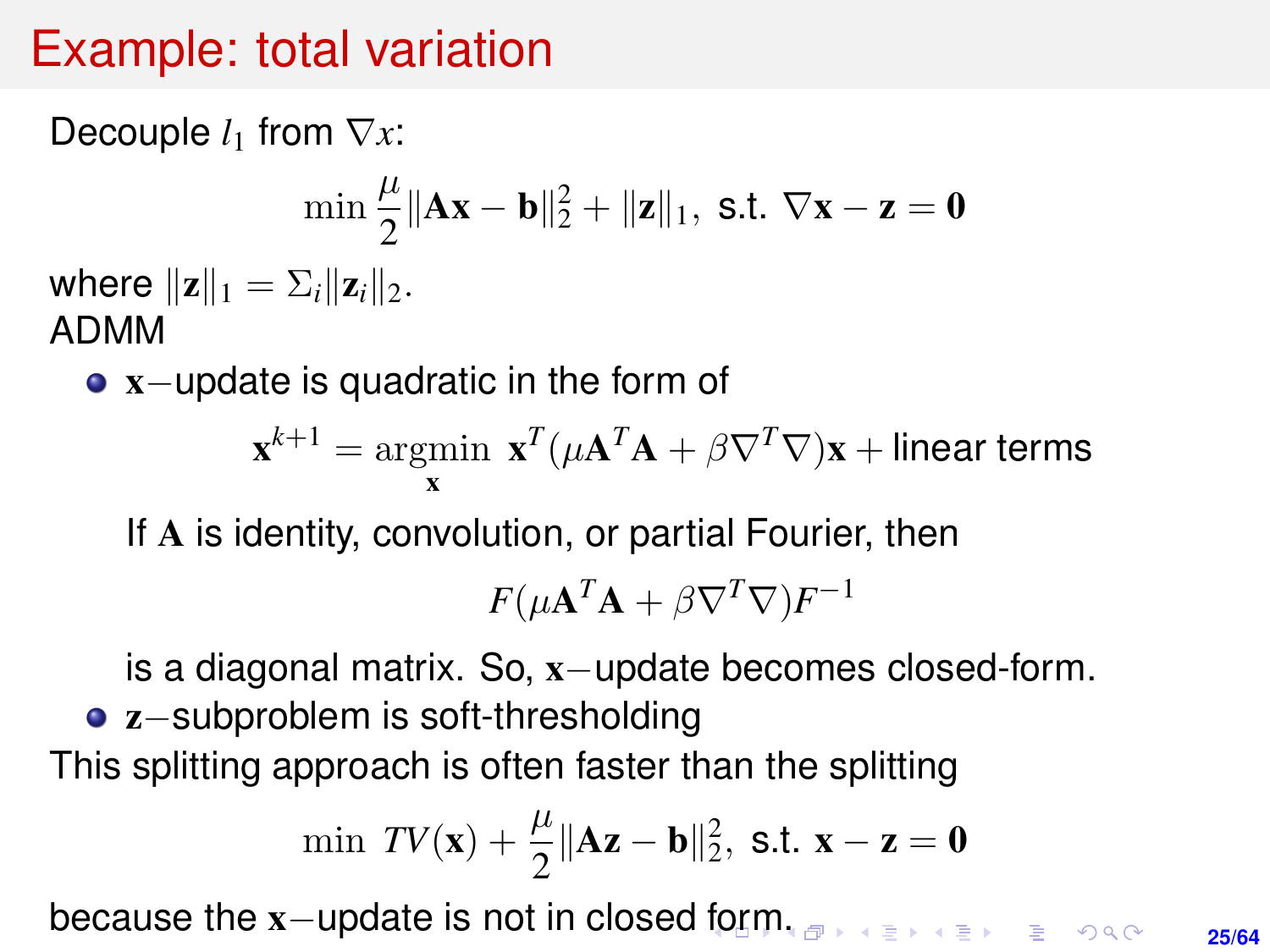### <span id="page-25-0"></span>Example: transform  $l_1$  minimization

Model

$$
\min\lVert\boldsymbol{L}\boldsymbol{x}\rVert_1+\frac{\mu}{2}\lVert\boldsymbol{A}\boldsymbol{x}-\boldsymbol{b}\rVert_2^2
$$

where examples of L include

- anisotropic finite difference operators
- orthogonal transforms:DCT, orthogonal wavelets
- **•** frames: curvelets, shearlets

New models

$$
\min \frac{\mu}{2} \|\mathbf{A}\mathbf{x} - \mathbf{b}\|_2^2 + \|\mathbf{z}\|_1, \text{ s.t. } \mathbf{L}\mathbf{x} - \mathbf{z} = \mathbf{0},
$$

or

$$
\min\|Lx\|_1+\frac{\mu}{2}\|Az-b\|_2^2, \text{ s.t. } x-z=0.
$$

**KORKARK A BIK BIKA A GA A GA A GA A BIKA A BIKA A BIKA A BIKA A BIKA A BIKA A BIKA A BIKA A BIKA A BIKA A BIKA 26/64**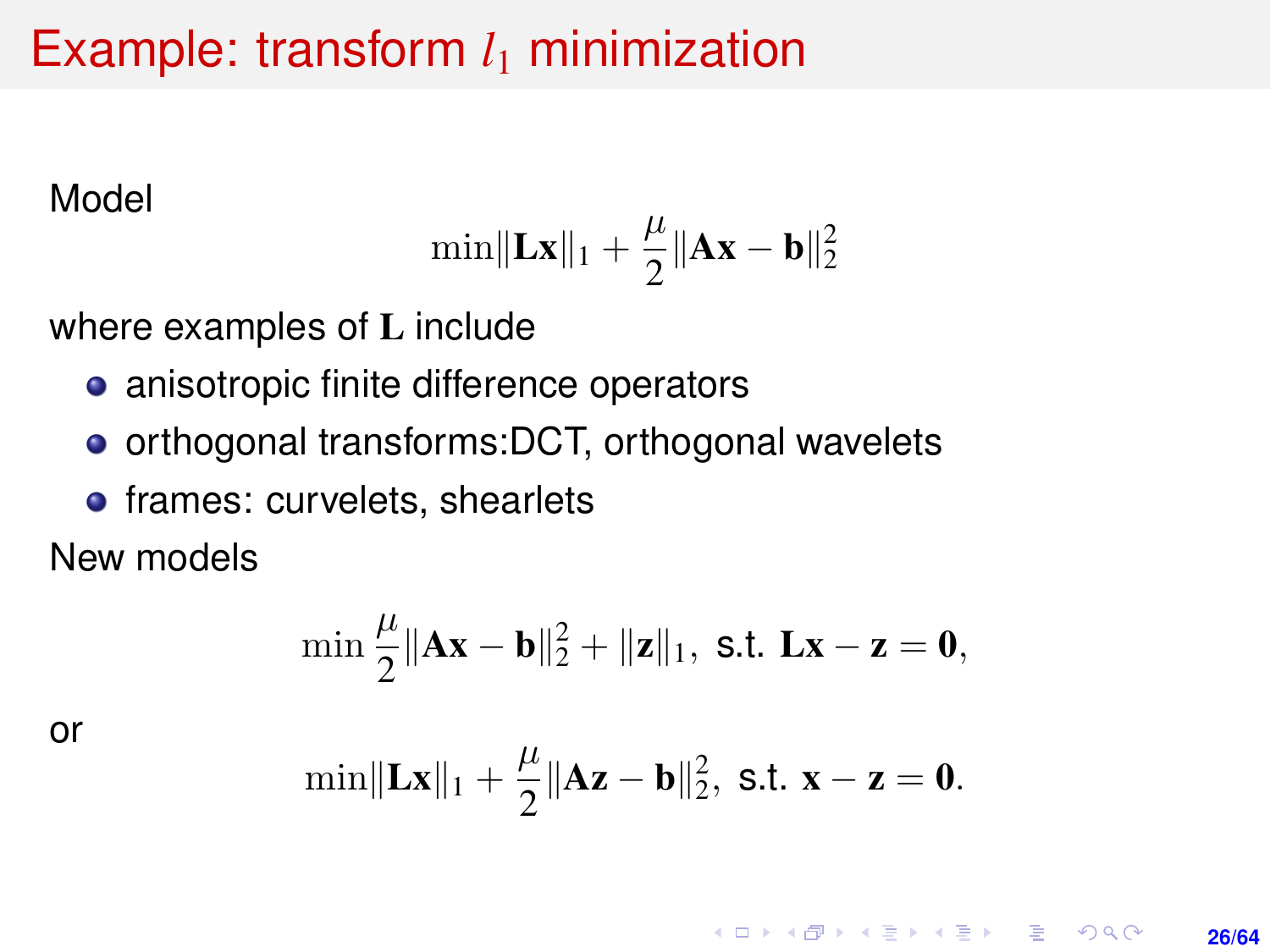# Example:  $l_1$  fitting

Model

$$
\min_{\mathbf{x}} \|\mathbf{A}\mathbf{x} - \mathbf{b}\|_1
$$

New model

$$
\min_{\mathbf{x},\mathbf{z}} \|\mathbf{z}\|_1, \text{ s.t. } \mathbf{A}\mathbf{x} + \mathbf{z} = \mathbf{b}.
$$

**27/64**

K ロ ▶ K @ ▶ K 할 ▶ K 할 ▶ ... 할 → 9 Q @

ADMM

- x−update is quadratic
- z−update is soft-thresholding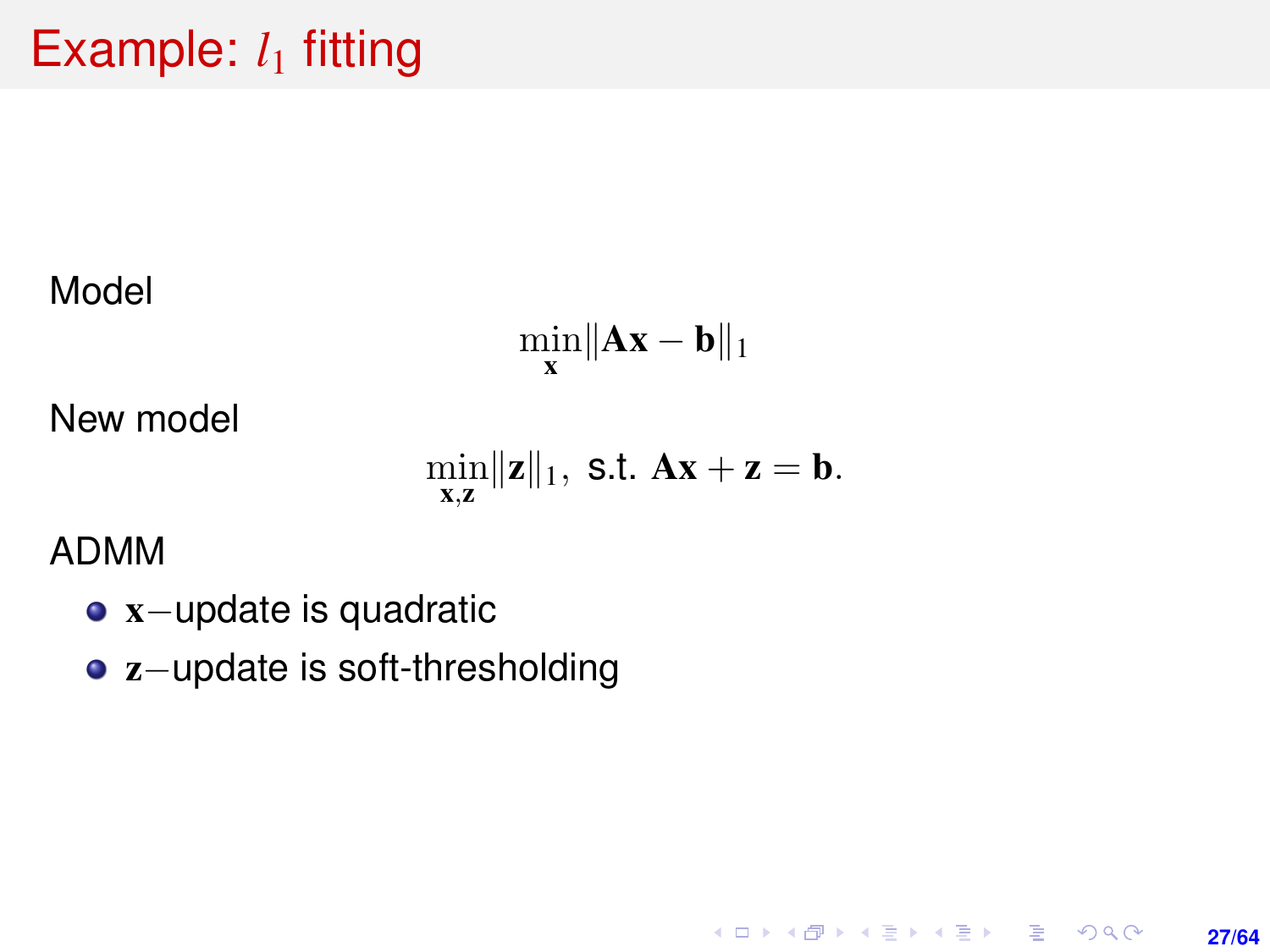### Example: robust(Huber-function) fitting

Model

$$
\min_{\mathbf{x}} H(\mathbf{A}\mathbf{x} - \mathbf{b}) = \sum_{i=1}^{m} h(\mathbf{a}_i^T \mathbf{x} - b_i)
$$

where

$$
h(y) = \begin{cases} \frac{y^2}{2\mu}, & 0 \le |y| \le \mu, \\ |y| - \frac{\mu}{2}, & |y| > \mu. \end{cases}
$$

Original model is differentiable, amenable to gradient descent. Split model

$$
\min_{\mathbf{x},\mathbf{z}} H(\mathbf{z}), \text{ s.t. } \mathbf{A}\mathbf{x} + \mathbf{z} = \mathbf{b}.
$$

ADMM

- x− update is quadratic, involving AA*<sup>T</sup>*
- z− update is component-wise separable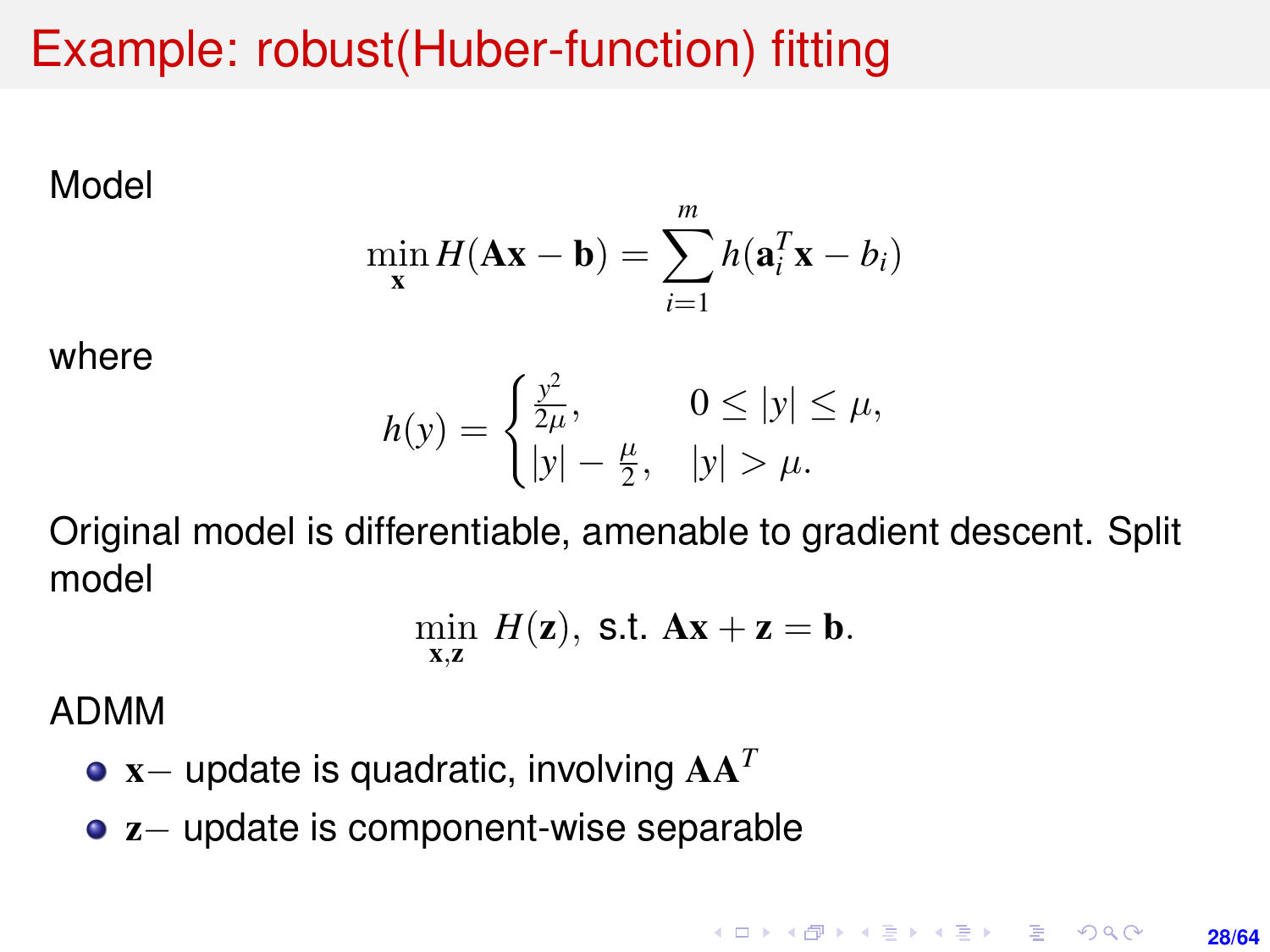### 稀疏逆协方差选择

#### 考虑

$$
\min_{X} \; \text{Tr}(SX) - \log \det X + \lambda \|X\|_1,
$$

其中,变量 $X \in S^n_+$ , || · ||1定义为矩阵所有元素绝对值的和。<br>引入拆分X-7, 则交替方向乘子法产生的迭代为, 引入拆分*<sup>X</sup>* <sup>=</sup> *<sup>Z</sup>*,则交替方向乘子法产生的迭代为:

$$
X^{k+1} = \underset{X}{\operatorname{argmin}} (\text{Tr}(SX) - \log \det X + (\rho/2) \|X - \mathbf{Z}^{k} + \mathbf{U}^{k}\|_{F}^{2}),
$$
  
\n
$$
\mathbf{Z}^{k+1} = \underset{\mathbf{Z}}{\operatorname{argmin}} (\lambda \| \mathbf{Z} \|_{1} + (\rho/2) \|X^{k+1} - \mathbf{Z} + \mathbf{U}^{k}\|_{F}^{2})
$$
  
\n
$$
= \underset{X}{\operatorname{prox}} (\lambda/\rho \| \cdot \|_{1}) (X^{k+1} + \mathbf{U}^{k}),
$$
  
\n
$$
\mathbf{U}^{k+1} = \mathbf{U}^{k} + (X^{k+1} - \mathbf{Z}^{k+1}).
$$

#### **KOD KAP KED KED E YORA 29/64**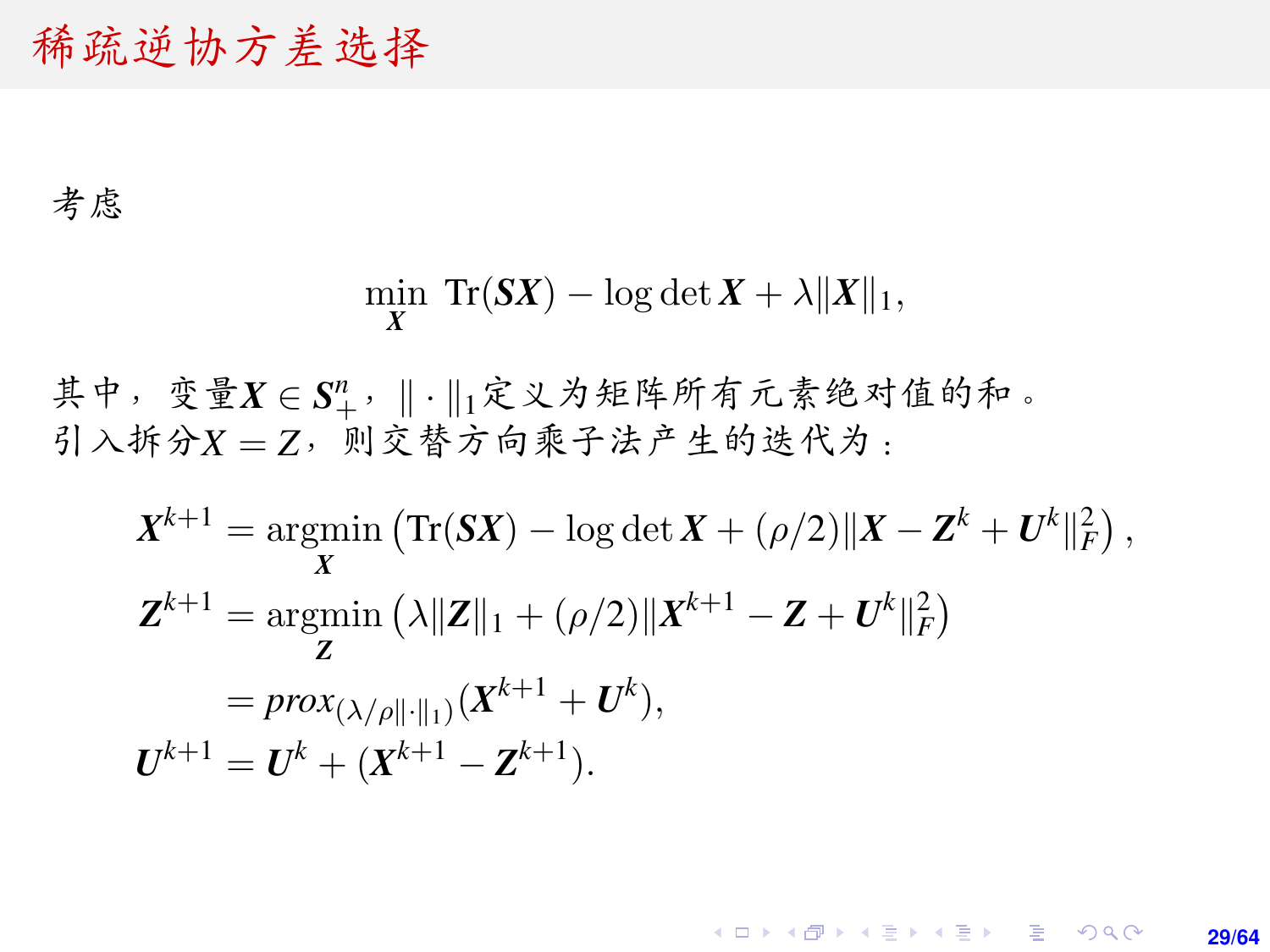<sup>鲁</sup>棒主成分分<sup>析</sup>

考虑

$$
\min_{\mathbf{L},\mathbf{S}} \quad \|\mathbf{L}\|_{*} + \mu \|\mathbf{S}\|_{1},
$$
  
s.t. 
$$
\mathbf{L} + \mathbf{S} = \mathbf{M},
$$

此问题的增广拉格朗日函数为:

$$
L_{\rho}(\boldsymbol{L},\boldsymbol{S};\boldsymbol{Y})=\|\boldsymbol{L}\|_{*}+\mu\|\boldsymbol{S}\|_{1}+\langle \boldsymbol{Y},\boldsymbol{L}+\boldsymbol{S}-\boldsymbol{M}\rangle+\frac{\rho}{2}\|\boldsymbol{L}+\boldsymbol{S}-\boldsymbol{M}\|_{F}^{2}.
$$

交替方向乘子法迭代

$$
L^{k+1} = \underset{L}{\operatorname{argmin}} \ \|L\|_{*} + \frac{\rho}{2} \|L + S^{k} - M + Y^{k}/\rho\|_{F}^{2},
$$
  

$$
S^{k+1} = \underset{S}{\operatorname{argmin}} \ \mu \|S\|_{1} + \frac{\rho}{2} \|L^{k+1} + S - M + Y^{k}/\rho\|_{F}^{2},
$$
  

$$
Y^{k+1} = Y^{k} + \rho(L^{k+1} + S^{k+1} - M)
$$

K ロ ▶ K @ ▶ K 할 ▶ K 할 ▶ 이 할 → 9 Q @ **30/64**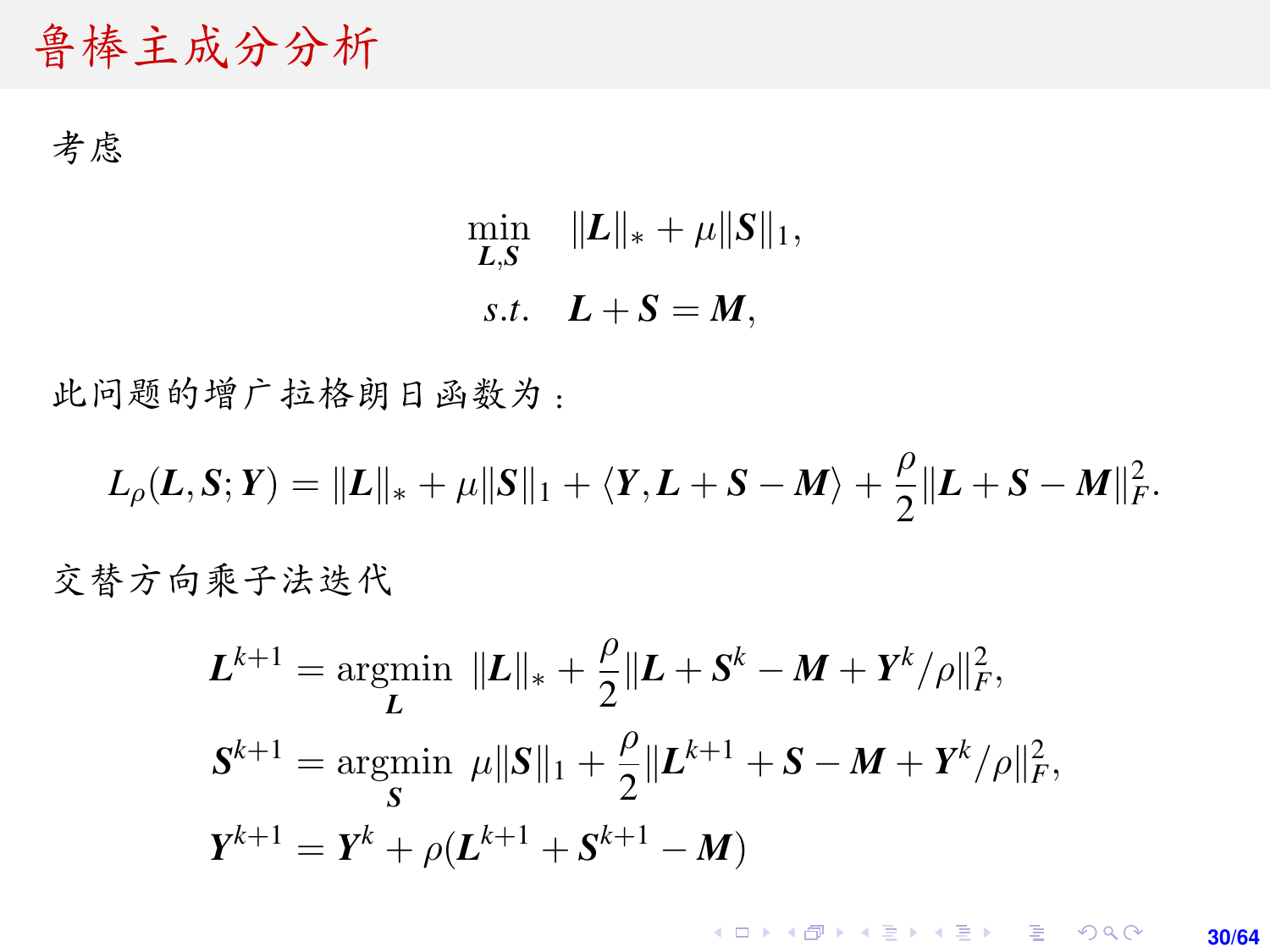# <span id="page-30-0"></span>**Outline**

### [Standard ADMM](#page-1-0)

- [Summary of convergence results](#page-7-0)
- [Variants of ADMM](#page-11-0)
- **[Examples](#page-17-0)**

### 5 [Distributed ADMM](#page-30-0)

- [Decentralized ADMM](#page-50-0)
- [ADMM with three or more blocks](#page-53-0)

**31/64**

KORK ERKER ERKER

[Nonconvex problems](#page-59-0)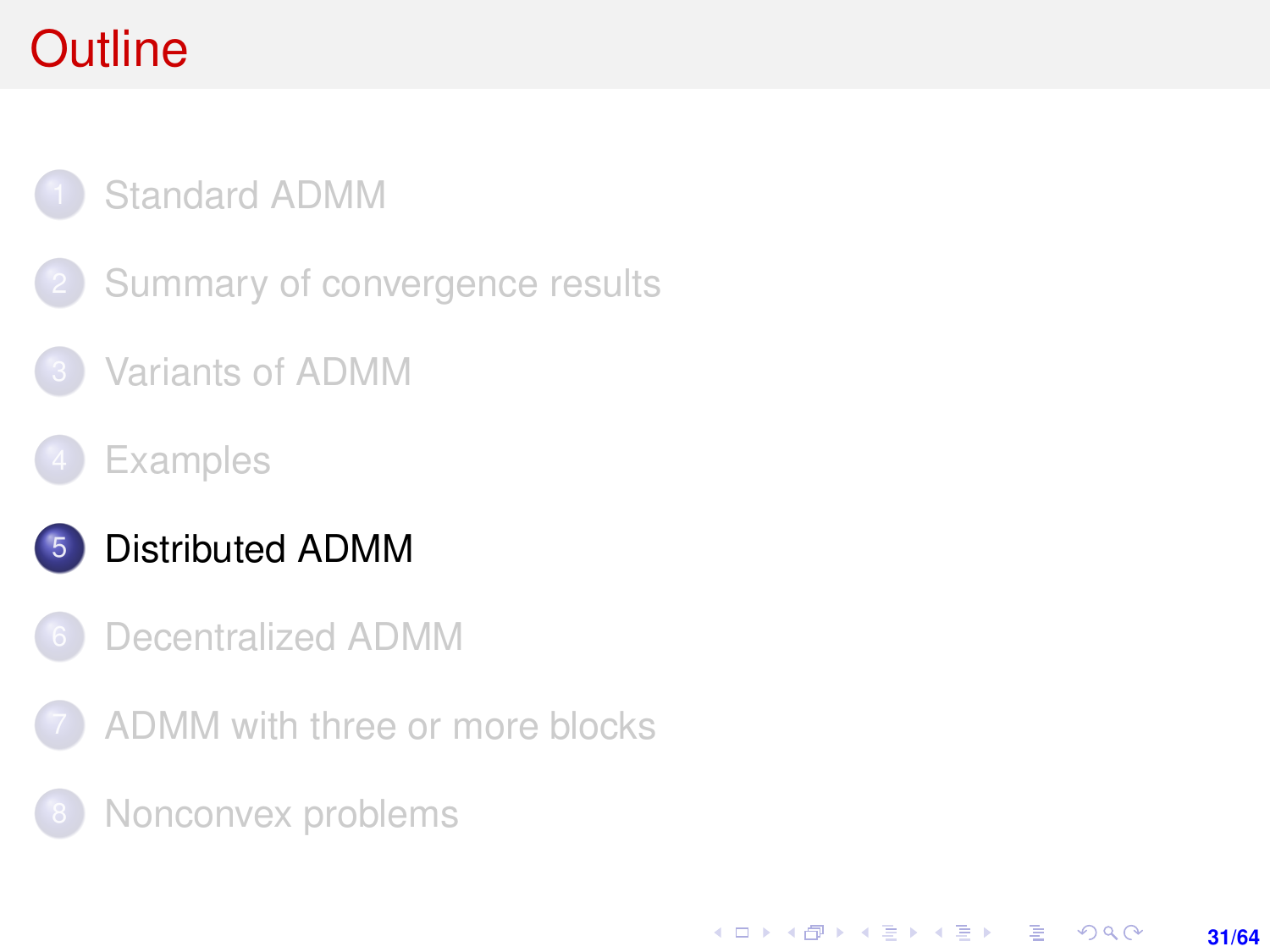### Block separable ADMM

Suppose 
$$
\mathbf{x} = (\mathbf{x}_1, \mathbf{x}_2, \cdots, \mathbf{x}_N)
$$
 and  $f$  is separable, i.e.,  

$$
f(\mathbf{x}) = f_1(\mathbf{x}_1) + f_2(\mathbf{x}_2) + \cdots + f_N(\mathbf{x}_N).
$$

Model

$$
\min_{\mathbf{x}, \mathbf{z}} f(\mathbf{x}) + g(\mathbf{z})
$$
  
s.t. 
$$
\mathbf{A}\mathbf{x} + \mathbf{B}\mathbf{z} = \mathbf{b}.
$$

where

$$
\mathbf{A} = \left[ \begin{array}{ccc} \mathbf{A}_1 & & \mathbf{0} \\ & \mathbf{A}_2 & & \\ & & \ddots & \\ \mathbf{0} & & & \mathbf{A}_N \end{array} \right]
$$

K ロ X (日) X (日) X (日) X (日) X (日) X (日) X (日) X (日) X (日) X (日) X (日) **32/64**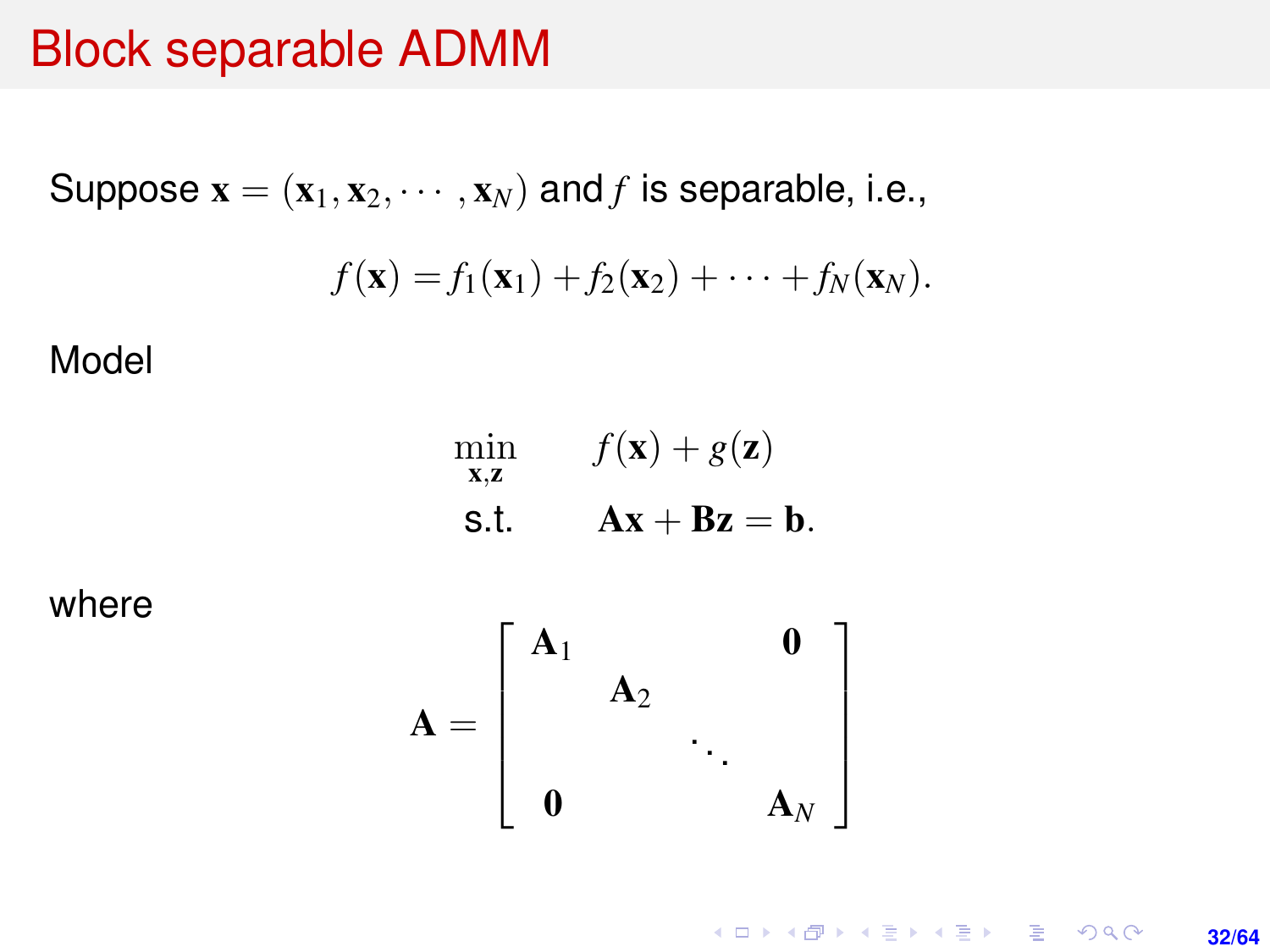### Block separable ADMM

#### The x−update

$$
\mathbf{x}^{k+1} \leftarrow \min f(\mathbf{x}) + \frac{\beta}{2} \|\mathbf{A}\mathbf{x} + \mathbf{B}\mathbf{y}^k - \mathbf{b} - \mathbf{z}^k\|_2^2
$$

is separable to *N* independent subproblems

$$
\mathbf{x}_{1}^{k+1} \leftarrow \min f_{1}(\mathbf{x}_{1}) + \frac{\beta}{2} ||\mathbf{A}_{1}\mathbf{x}_{1} + (\mathbf{B}\mathbf{y}^{k} - \mathbf{b} - \mathbf{z}^{k})_{1}||_{2}^{2},
$$
  
 
$$
\vdots
$$
  

$$
\mathbf{x}_{N}^{k+1} \leftarrow \min f_{N}(\mathbf{x}_{N}) + \frac{\beta}{2} ||\mathbf{A}_{N}\mathbf{x}_{N} + (\mathbf{B}\mathbf{y}^{k} - \mathbf{b} - \mathbf{z}^{k})_{N}||_{2}^{2}.
$$

No coordination is required.

K ロ ▶ K @ ▶ K 할 ▶ K 할 ▶ 이 할 → 9 Q @ **33/64**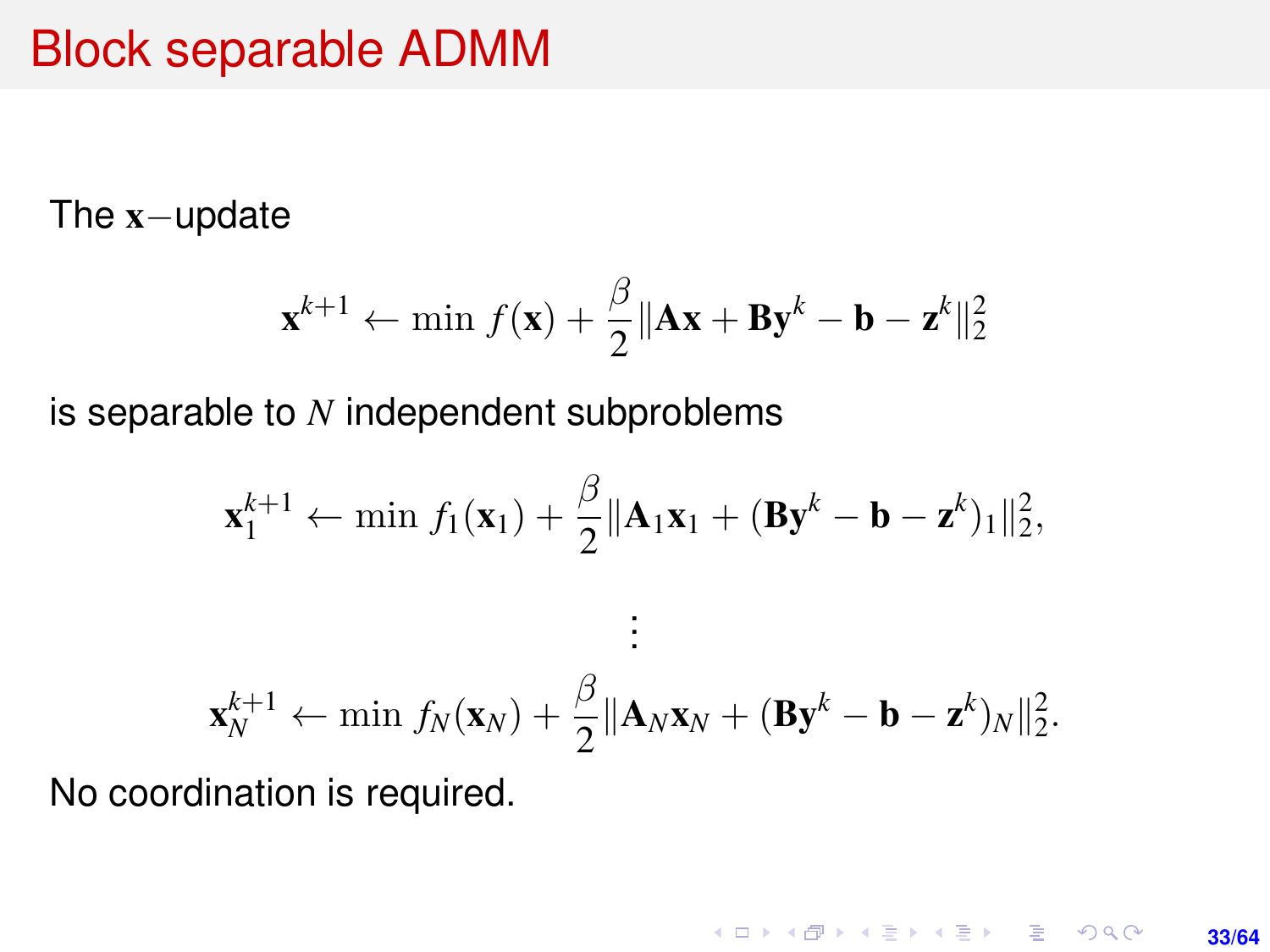### Example: consensus optimization

Model

$$
\min \sum_{i=1}^N f_i(\mathbf{x})
$$

the objective is partially separable.

Introduce *N* copies  $x_1, \dots, x_N$  of x. They have the same dimensions. New model:

$$
\min_{\{\mathbf{x}_i\},\mathbf{z}} \sum_{i=1}^N f_i(\mathbf{x}_i), \text{ s.t. } \mathbf{x}_i - \mathbf{z} = \mathbf{0}, \forall i.
$$

A more general objective with function  $g$  is  $\sum_{i=1}^{N} f_i(\mathbf{x}) + g(\mathbf{z})$ . New model:

$$
\min_{\{\mathbf{x}_i\},\mathbf{y}} \sum_{i=1}^N f_i(\mathbf{x}_i) + g(\mathbf{z}), \text{ s.t. } \begin{bmatrix} I \\ & \ddots \\ & & I \end{bmatrix} \begin{bmatrix} \mathbf{x}_1 \\ \vdots \\ \mathbf{x}_N \end{bmatrix} - \begin{bmatrix} I \\ \vdots \\ I \end{bmatrix} \mathbf{z} = \mathbf{0}.
$$

**KORKARK KERKER DRAM 34/64**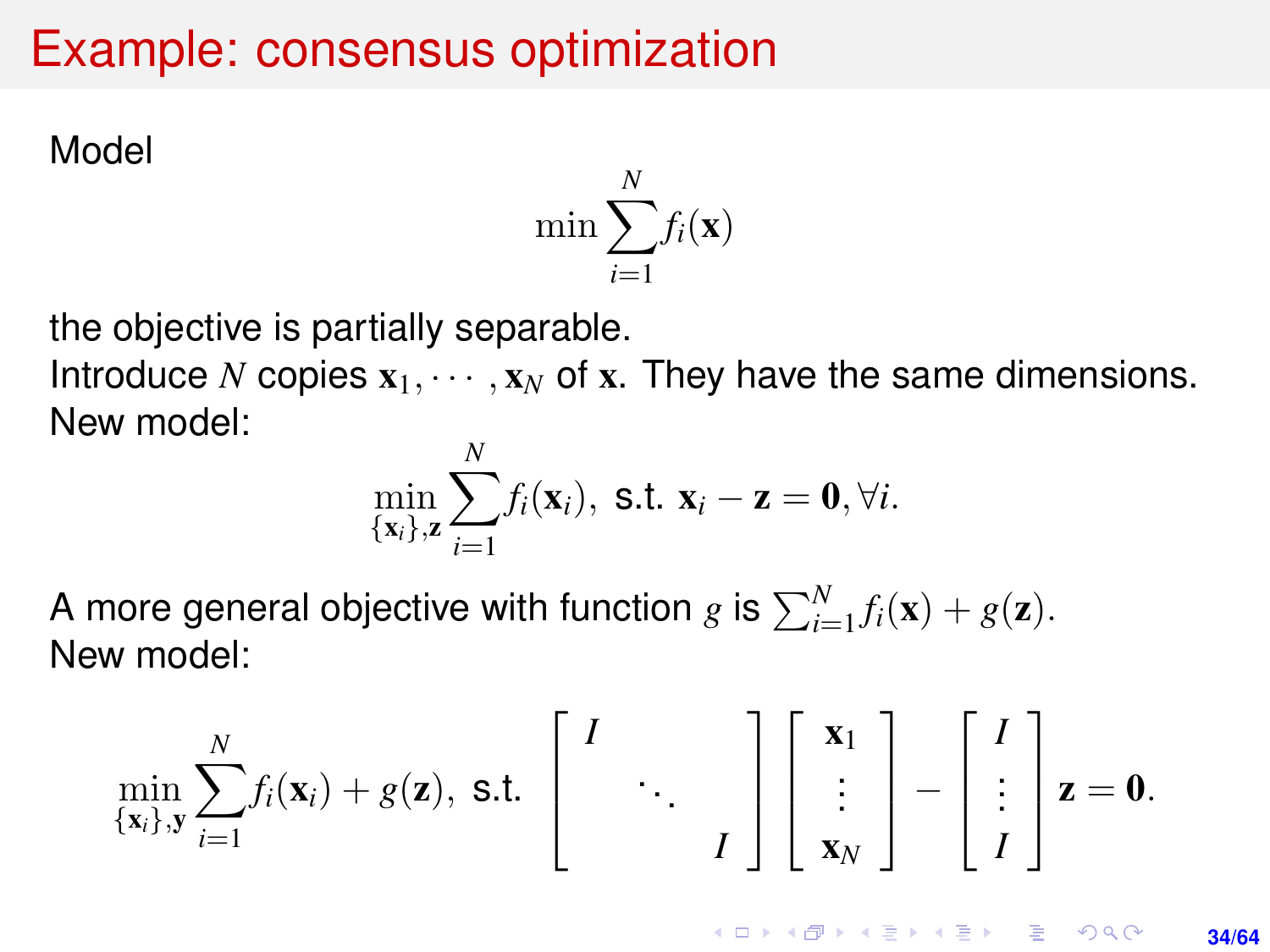### Example: consensus optimization

Lagrangian

$$
L(\{\mathbf{x}_i\},\mathbf{z};\{\mathbf{y}_i\}) = \sum_i (f_i(\mathbf{x}_i) + \frac{\beta}{2} ||\mathbf{x}_i - \mathbf{z} - \mathbf{y}_i||_2^2))
$$

where  $\mathbf{y}_i$  is the Lagrange multipliers to  $\mathbf{x}_i - \mathbf{z} = 0$ . ADMM

$$
\mathbf{x}_{i}^{k+1} = \underset{\mathbf{x}_{i}}{\operatorname{argmin}} f_{i}(\mathbf{x}_{i}) + \frac{\beta}{2} \|\mathbf{x}_{i} - \mathbf{z}^{k} - \mathbf{y}_{i}^{k}\|_{2}, i = 1, \cdots, N,
$$
  

$$
\mathbf{z}^{k+1} = \frac{1}{N} \sum_{i=1}^{N} (\mathbf{x}_{i}^{k+1} - \beta^{-1} \mathbf{y}_{i}^{k}),
$$
  

$$
\mathbf{y}_{i}^{k+1} = \mathbf{y}_{i}^{k} - (\mathbf{x}_{i}^{k+1} - \mathbf{z}^{k+1}), i = 1, \cdots, N.
$$

K ロ ▶ K @ ▶ K 할 ▶ K 할 ▶ 이 할 → 9 Q @ **35/64**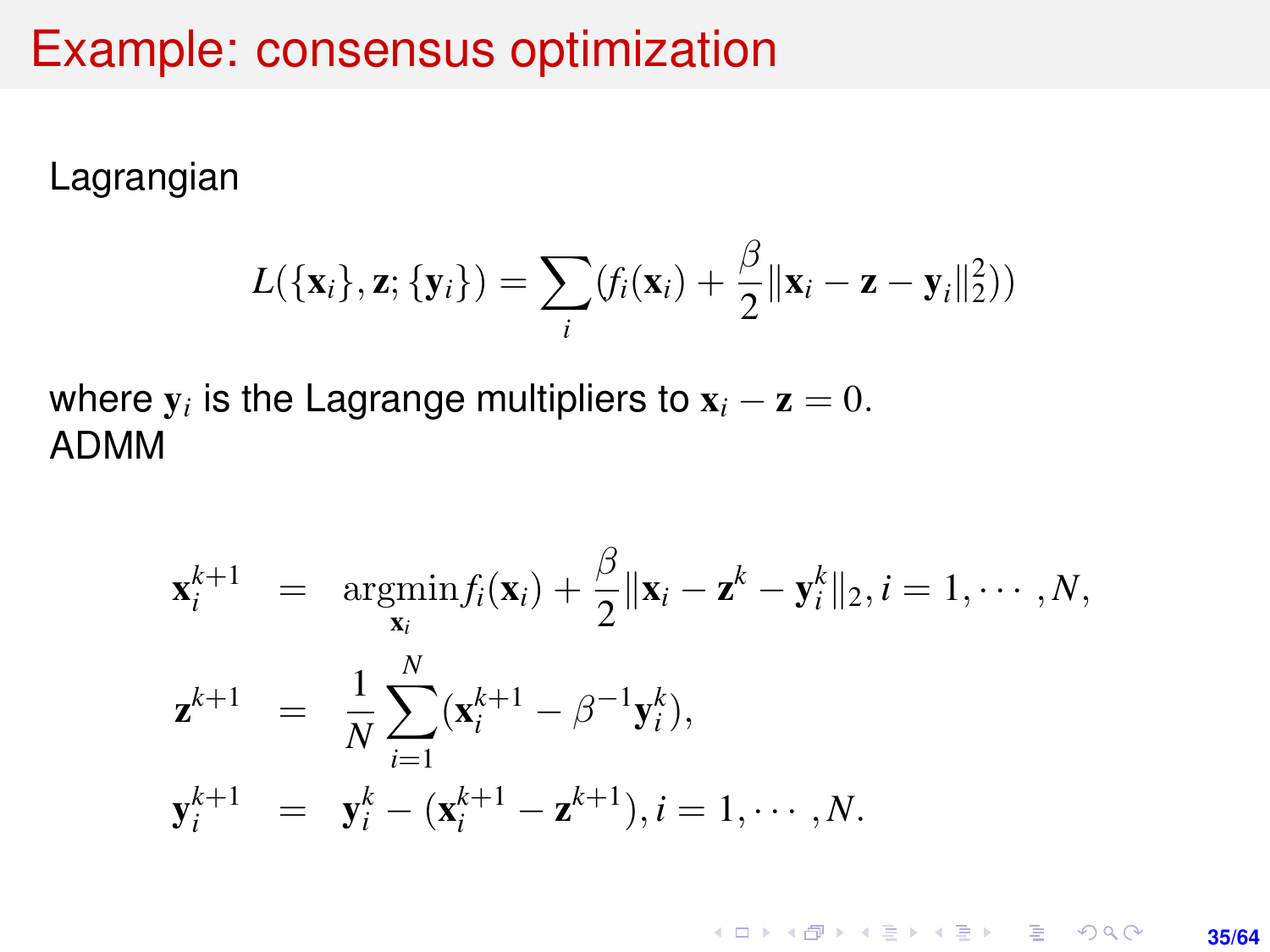### The exchange problem

Model  $\mathbf{x}_1, \cdots, \mathbf{x}_N \in \mathbb{R}^n$ ,

$$
\min \sum_{i=1}^N f_i(\mathbf{x}_i), \text{ s.t. } \sum_{i=1}^N \mathbf{x}_i = \mathbf{0}.
$$

- it is the dual of the consensus problem
- exchanging *n* goods among *N* parties to minimize a total cost
- our goal: to decouple x*i*−updates

An equivalent model

$$
\min \sum_{i=1}^N f_i(\mathbf{x}_i), \text{ s.t. } \mathbf{x}_i - \mathbf{x}_i' = \mathbf{0}, \forall i, \sum_{i=1}^N \mathbf{x}_i' = \mathbf{0}.
$$

**KORKARK A BIK BIKA A GA A GA A GA A BIKA A BIKA A BIKA A BIKA A BIKA A BIKA A BIKA A BIKA A BIKA A BIKA A BIKA 36/64**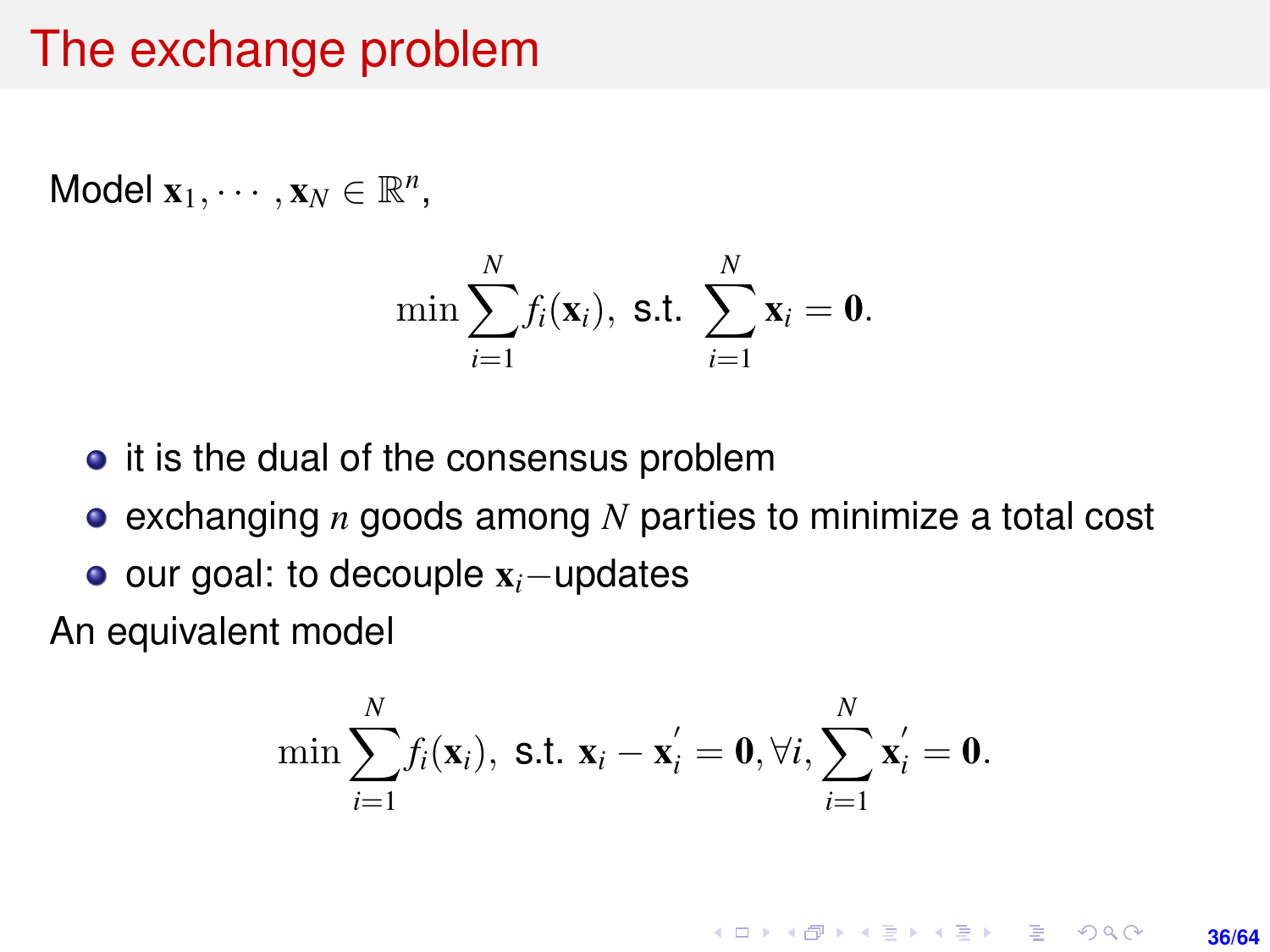ADMM after consolidating the  $\mathbf{x}'_i$  update:

$$
\mathbf{x}_i^{k+1} = \operatorname*{argmin}_{\mathbf{x}_i} f_i(\mathbf{x}_i) + \frac{\beta}{2} \|\mathbf{x}_i - (\mathbf{x}_i^k - \text{mean}\{\mathbf{x}_i^k\} - \mathbf{u}^k)\|_2^2,
$$
  

$$
\mathbf{u}^{k+1} = \mathbf{u}^k + \text{mean}\{\mathbf{x}_i^{k+1}\}.
$$

**37/64**

K ロ ▶ K @ ▶ K 할 ▶ K 할 ▶ 이 할 → 9 Q @

Applications: distributed dynamic energy management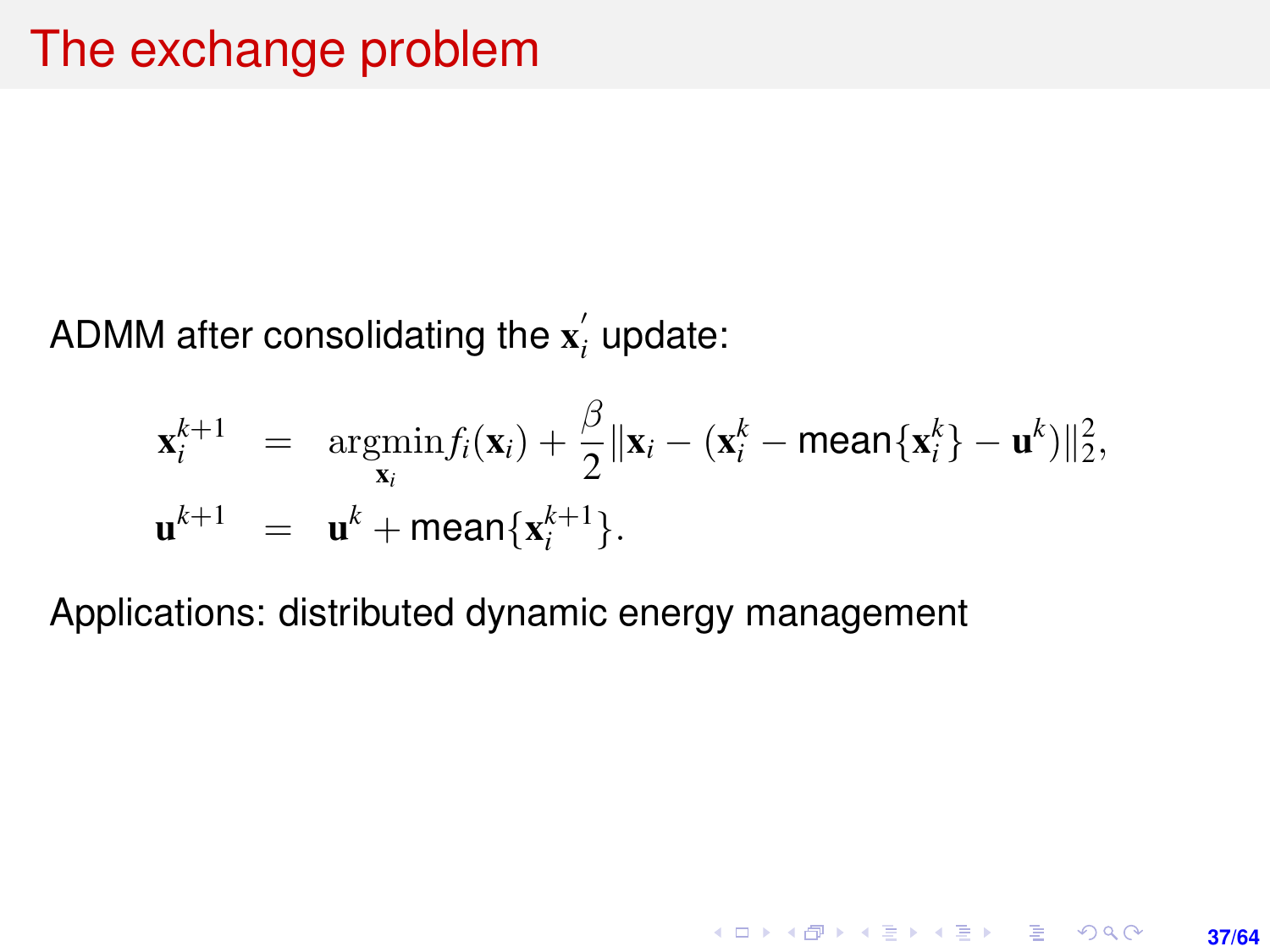<span id="page-37-0"></span>
$$
\min_{\{\mathbf{x}_i\},\mathbf{y}} \sum_{i=1}^N f_i(\mathbf{x}_i) + g(\mathbf{z}), \text{ s.t. } \begin{bmatrix} I \\ & \ddots \\ & & I \end{bmatrix} \begin{bmatrix} \mathbf{x}_1 \\ \vdots \\ \mathbf{x}_N \end{bmatrix} - \begin{bmatrix} I \\ \vdots \\ I \end{bmatrix} \mathbf{z} = \mathbf{0}.
$$

Consider *N* computing nodes with MPI (message passing interface).

- x*<sup>i</sup>* are local variables; x*<sup>i</sup>* is stored and updated on node *i* only
- z is the global variable; computed and communicated by MPI
- y*<sup>i</sup>* are dual variables, stored and updated on node *i* only

At each iteration, given  $\mathbf{y}^k$  and  $\mathbf{z}^k_i$ 

- each node  $i$  computes  $\mathbf{x}_i^{k+1}$
- each node *i* computes  $P_i := (x_i^{k+1} \beta^{-1}y_i^k)$
- MPI gathers  $P_i$  and scatters its mean,  $z^{k+1}$ , to all nodes
- each node  $i$  computes  $\mathbf{y}_i^{k+1}$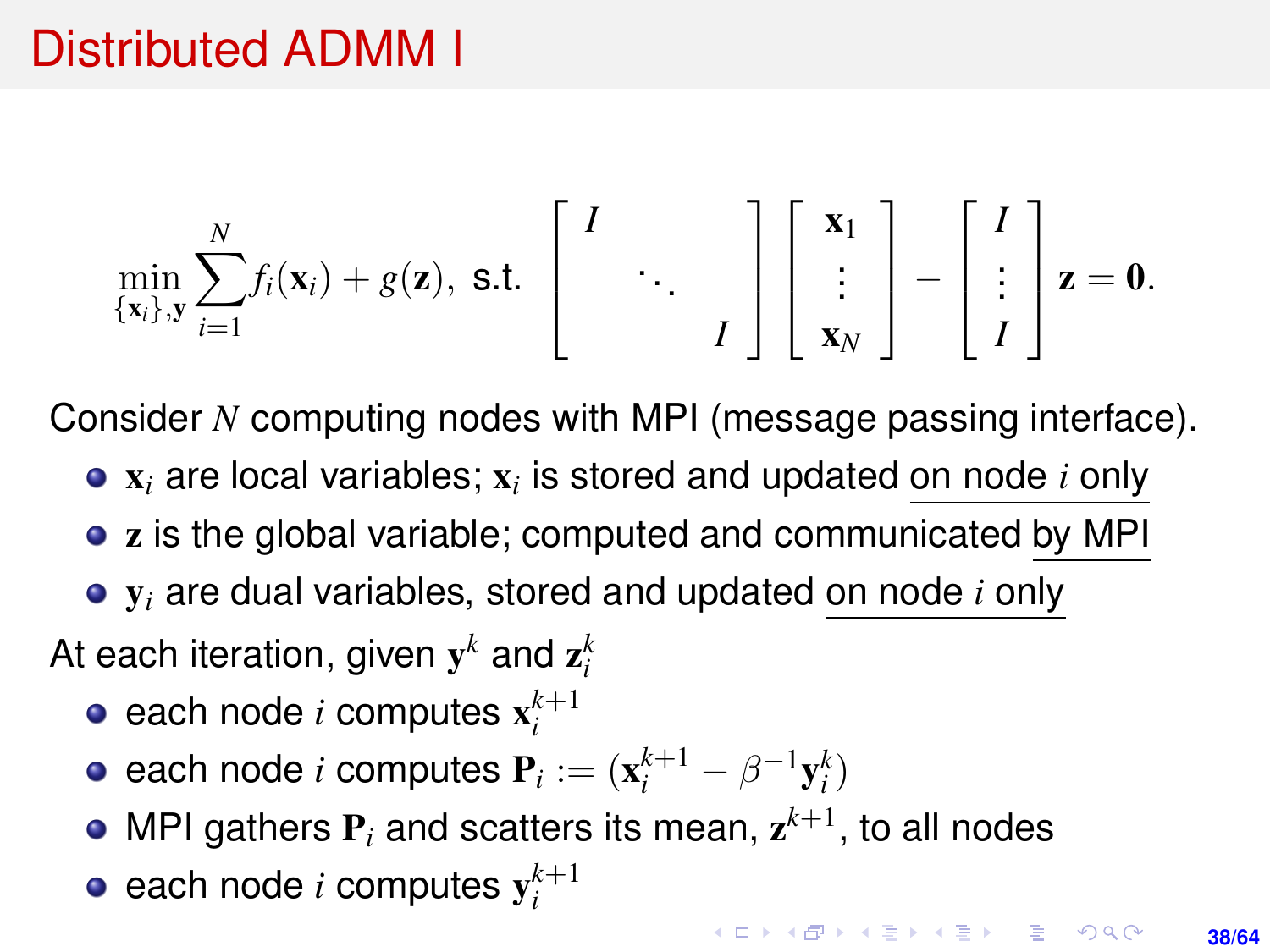# <span id="page-38-0"></span>Example: distributed LASSO

Model

⇒

$$
\min\lVert \bm{x}\rVert_1+\frac{\beta}{2}\lVert \bm{A}\bm{x}-\bm{b}\rVert_2^2.
$$

**Decomposition** 

$$
\mathbf{A}\mathbf{x} = \begin{bmatrix} \mathbf{A}_1 \\ \mathbf{A}_2 \\ \vdots \\ \mathbf{A}_N \end{bmatrix} \mathbf{x}, \mathbf{b} = \begin{bmatrix} \mathbf{b}_1 \\ \mathbf{b}_2 \\ \vdots \\ \mathbf{b}_N \end{bmatrix}.
$$

$$
\frac{\beta}{2} \|\mathbf{A}\mathbf{x} - \mathbf{b}\|_2^2 = \sum_{i=1}^N \frac{\beta}{2} \|\mathbf{A}_i \mathbf{x} - \mathbf{b}_i\|_2^2 =: \sum_{i=1}^N f_i(\mathbf{x}).
$$

LASSO has the form

$$
\min \sum_{i=1}^{N} f_i(\mathbf{x}) + g(\mathbf{x})
$$

and thus can be solved by distributed [AD](#page-37-0)[M](#page-37-0)M[.](#page-38-0)

**39/64**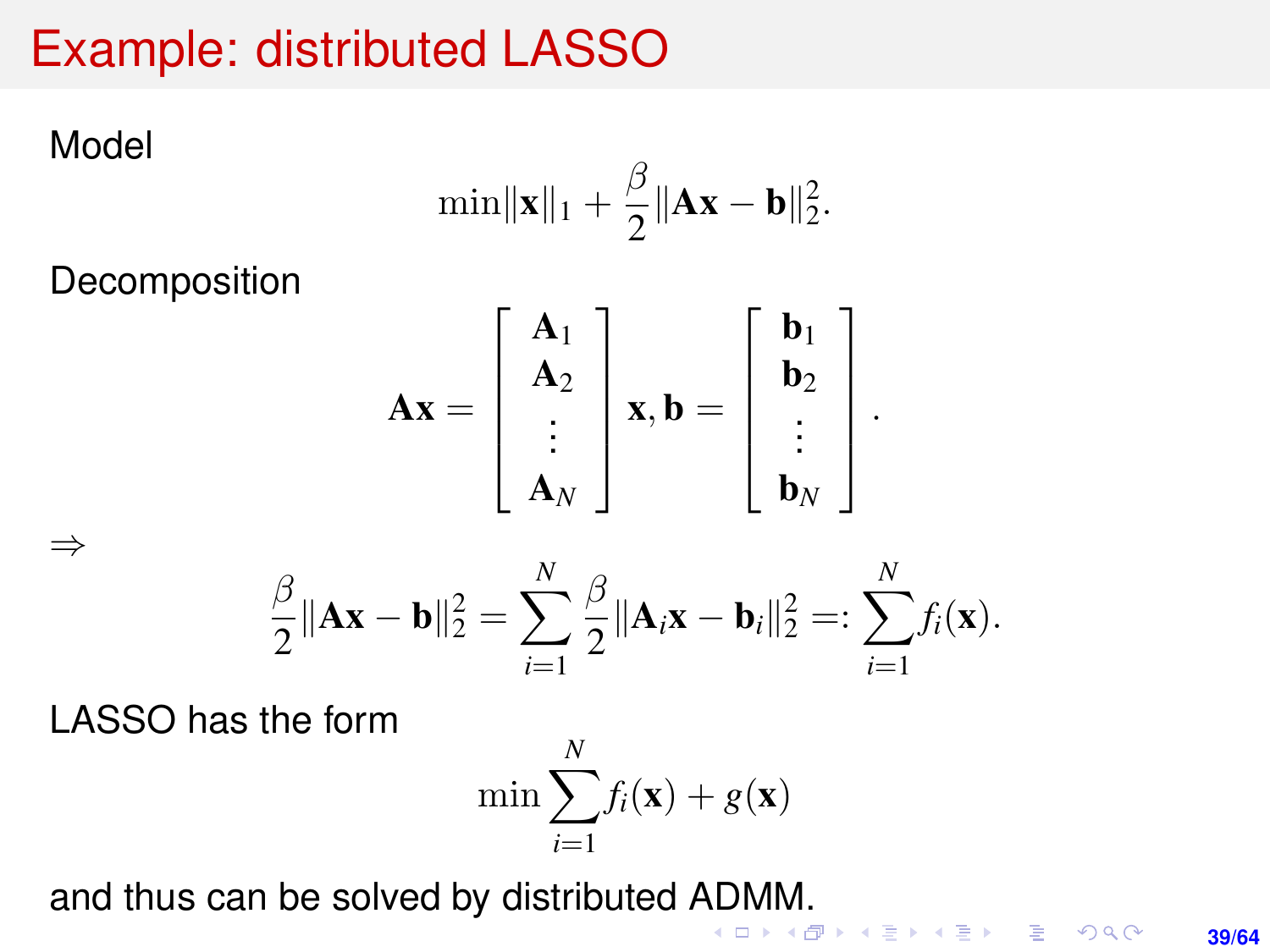### <span id="page-39-0"></span>Example: dual of LASSO

LASSO

$$
\min\|\boldsymbol{x}\|_1+\frac{\beta}{2}\|\boldsymbol{A}\boldsymbol{x}-\boldsymbol{b}\|_2^2.
$$

Lagrange dual

$$
\min_{\mathbf{y}} \{\mathbf{b}^T \mathbf{y} + \frac{\mu}{2} \|\mathbf{y}\|_2^2 : \|\mathbf{A}^T \mathbf{y}\|_{\infty} \le 1\}
$$

equivalently,

$$
\min_{\mathbf{y},\mathbf{z}}\{-\mathbf{b}^T\mathbf{y} + \frac{\mu}{2}\|\mathbf{y}\|_2^2 + l_{\{\|\mathbf{z}\|_\infty \le 1\}} : \mathbf{A}^T\mathbf{y} + \mathbf{z} = \mathbf{0}\}
$$

Standard ADMM:

- primal **x** is the multipliers to  $\mathbf{A}^T \mathbf{y} + \mathbf{z} = \mathbf{0}$
- z−update is projection to *l*∞−ball; easy and separable
- y−update is quadratic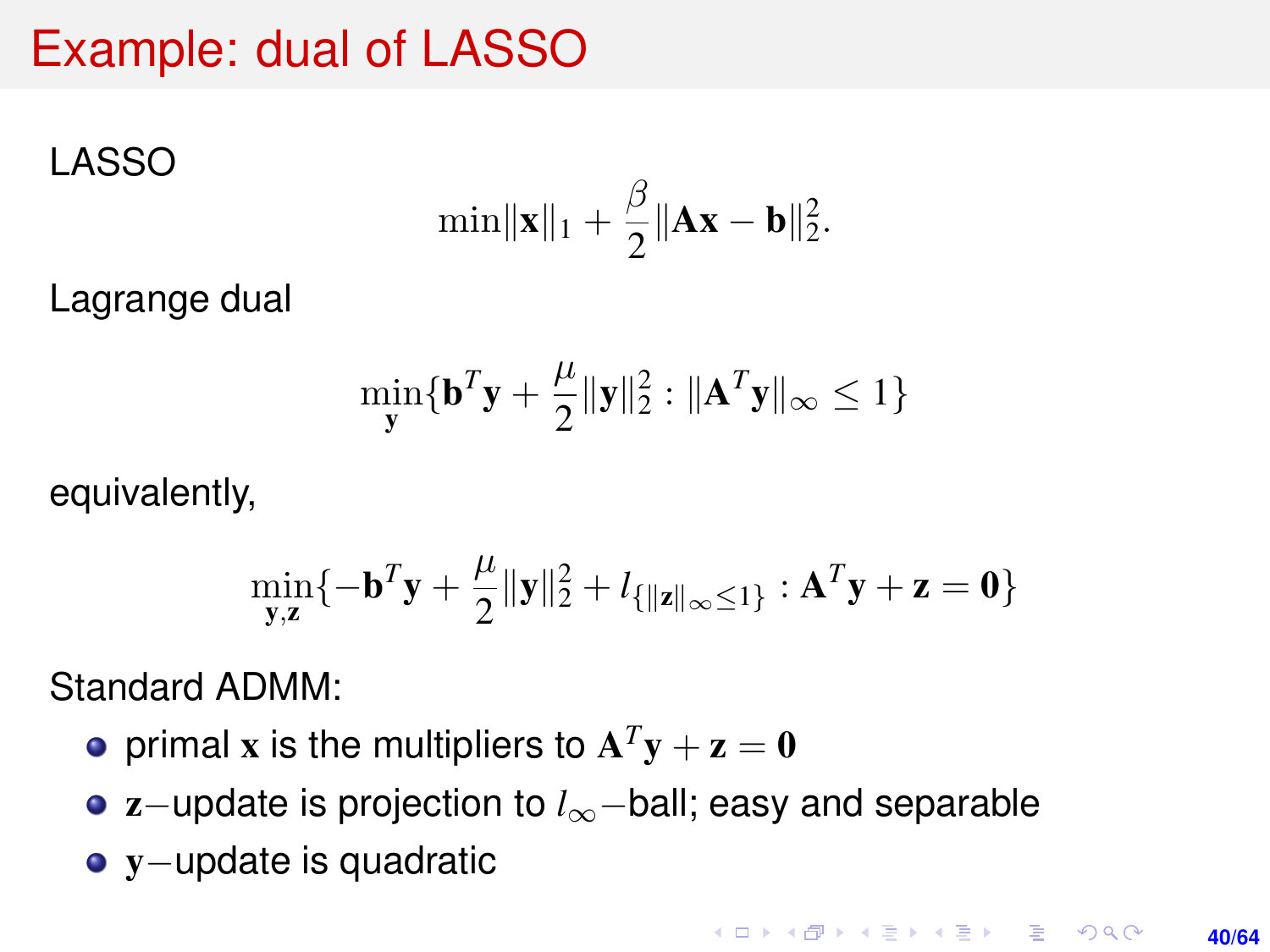### <span id="page-40-0"></span>Example: dual of LASSO

• Dual augmented Lagrangian (the scaled form):

$$
L(\mathbf{y}, \mathbf{z}; \mathbf{x}) = \mathbf{b}^T \mathbf{y} + \frac{\mu}{2} {\lVert \mathbf{y} \rVert_2^2} + l_{\lVert \mathbf{z} \rVert_{\infty} \leq 1} + \frac{\beta}{2} {\lVert \mathbf{A}^T \mathbf{y} + \mathbf{z} - \mathbf{x} \rVert_2^2}
$$

• Dual ADMM iterations:

$$
\mathbf{z}^{k+1} = Proj_{\|\cdot\|_{\infty} \leq 1}(\mathbf{x}^{k} - \mathbf{A}^{T}\mathbf{y}^{k}),
$$
  
\n
$$
\mathbf{y}^{k+1} = (\mu I + \beta \mathbf{A} \mathbf{A}^{T})^{-1}(\beta \mathbf{A}(\mathbf{x}^{k} - \mathbf{z}^{k+1}) - \mathbf{b}),
$$
  
\n
$$
\mathbf{x}^{k+1} = \mathbf{z}^{k} - \gamma(\mathbf{A}^{T}\mathbf{y}^{k+1} + \mathbf{z}^{k+1}).
$$

and upon termination at step *K*, return primal solution

$$
\mathbf{x}^* = \beta \mathbf{x}^K \text{ (de-scaling)}.
$$

- Computation bottlenecks:
	- $(\mu I + \beta \mathbf{A} \mathbf{A}^T)^{-1}$ , unless  $\mathbf{A} \mathbf{A}^T = I$  or  $\mathbf{A} \mathbf{A}^T \approx I$
	- $\mathbf{A}(\mathbf{x}^k \mathbf{z}^{k+1})$  $\mathbf{A}(\mathbf{x}^k \mathbf{z}^{k+1})$  $\mathbf{A}(\mathbf{x}^k \mathbf{z}^{k+1})$  and  $\mathbf{A}^T\mathbf{y}^k$ , unless  $\mathbf{A}$  [is](#page-39-0) [sm](#page-41-0)a[ll](#page-40-0) [o](#page-41-0)[r h](#page-0-0)[as](#page-63-0) [st](#page-0-0)[ru](#page-63-0)[ct](#page-0-0)[ures](#page-63-0) **≮ロ ▶ (伊 ▶ (ミ ▶ (王 )**  $\equiv$   $\Omega Q$

**41/64**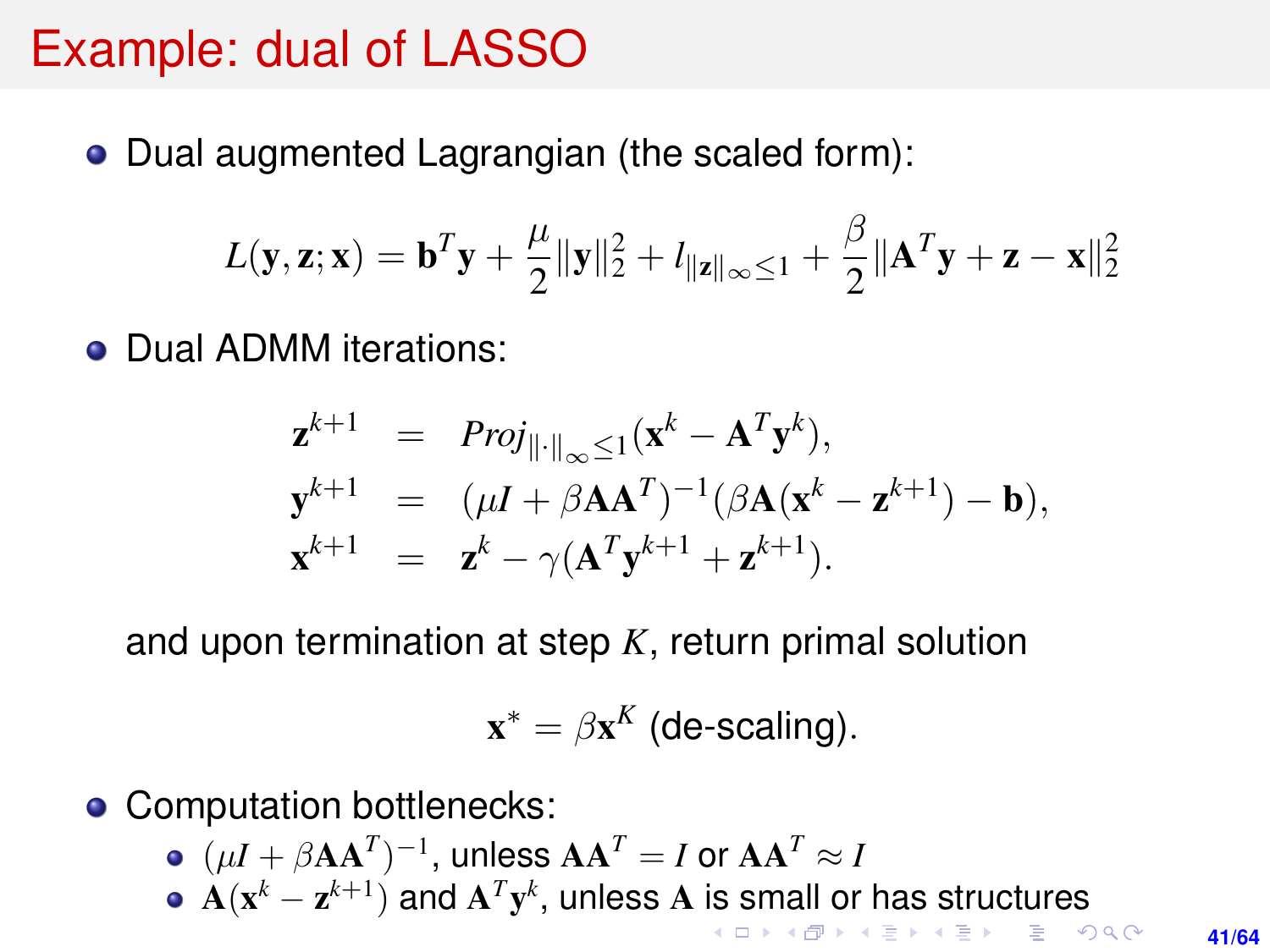<span id="page-41-0"></span>**Observe** 

$$
\min_{\mathbf{y},\mathbf{z}} \{\mathbf{b}^T \mathbf{y} + \frac{\mu}{2} \|\mathbf{y}\|_2^2 + l_{\{\|\mathbf{z}_{\infty} \leq 1\}} : \mathbf{A}^T \mathbf{y} + \mathbf{z} = \mathbf{0}\}
$$

**42/64**

**KORKARK A BIK BIKA A GA A GA A GA A BIKA A BIKA A BIKA A BIKA A BIKA A BIKA A BIKA A BIKA A BIKA A BIKA A BIKA** 

- All the objective terms are perfectly separable
- The constraints cause the computation bottlenecks
- We shall try to decouple the blocks of A *T*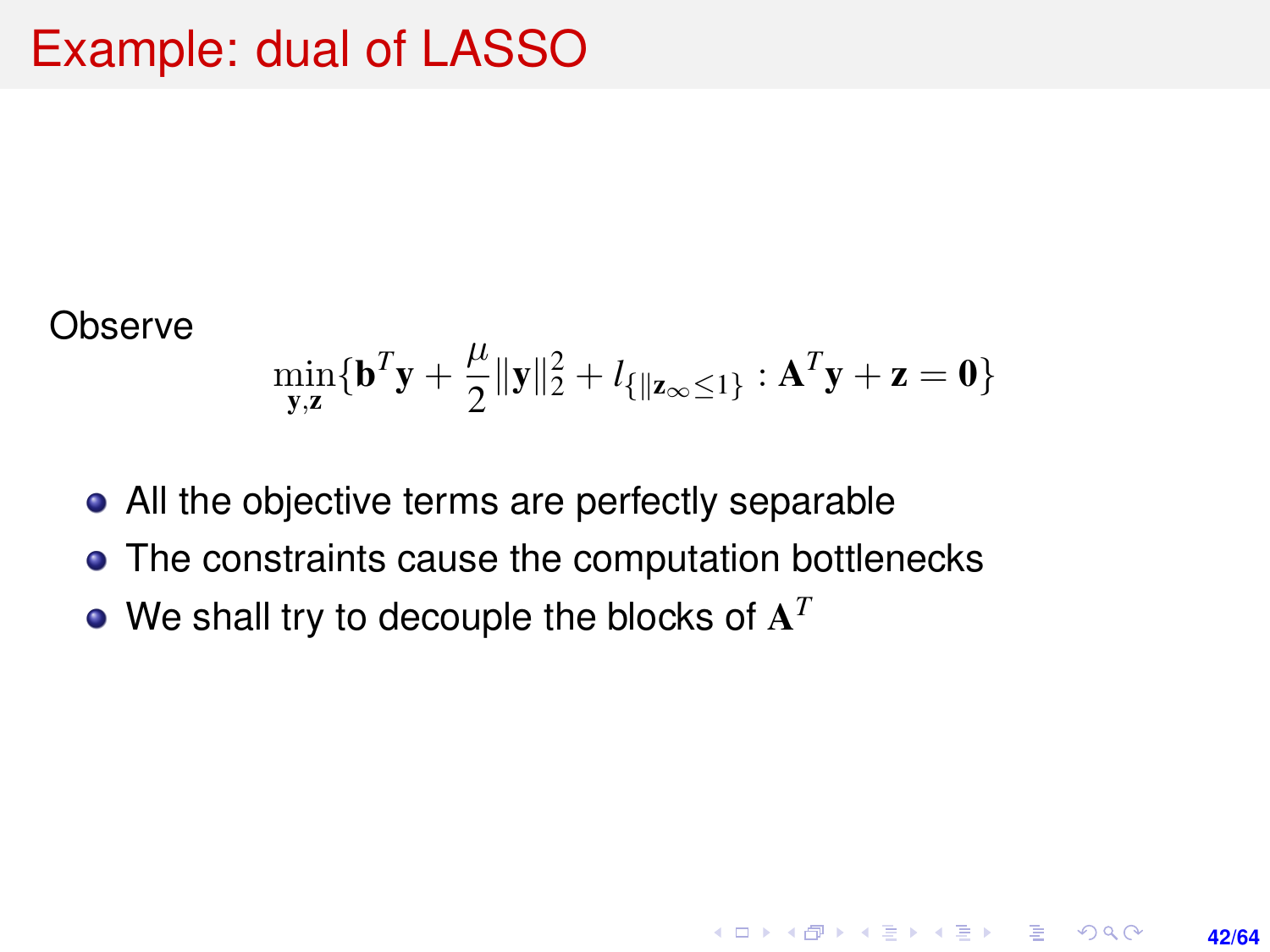A general form with inseparable *f* and separable *g*

$$
\min_{\mathbf{x},\mathbf{z}} \sum_{l=1}^{L} (f_l(\mathbf{x}) + g_l(\mathbf{z}_l)), \text{ s.t. } \mathbf{A}\mathbf{x} + \mathbf{z} = \mathbf{b}
$$

• Make *L* copies 
$$
x_1, x_2, \dots, x_L
$$
 of  $x$ 

**•** Decompose

$$
\mathbf{A} = \begin{bmatrix} \mathbf{A}_1 \\ \vdots \\ \mathbf{A}_L \end{bmatrix}, \mathbf{z} = \begin{bmatrix} \mathbf{z}_1 \\ \vdots \\ \mathbf{z}_L \end{bmatrix}, \mathbf{b} = \begin{bmatrix} \mathbf{b}_1 \\ \vdots \\ \mathbf{b}_L \end{bmatrix}
$$

• Rewrite  $Ax + z = 0$  as

$$
\mathbf{A}_l\mathbf{x}_l+\mathbf{z}_l=\mathbf{b}_l,\mathbf{x}_l-\mathbf{x}=\mathbf{0},l=1,\cdots,L.
$$

K ロ ▶ K @ ▶ K 할 ▶ K 할 ▶ ... 할 → 9 Q @ **43/64**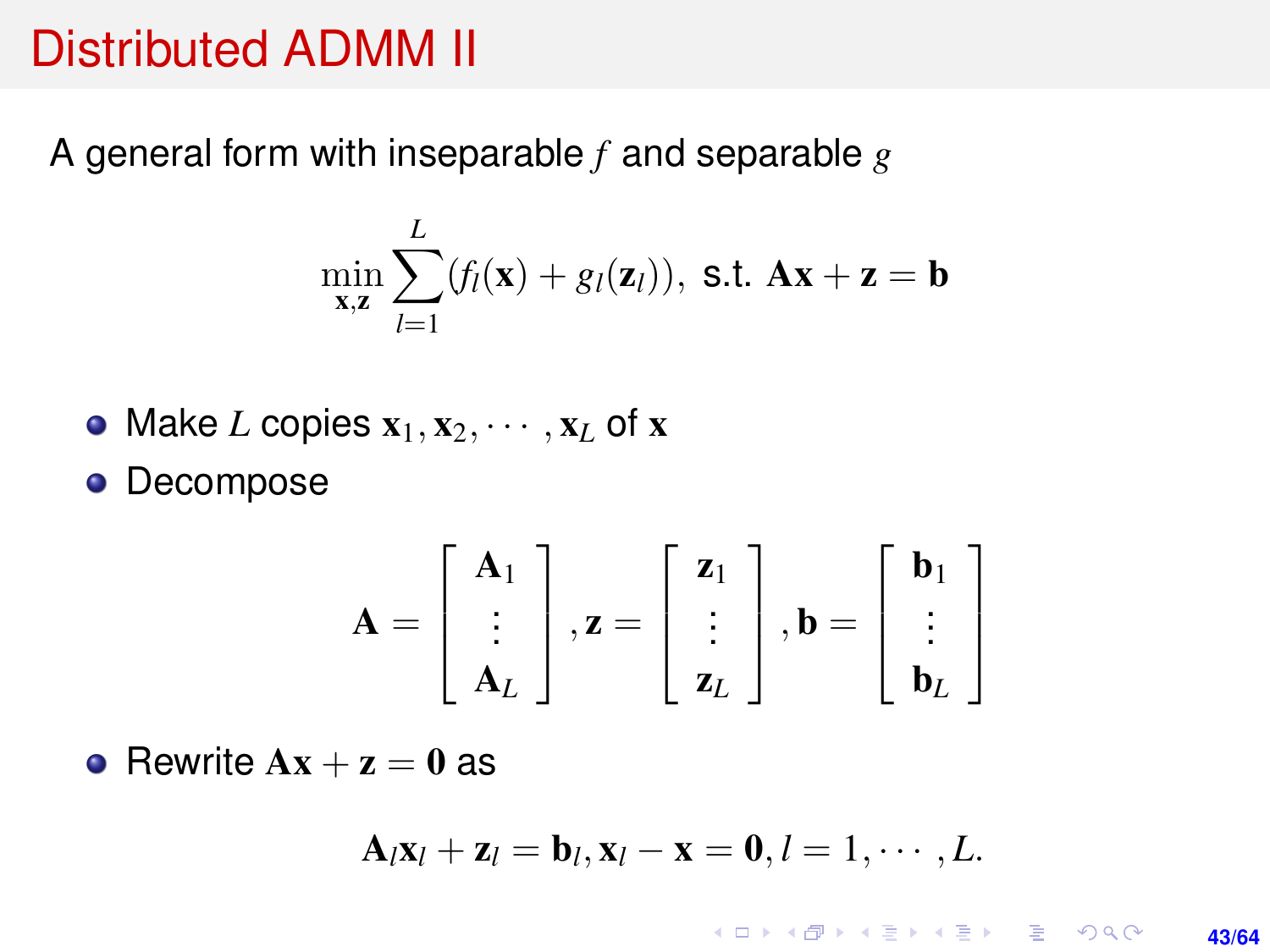New model:

$$
\min_{\mathbf{x}, \{\mathbf{x}_l\}, \mathbf{z}} \qquad \sum_{l=1}^L (f_l(\mathbf{x}_l) + g_l(\mathbf{z}_l))
$$
\n
$$
\text{s.t.} \qquad \mathbf{A}_l \mathbf{x}_l + \mathbf{z}_l = \mathbf{b}_l, \mathbf{x}_l - \mathbf{x} = \mathbf{0}, l = 1, \cdots, L.
$$

- x*l* 's are copies of x
- z*l* 's are sub-blocks of z
- Group variables  $\{x_l\}$ , z, x into two sets
	- $\bullet$  { $x_l$ }: given z and x, the updates of  $x_l$  are separable
	- $(z, x)$ : given  $\{x_l\}$ , the updates of  $z_l$  and x are separable Therefore, standard (2-block) ADMM applies.
- $\bullet$  One can also add a simple regularizer  $h(\mathbf{x})$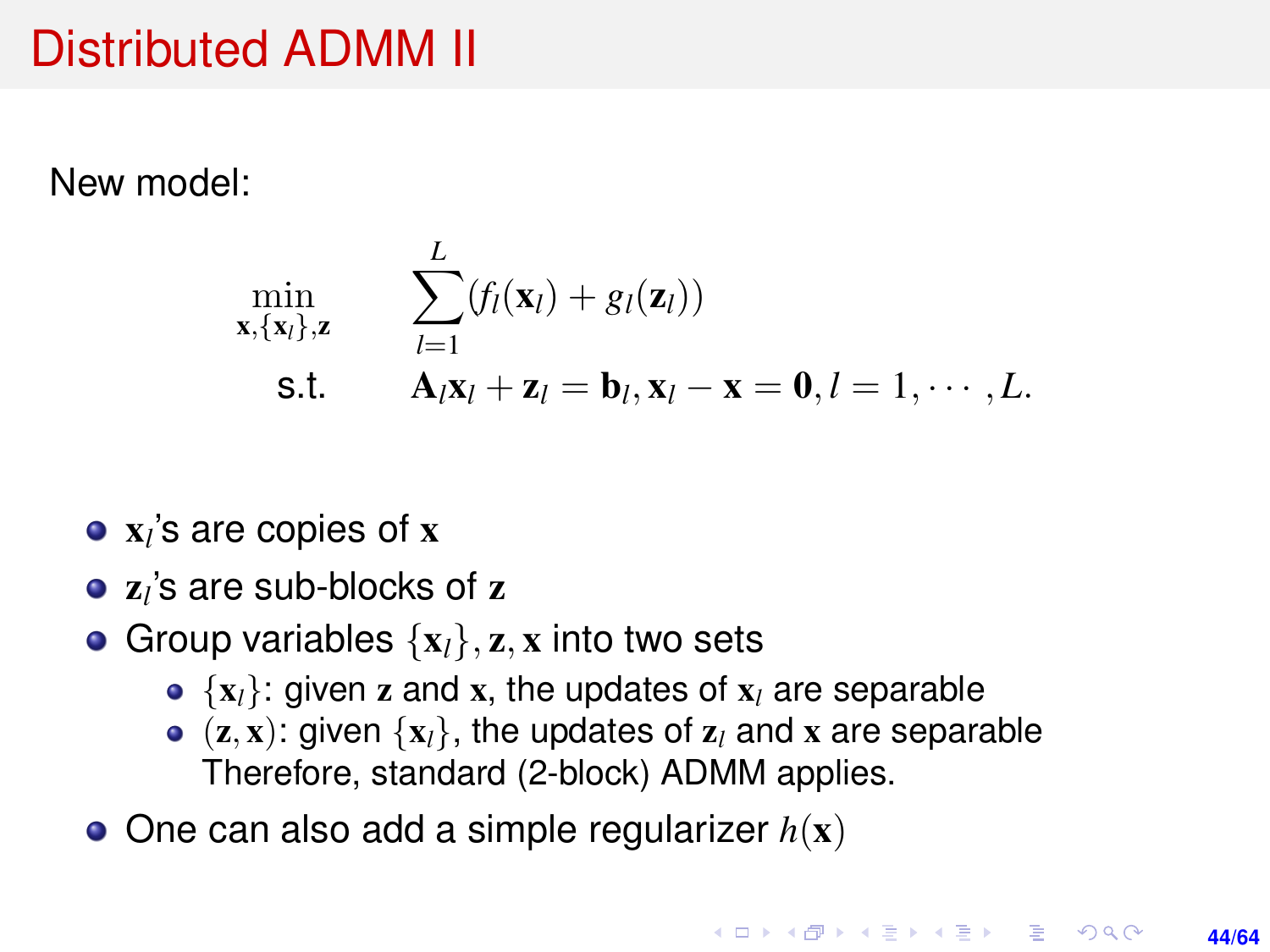Consider *L* computing nodes with MPI.

- A*l* is local data store on node *l* only
- x*l* , z*<sup>l</sup>* are local variables; x*<sup>l</sup>* is stored and updated on node *l* only
- x is the global variable; computed and dispatched by MPI
- $\mathbf{y}_l, \bar{\mathbf{y}}_l$  are Lagrange multipliers to  $\mathbf{A}_l \mathbf{x}_l + \mathbf{z}_l = \mathbf{b}_l$  and x*<sup>l</sup>* − x = 0,respectively, stored and updated on node *l* only At each iteration,
	- each node *l* computes  $\mathbf{x}_{l}^{k+1}$ , using data  $\mathbf{A}_{l}$
	- each node *l* computes  $\mathbf{z}_{l}^{k+1}$ , prepares  $\mathbf{P}_{l} = (\cdots)$
	- MPI gathers  $P_l$  and scatters its mean,  $\mathbf{x}^{k+1}$ , to all nodes *l*
	- each node *l* computes  $\mathbf{y}_l^{k+1}, \bar{\mathbf{y}}_l^{k+1}$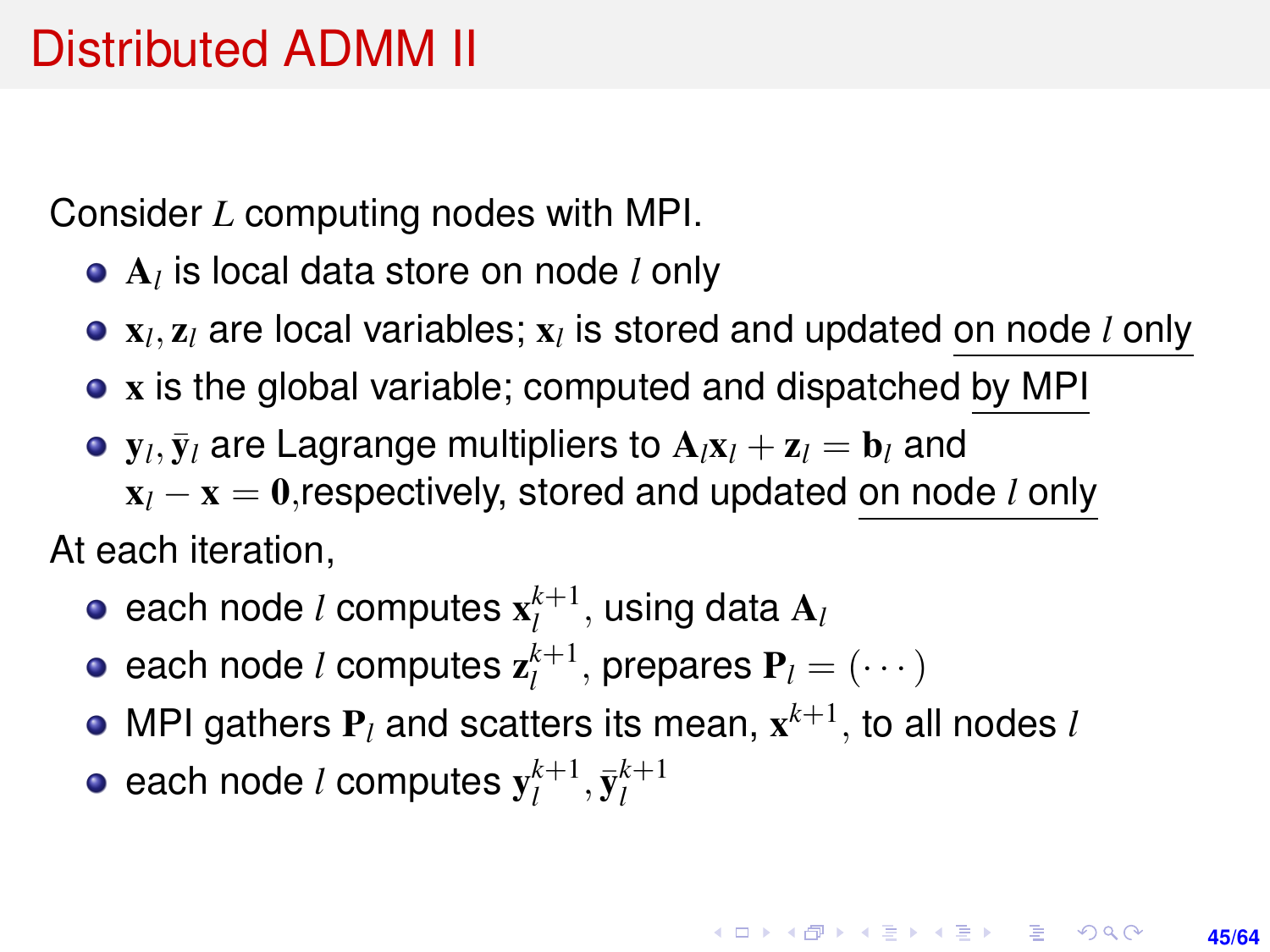### Example: distributed dual LASSO

Recall

$$
\min_{\mathbf{y},\mathbf{z}} \{\mathbf{b}^T \mathbf{y} + \frac{\mu}{2} \|\mathbf{y}\|_2^2 + l_{\{\|\mathbf{z}\|_\infty \le 1\}} : \mathbf{A}^T \mathbf{y} + \mathbf{z} = \mathbf{0}\}
$$

Apply distributed ADMM II

- decompose  $A<sup>T</sup>$  to row blocks, equivalently,  $A$  to column blocks.
- make copies of y
- parallel computing  $+$  MPI(gathering and scatting vectors of size  $dim(y)$

Recall distribute ADMM I

- decompose A to row blocks.
- make copies of x
- parallel computing  $+$  MPI (gathering and scatting vectors of size  $dim(x)$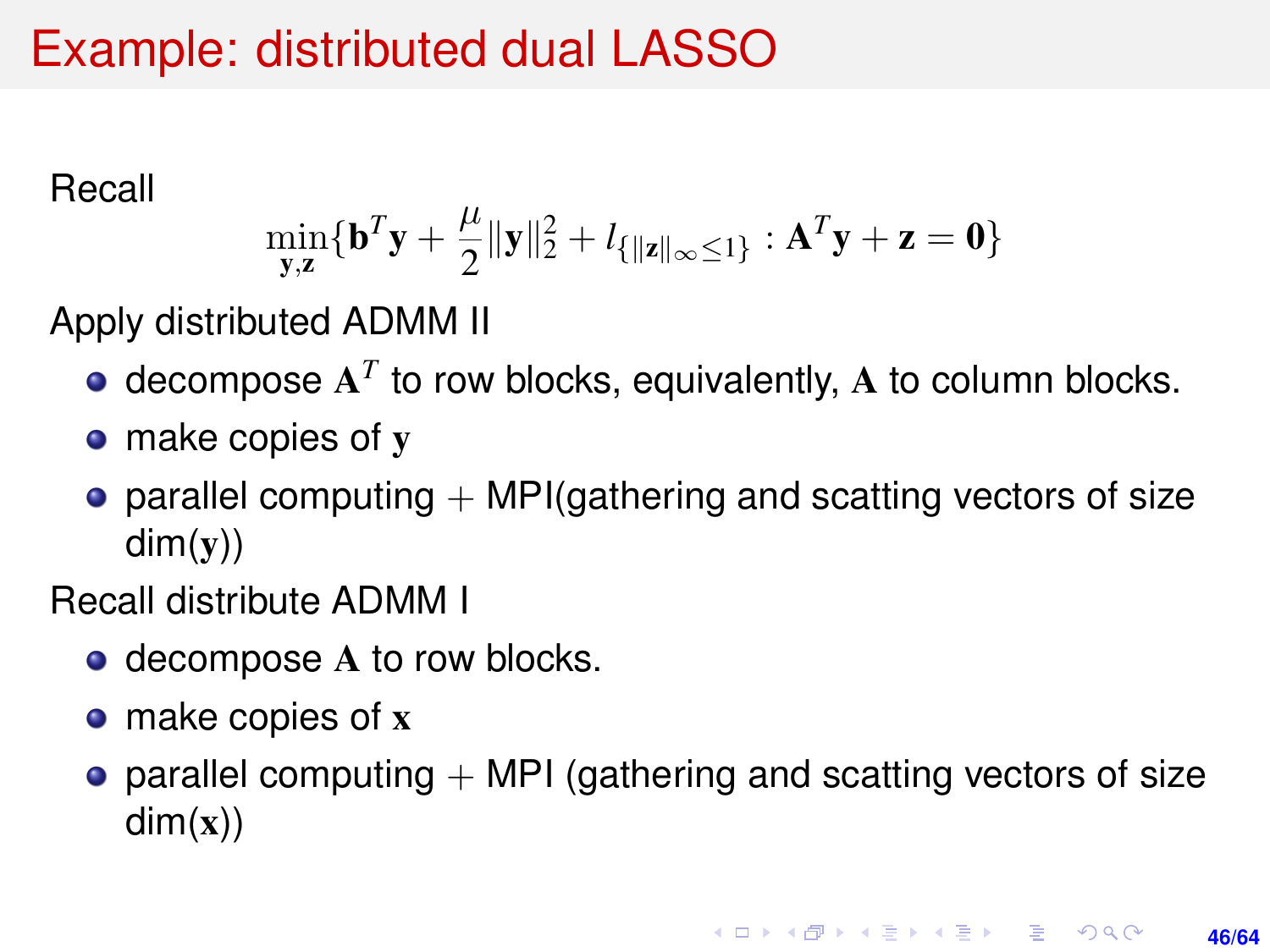### Between I and II, which is better?

- o If A is fat
	- column decomposition in approach II is more efficient

**47/64**

**KORKARK A BIK BIKA A GA A GA A GA A BIKA A BIKA A BIKA A BIKA A BIKA A BIKA A BIKA A BIKA A BIKA A BIKA A BIKA** 

- the global variable of approach II is smaller
- o If A is tall
	- row decomposition in approach I is more efficient
	- the global variable of approach I is smaller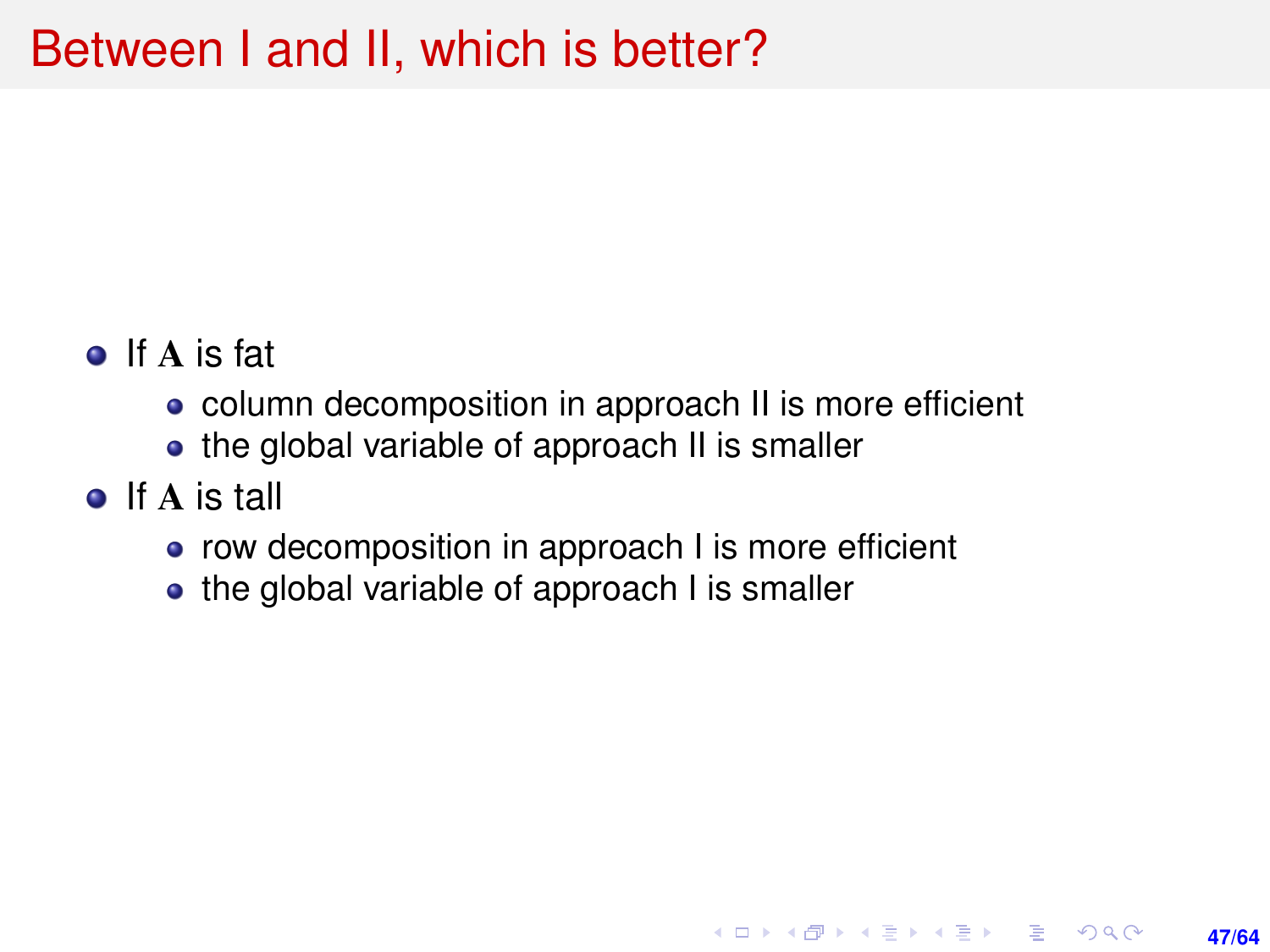<span id="page-47-0"></span>A formulation with separable *f* and separable *g*

$$
\min \sum_{j=1}^N f_j(\mathbf{x}_j) + \sum_{i=1}^M g_i(\mathbf{z}_i), \text{ s.t. } \mathbf{A}\mathbf{x} + \mathbf{z} = \mathbf{b},
$$

where

$$
\mathbf{x}=(\mathbf{x}_1,\mathbf{x}_2,\cdots,\mathbf{x}_N),\mathbf{z}=(\mathbf{y}_1,\mathbf{y}_2,\cdots,\mathbf{y}_M).
$$

Decompose A in both directions as

$$
\mathbf{A} = \begin{bmatrix} \mathbf{A}_{11} & \mathbf{A}_{12} & \cdots & \mathbf{A}_{1N} \\ \mathbf{A}_{21} & \mathbf{A}_{22} & \cdots & \mathbf{A}_{2N} \\ \vdots & \vdots & \ddots & \vdots \\ \mathbf{A}_{M1} & \mathbf{A}_{M2} & \cdots & \mathbf{A}_{MN} \end{bmatrix}, also \mathbf{b} = \begin{bmatrix} \mathbf{b}_1 \\ \mathbf{b}_2 \\ \vdots \\ \mathbf{b}_M \end{bmatrix}
$$

.

Same model:

$$
\min \sum_{j=1}^N f_j(\mathbf{x}_j) + \sum_{i=1}^M g_i(\mathbf{z}_i), \text{ s.t. } \sum_{j=1}^N \mathbf{A}_{ij} \mathbf{x}_j + \mathbf{z}_i = \mathbf{b}_i, i = 1, \cdots, M.
$$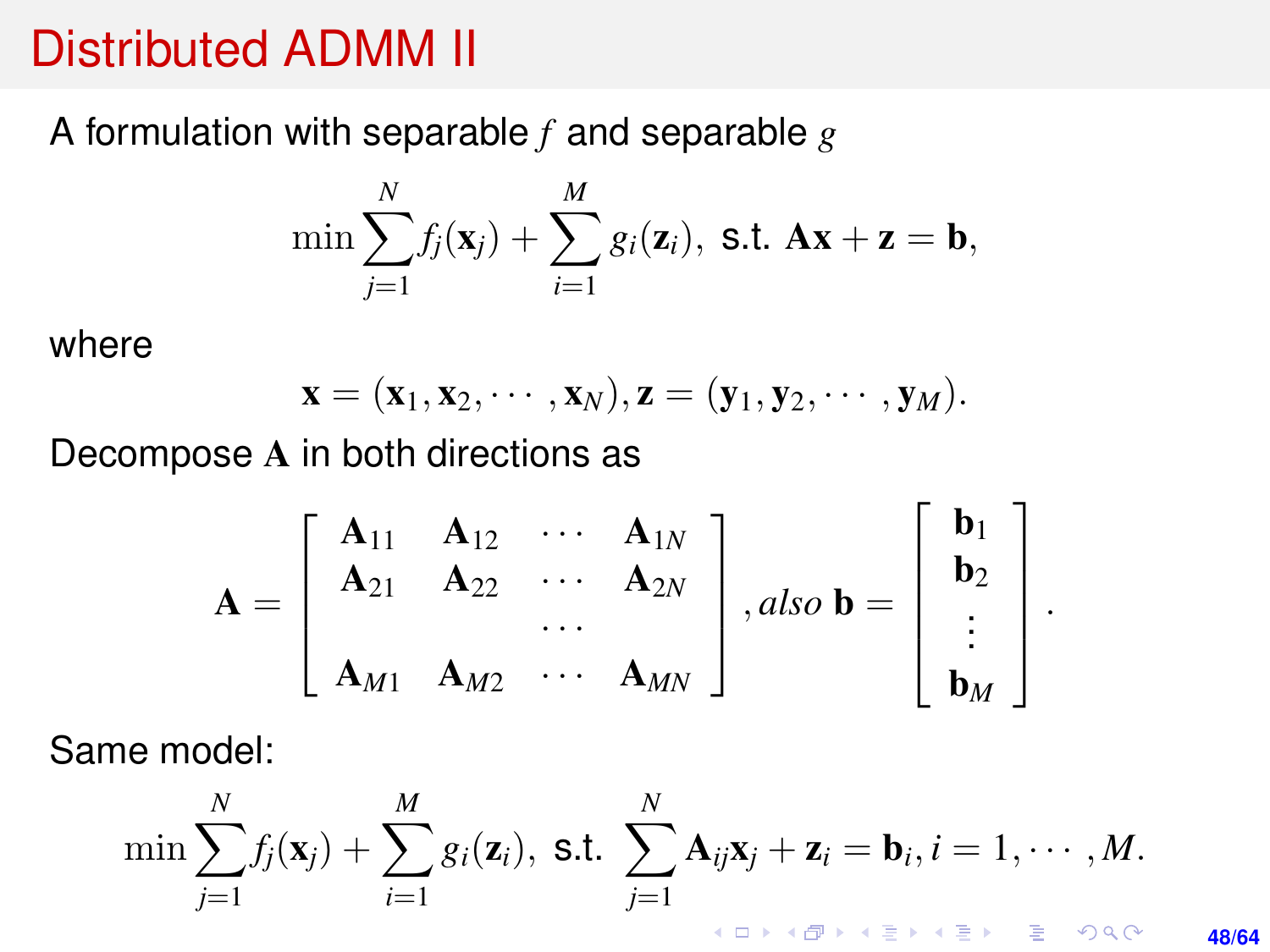<span id="page-48-0"></span> $\mathbf{A}_{ij}\mathbf{x}_j'$ s are coupled in the constraints. Standard treatment:

$$
\mathbf{p}_{ij}=\mathbf{A}_{ij}\mathbf{x}_j.
$$

New model:

$$
\min \sum_{j=1}^N f_j(\mathbf{x}_j) + \sum_{i=1}^M g_i(\mathbf{z}_i), \text{ s.t. } \sum_{\mathbf{p}_{ij}}^N \mathbf{p}_{ij} + \mathbf{z}_i = \mathbf{b}_i, \forall i, j.
$$

#### ADMM

- alternate between  $\{p_{ij}\}\$  and  $(\{x_i\}, \{z_i\})$
- p*ij*−subproblems have closed-form solutions
- $\bullet$  ( $\{x_i\}$ ,  $\{z_i\}$ )-subproblem are separable over all  $x_i$  and  $z_i$ 
	- x*j*−update involves *f<sup>j</sup>* and A *T* <sup>1</sup>*<sup>j</sup>*A1*<sup>j</sup>* , · · · , A *T Mj*A*Mj*;
	- z*i*−update involves *g<sup>i</sup>* .
- ready for distributed implementation

Question:how to further decouple  $f_j$  $f_j$  a[nd](#page-47-0)  $\mathbf{A}_{\cdot 1 j}^T \mathbf{A}_{\cdot 1 j}, \cdots, \mathbf{A}_{M j}^T \mathbf{A}_{M j}$  $\mathbf{A}_{\cdot 1 j}^T \mathbf{A}_{\cdot 1 j}, \cdots, \mathbf{A}_{M j}^T \mathbf{A}_{M j}$  $\mathbf{A}_{\cdot 1 j}^T \mathbf{A}_{\cdot 1 j}, \cdots, \mathbf{A}_{M j}^T \mathbf{A}_{M j}$  $\mathbf{A}_{\cdot 1 j}^T \mathbf{A}_{\cdot 1 j}, \cdots, \mathbf{A}_{M j}^T \mathbf{A}_{M j}$  $\mathbf{A}_{\cdot 1 j}^T \mathbf{A}_{\cdot 1 j}, \cdots, \mathbf{A}_{M j}^T \mathbf{A}_{M j}$  $\mathbf{A}_{\cdot 1 j}^T \mathbf{A}_{\cdot 1 j}, \cdots, \mathbf{A}_{M j}^T \mathbf{A}_{M j}$  $\mathbf{A}_{\cdot 1 j}^T \mathbf{A}_{\cdot 1 j}, \cdots, \mathbf{A}_{M j}^T \mathbf{A}_{M j}$ ?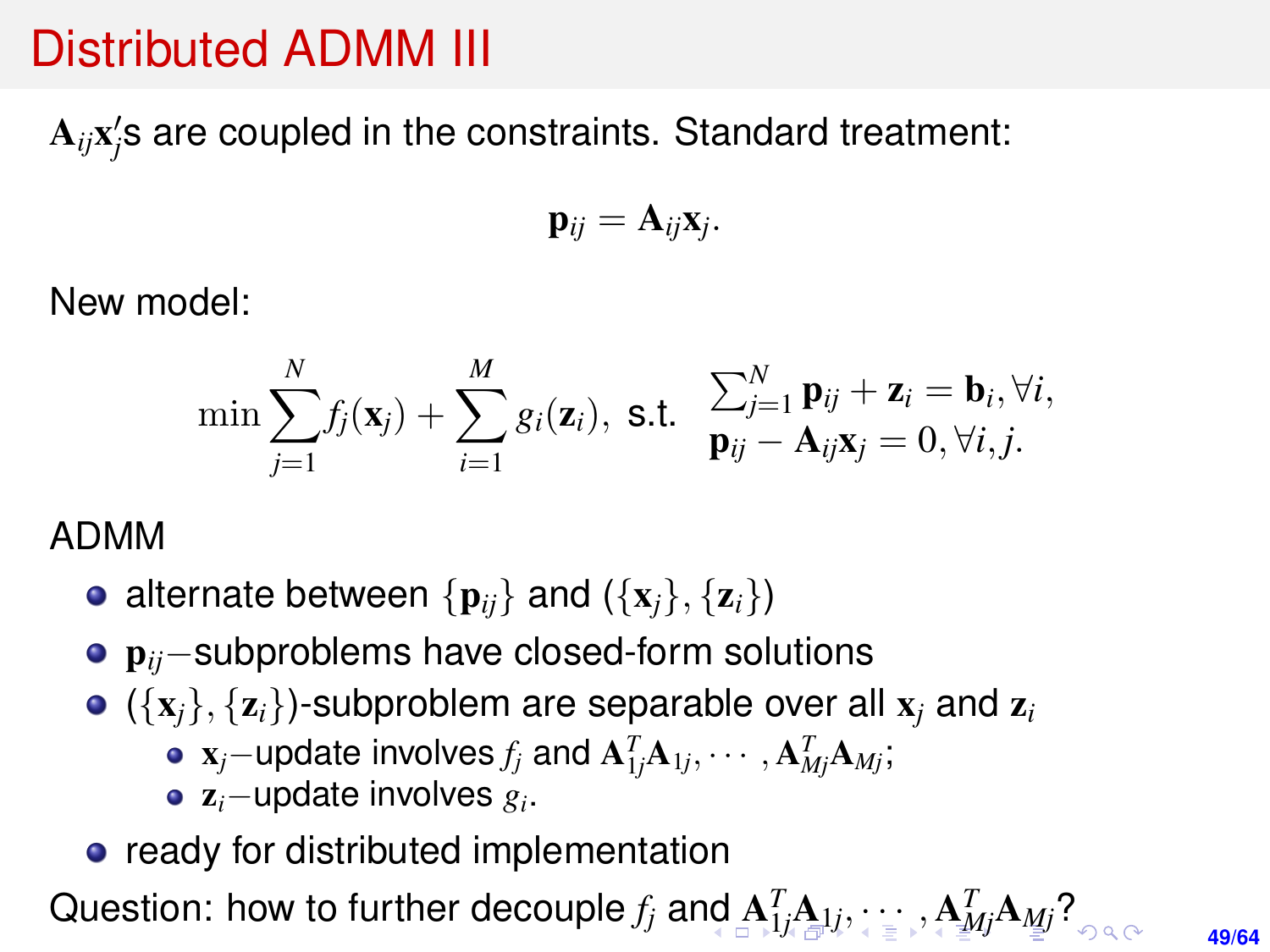<span id="page-49-0"></span>For each  $\mathbf{x}_j$ , make  $M$  identical copies: $\mathbf{x}_{1j}, \mathbf{x}_{2j}, \cdots, \mathbf{x}_{Mj}.$ New model:

$$
\min \sum_{j=1}^N f_j(\mathbf{x}_j) + \sum_{i=1}^M g_i(\mathbf{z}_i), \text{ s.t. } \sum_{\mathbf{p}_{ij}}^N - \mathbf{A}_{ij}\mathbf{x}_{ij} = \mathbf{0}, \quad \forall i, j, \mathbf{x}_j - \mathbf{x}_{ij} = \mathbf{0}, \quad \forall i, j, \mathbf{x}_j - \mathbf{x}_{ij} = \mathbf{0}, \quad \forall i, j.
$$

#### ADMM

- alternate between  $({x_i}, {p_{ii}})$  and  $({x_i}, {z_i})$
- $\bullet$  ({ ${\bf x}_i$ }, { ${\bf p}_{ii}$ })-subproblem are separable
	- x*j*−update involves *f<sup>j</sup>* only; computes prox*<sup>f</sup><sup>j</sup>*
	- p*ij*−update is in closed form
- $\bullet$  ( $\{x_{ii}\}, \{z_i\}$ )-subproblem are separable
	- $\mathbf{x}_{ij}$ −update involves  $(\alpha I + \beta \mathbf{A}_{ij}^T \mathbf{A}_{ij});$
	- y*i*−update involves *g<sup>i</sup>* only; computes prox*<sup>g</sup><sup>i</sup>* .
- ready for distributed implementation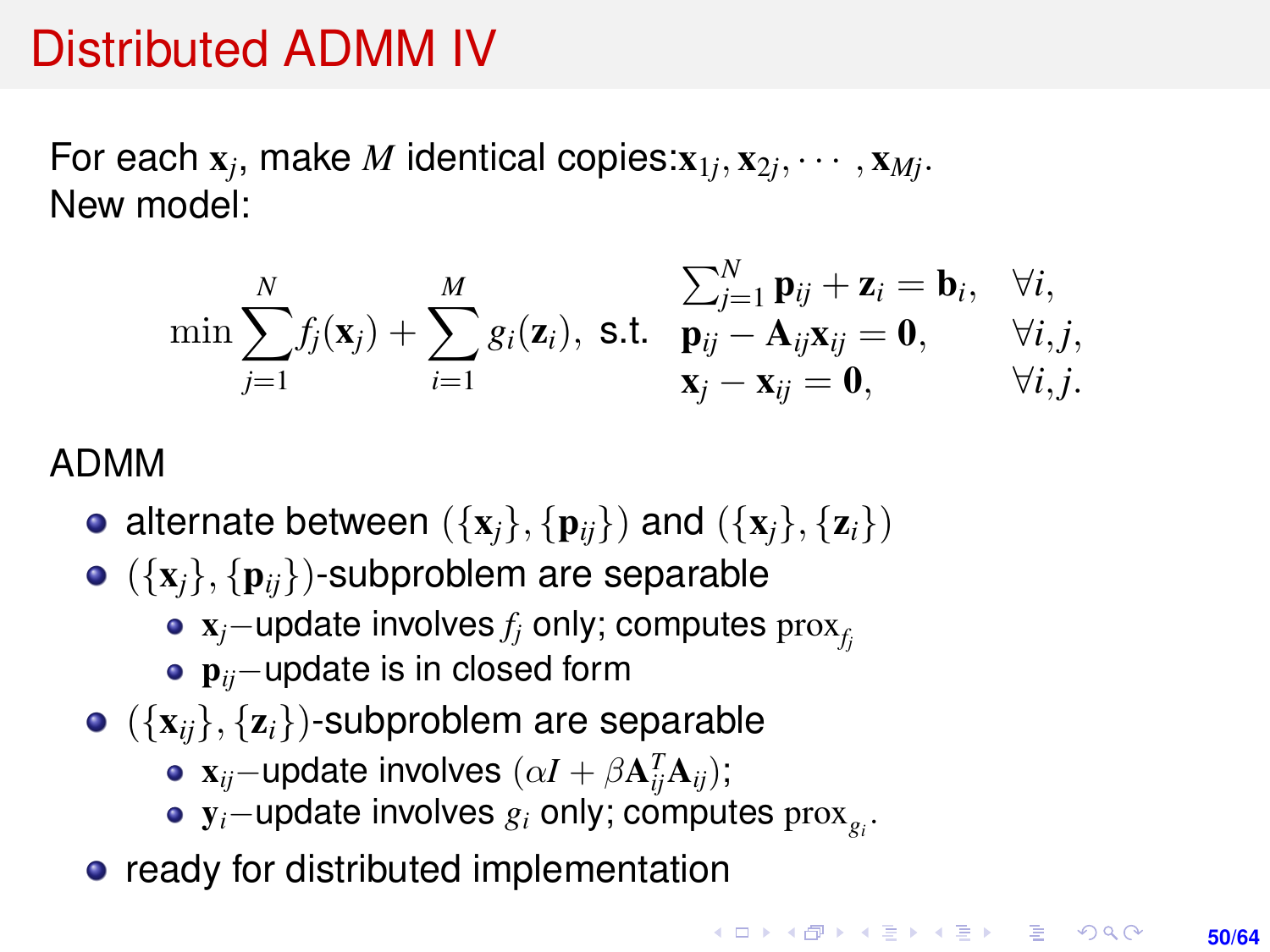# <span id="page-50-0"></span>**Outline**

### [Standard ADMM](#page-1-0)

- [Summary of convergence results](#page-7-0)
- [Variants of ADMM](#page-11-0)
- **[Examples](#page-17-0)**
- [Distributed ADMM](#page-30-0)
- 6 [Decentralized ADMM](#page-50-0)
- [ADMM with three or more blocks](#page-53-0)

**51/64**

KORK ERKER ERKER

[Nonconvex problems](#page-59-0)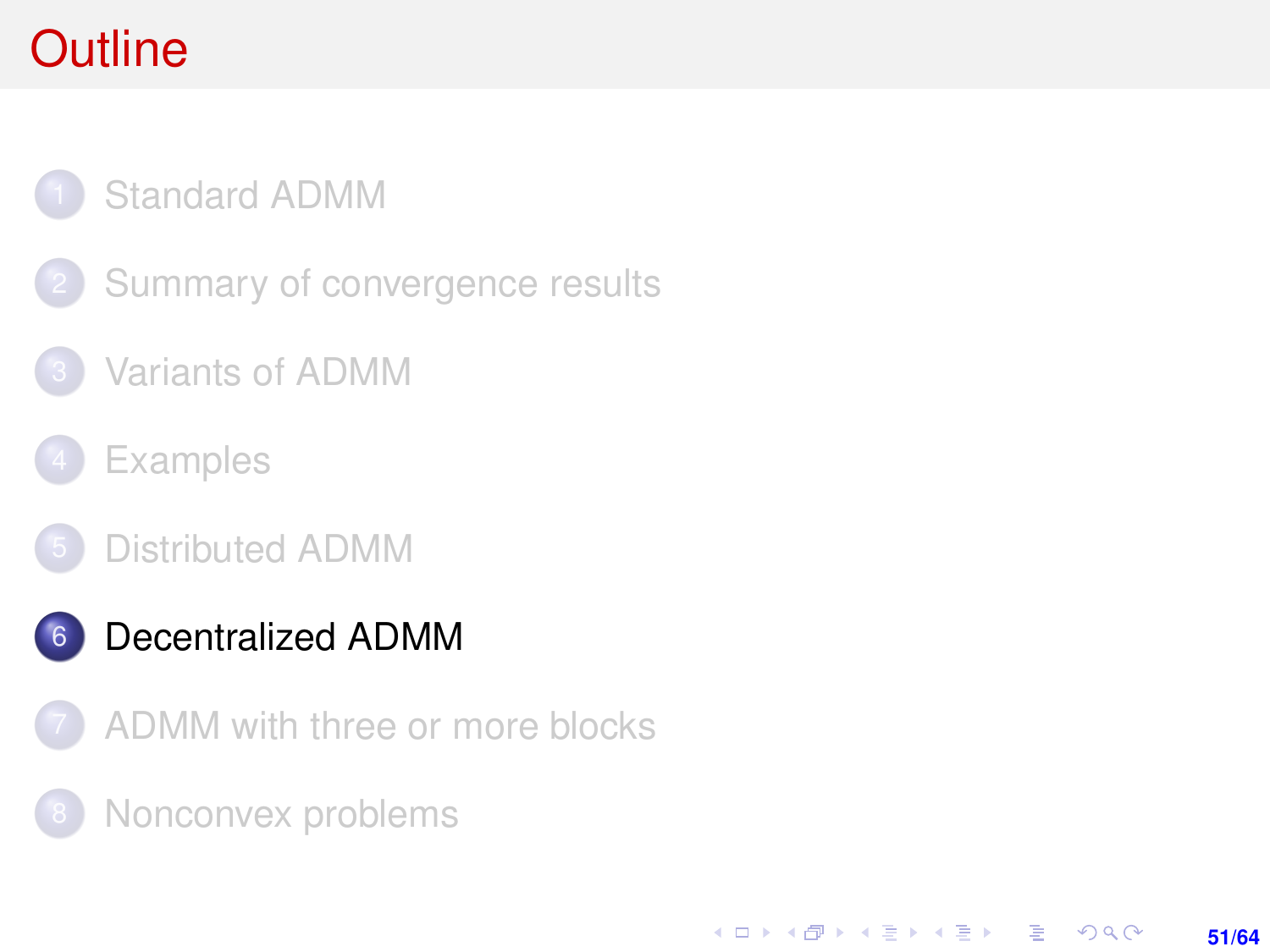### Decentralized ADMM

After making local copies  $\mathbf{x}_i$  for  $\mathbf{x}_i$  instead of imposing the consistency constraints like

$$
\mathbf{x}_i - \mathbf{x} = 0, i = 1, \cdots, M,
$$

consider graph  $\mathcal{G} = (\mathcal{V}, \varepsilon)$  where  $\mathcal{V} = \{$ nodes} and  $\varepsilon = \{$ edges}



and impose one type of the following consistency constraints

$$
\mathbf{x}_i - \mathbf{x}_j = \mathbf{0}, \quad \forall (i,j) \in \varepsilon, \quad \text{or}
$$
\n
$$
\mathbf{x}_i - \mathbf{z}_{ij} = \mathbf{0}, \mathbf{x}_j - \mathbf{z}_{ij} = \mathbf{0} \quad \forall (i,j) \in \varepsilon, \quad \text{or}
$$
\n
$$
\text{mean}\{\mathbf{x}_j : (i,j) \in \varepsilon\} - \mathbf{x}_i = \mathbf{0}, \quad \forall i \in \mathcal{V}.
$$

**KORKARK KERKER DRAM 52/64**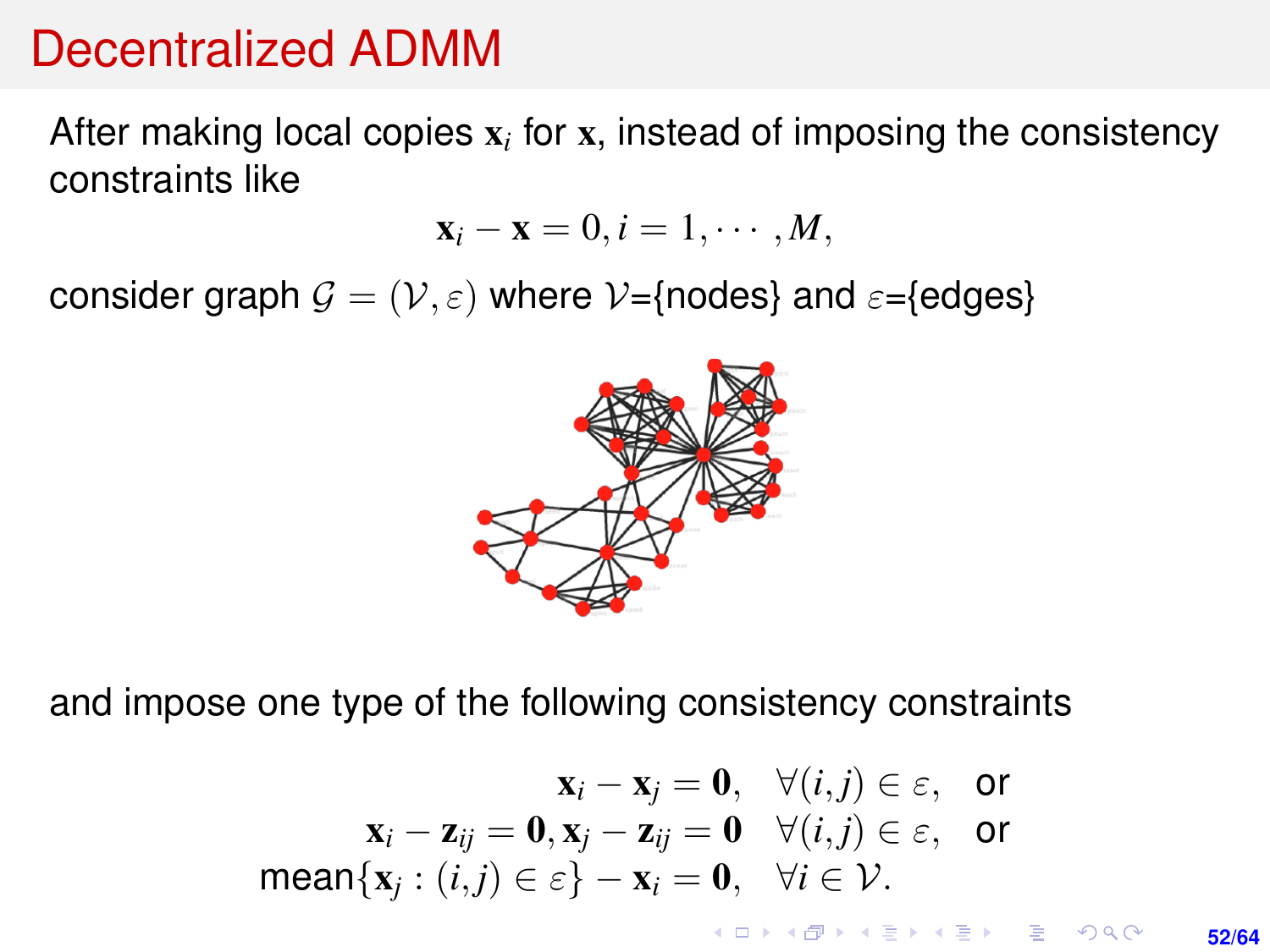# Decentralized ADMM

- Decentralized ADMM run on a connected network
- There is no data fusion / control center
- Applications:
	- **o** wireless sensor networks
	- collaborative learning
- ADMM will alternative perform the followings
	- Local computation at each node
	- Communication between neighbors or broadcasting in neighborhood
- Since data is not shared or centrally store, data security is preserved
- Convergence rate depends on
	- the properties (e.g., convexity, condition number) of the objective function
	- the size, connectivity, and spectral properties of the graph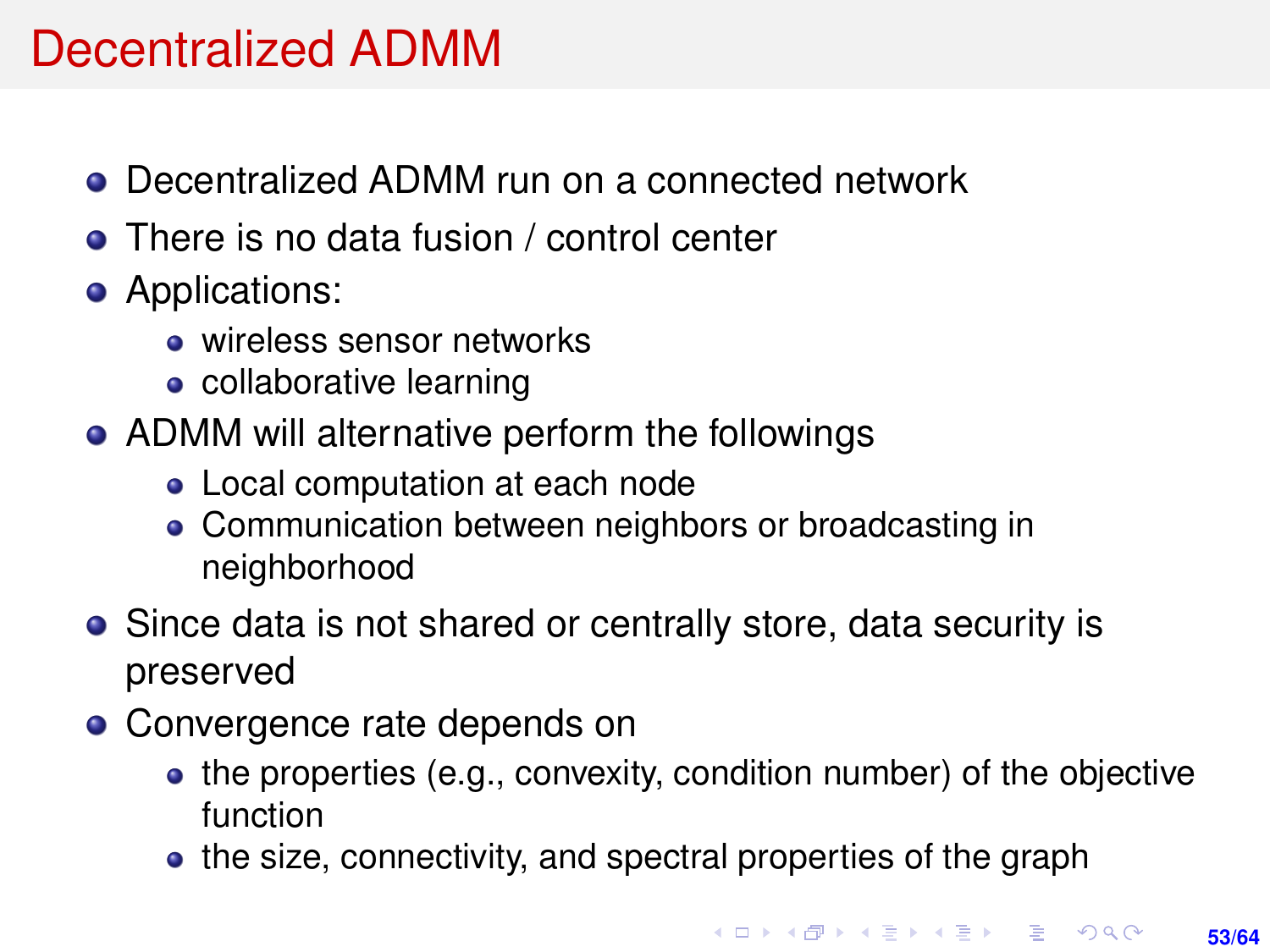# <span id="page-53-0"></span>**Outline**

### [Standard ADMM](#page-1-0)

- [Summary of convergence results](#page-7-0)
- [Variants of ADMM](#page-11-0)
- **[Examples](#page-17-0)**
- [Distributed ADMM](#page-30-0)
- [Decentralized ADMM](#page-50-0)



[Nonconvex problems](#page-59-0)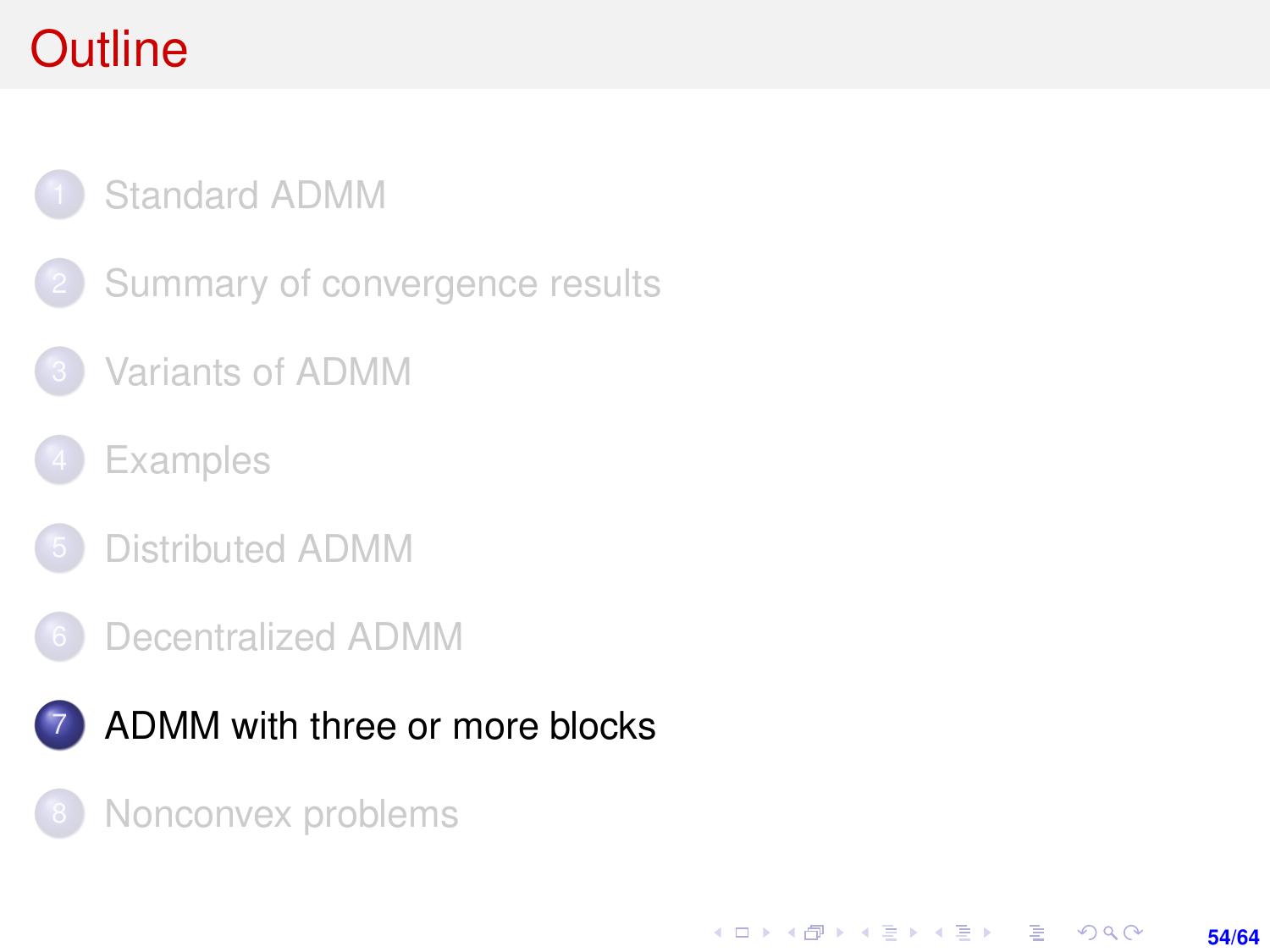### <span id="page-54-0"></span>Example: latent variable graphical model selection

### **V. Chandrasekaran, P.Parrilo, A. Willsky**

Model of regularized maximum normal likelihood

 $\min_{R,S,L} \langle R, \hat{\Sigma}_X \rangle - \log \det(R) + \alpha ||S||_1 + \beta Tr(L), \text{ s.t. } R = S - L, R \succ 0, L \succeq 0,$ 

where  $X$  are the observed variables,  $\Sigma_X^{-1} \approx R = S - L$ ,  $S$  is spare,  $L$  is low rank. First two terms are from the log-likelihood function

$$
l(K;\Sigma) = \log \det(K) - \text{tr}(K\Sigma).
$$

Introduce indicator function

$$
\mathcal{I}(L \succeq 0) := \begin{cases} 0, & \text{if } L \succeq 0 \\ +\infty, & \text{otherwise.} \end{cases}
$$

Obtain the 3-block formulation

 $\min_{R,S,L} \langle R, \hat{\Sigma}_X \rangle - \log \det(R) + \alpha ||S||_1 + \beta \text{Tr}(L) + \mathcal{I}(L \succeq 0), \text{ s.t. } R - S + L = 0.$ **KORKAR KERKER E DAG** 

**55/64**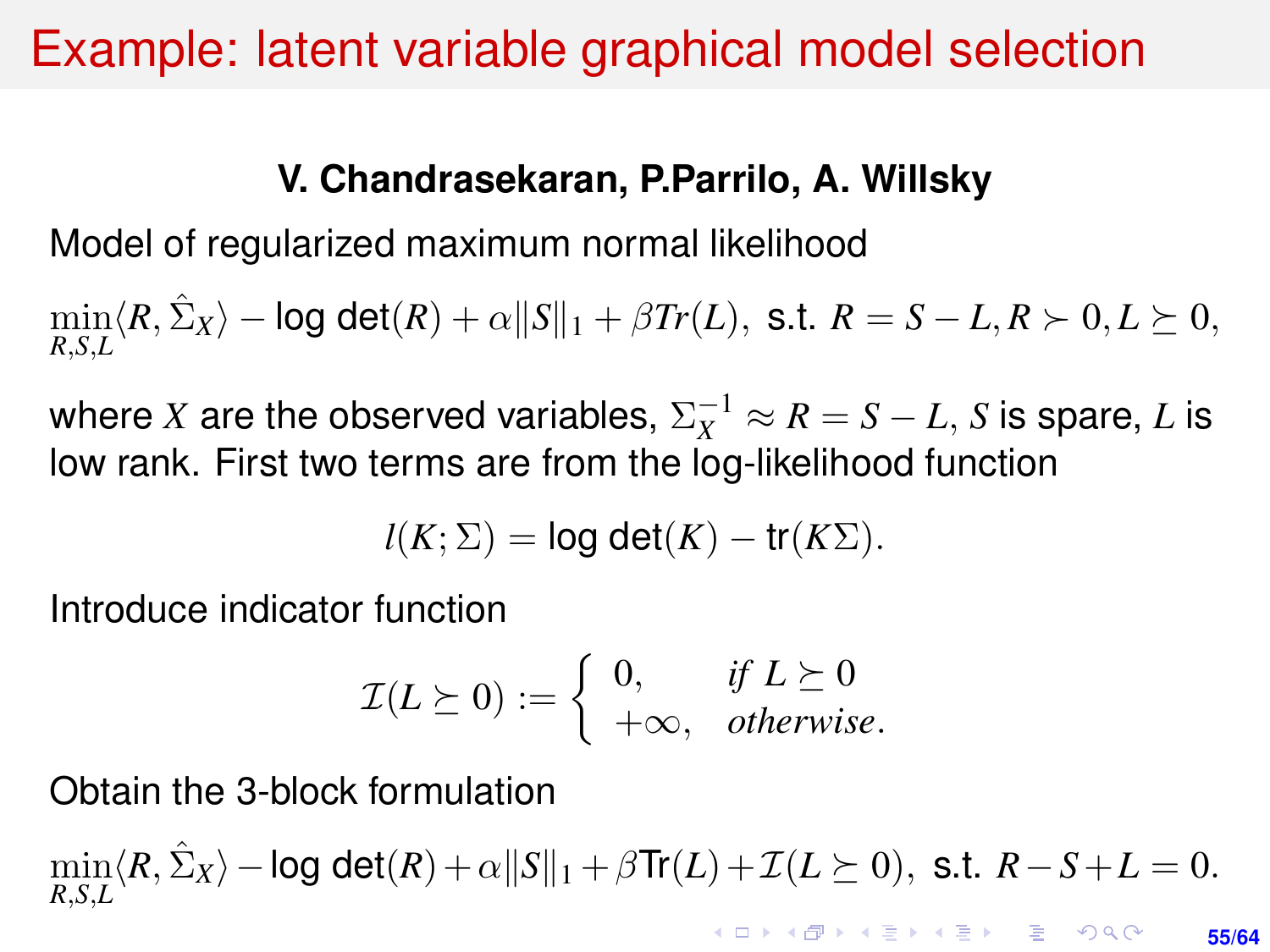# <span id="page-55-0"></span>Example: stable principle component pursuit

Model

$$
\min_{L,S,Z} \qquad \|L\|_{*} + \rho \|S\|_{1}
$$
\n
$$
\text{s.t.} \qquad L + S + Z = M
$$
\n
$$
\|Z\|_{F} \leq \sigma,
$$

 $M =$ low-rank + sparse + noise.

For quantities such as images and videos, add  $L \geq 0$  component wise.

New model:

$$
\min_{L,S,Z,K} \qquad \|L\|_{*} + \rho \|S\|_{1} + \mathcal{I}(\|Z\|_{F} \le \sigma) + \mathcal{I}(K \ge 0)
$$
\ns.t.

\n
$$
L + S + Z = M
$$
\n
$$
L - K = 0.
$$

Block-form constraints:

$$
\left(\begin{array}{cc} I & I \\ I & 0 \end{array}\right)\left(\begin{array}{c} L \\ S \end{array}\right)+\left(\begin{array}{cc} I & 0 \\ 0 & -I \end{array}\right)_{\square}\left(\begin{array}{c} Z \\ K_{\square} \end{array}\right)=\left(\begin{array}{c} M \\ 0 \end{array}\right)_{\square}.
$$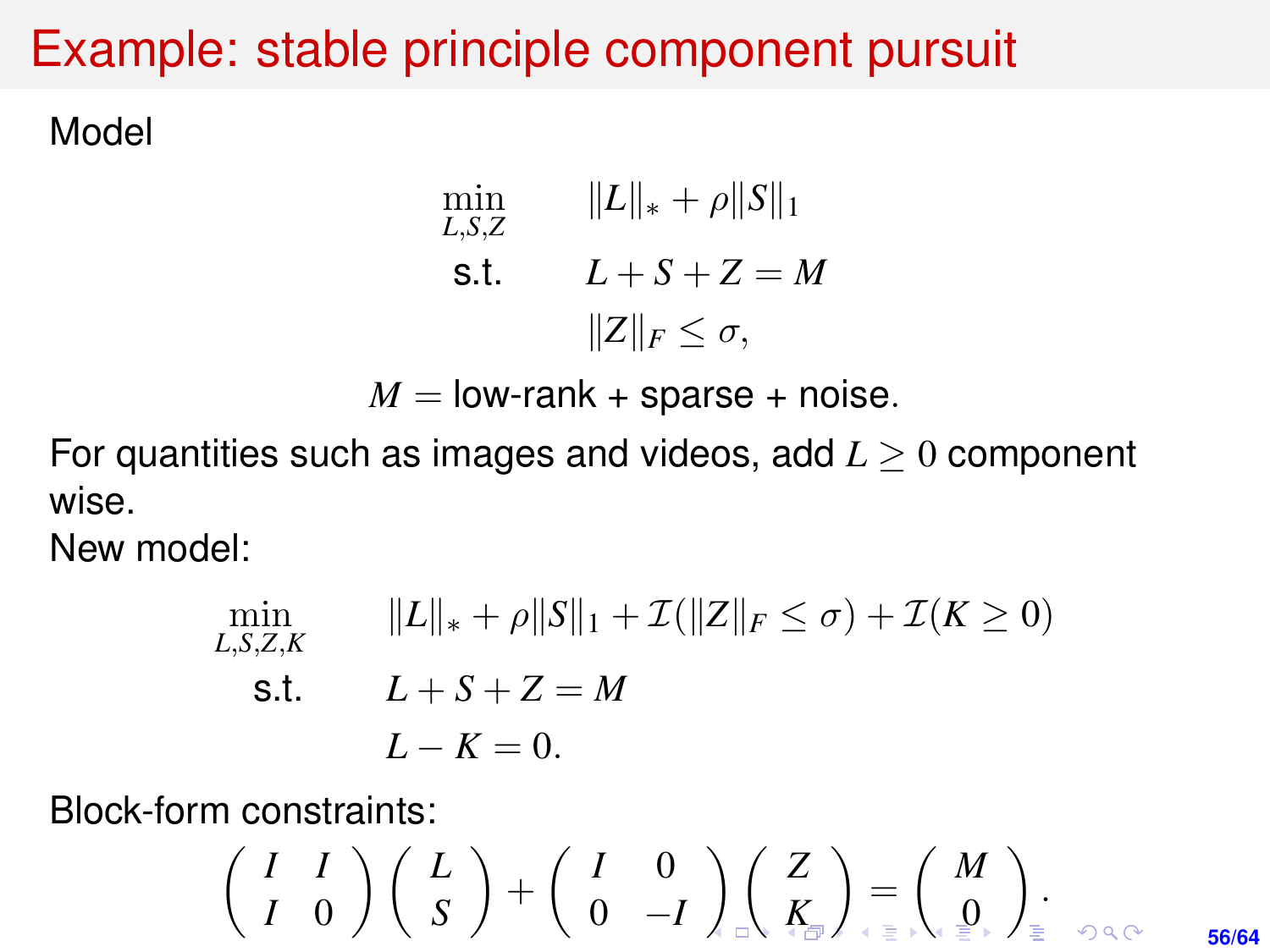# Example: mixed TV and  $l_1$  regularization

Model

$$
\min_x \mathit{TV}(x) + \alpha ||\mathit{Wx}||_1, \text{ s.t. } ||\mathit{Rx} - \mathit{b}||_2 \leq \sigma.
$$

New model:

$$
\min_{x} \qquad \Sigma_{i} \|z_{i}\|_{2} + \alpha \|Wx\|_{1} + \mathcal{I}(\|y\|_{2} \le \sigma)
$$
\n
$$
\text{s.t.} \qquad z_{i} = D_{i}x, \forall i = 1, \cdots, N
$$
\n
$$
y = Rx - b.
$$

If use two sets of variables, *x* vs  $(y, \{z_i\})$ 

$$
\left(\begin{array}{c} R \\ D_1 \\ \vdots \\ D_N \end{array}\right) x - \left(\begin{array}{c} y \\ z_1 \\ \vdots \\ z_N \end{array}\right) = \left(\begin{array}{c} b \\ 0 \\ \vdots \\ 0 \end{array}\right),
$$

*x*−subproblem is not easy to solve.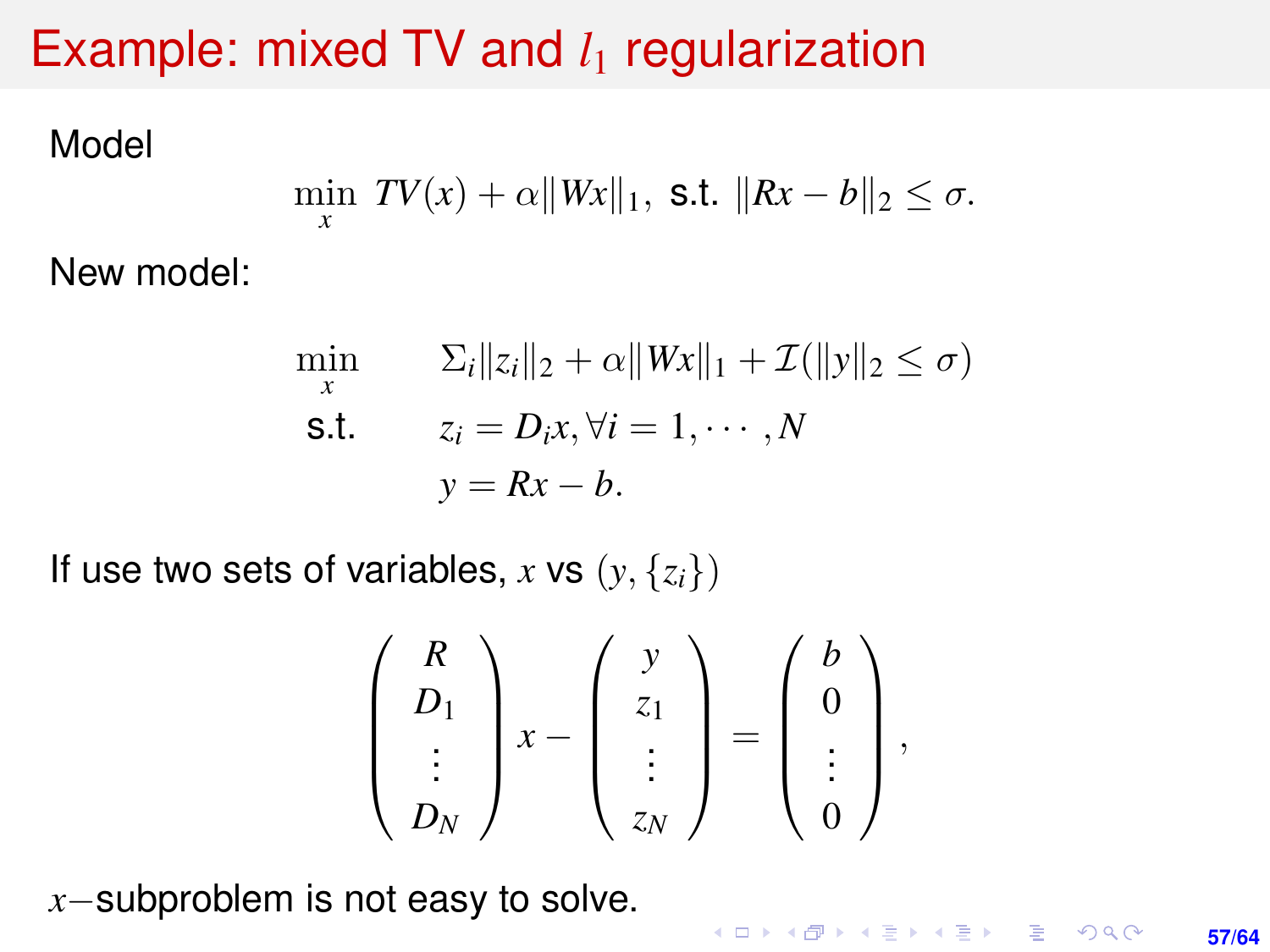# Example: alignment for linearly correlated images



Model:

$$
\min_{I^0, E, \tau} \|I^0\|_{*} + \lambda \|E\|_{1}, \text{ s.t. } I \circ \tau = I^0 + E
$$

Linearize the non-convex term  $I \circ \tau : I \circ (\tau + \delta \tau) \approx I \circ \tau + \nabla I \cdot \Delta \tau$ . New model

$$
\min_{I^0,E,\Delta\tau} \Vert I^0 \Vert_* + \lambda \Vert E \Vert_1, \text{ s.t. } I \circ \tau + \nabla I \Delta\tau = I^0 + E
$$

KO KARK KEK LE KORA **58/64**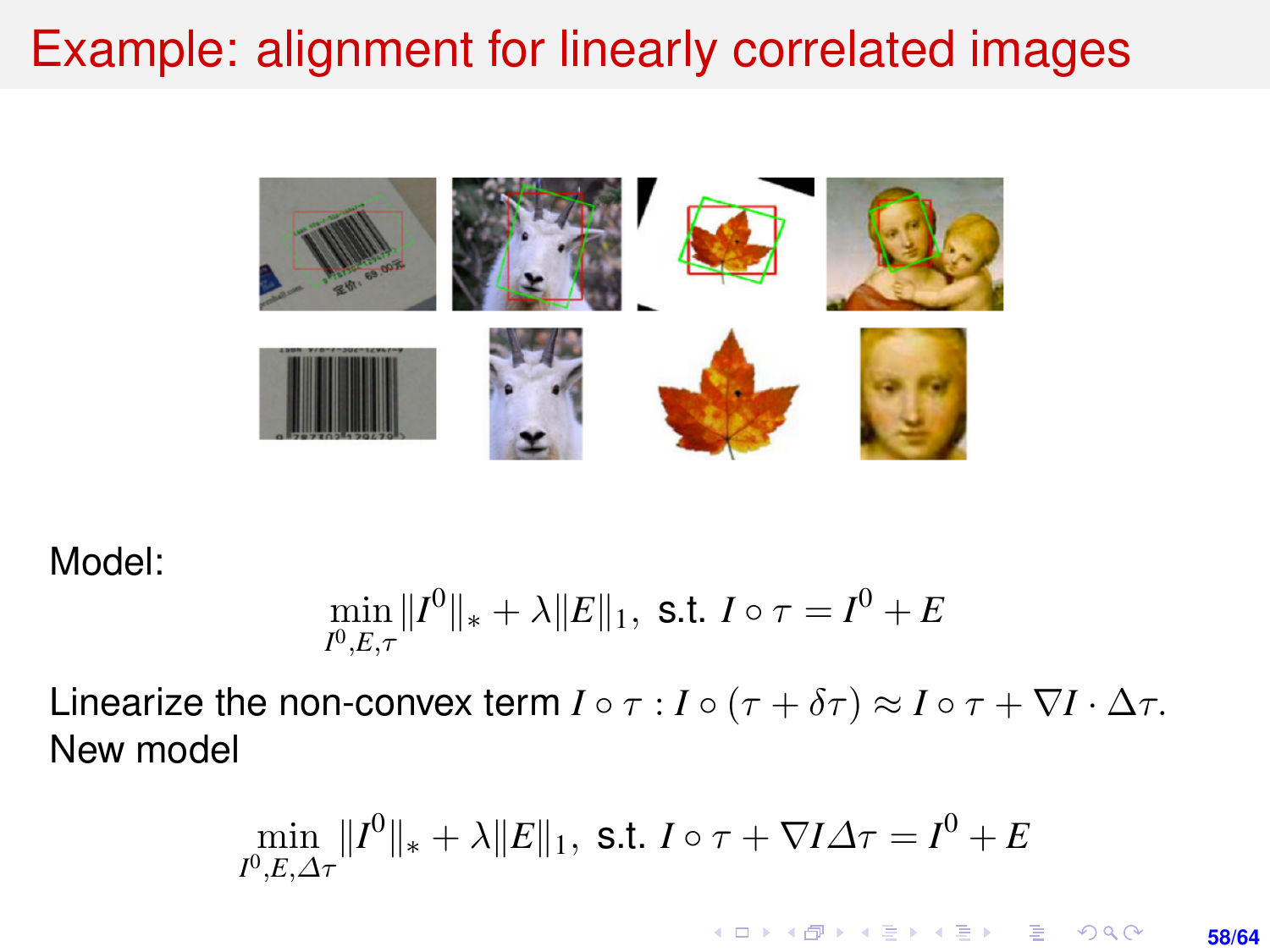### Two solutions to decouple variables

To solve a subproblem with coupling variables

1. apply the prox-linear inexact update, or

2. introduce bridge variables, as done in distributed ADMM. For example, consider

$$
\min_{\mathbf{x}_1,\mathbf{x}_2,\mathbf{y}}(f_1(\mathbf{x}_1)+f_2(\mathbf{x}_2))+g(\mathbf{y}), \text{ s.t. } (\mathbf{A}_1\mathbf{x}_1+\mathbf{A}_2\mathbf{x}_2)+\mathbf{B}\mathbf{y}=\mathbf{b}.
$$

In the ADMM  $(x_1, x_2)$ −subproblem, $x_1$  and  $x_2$  are coupled. However, the prox-linear update is separable

$$
\min_{\mathbf{x}_1,\mathbf{x}_2} (f_1(\mathbf{x}_1)+f_2(\mathbf{x}_2))+\left\langle \left[\begin{array}{c} g_1 \\ g_2 \end{array}\right], \left[\begin{array}{c} \mathbf{x}_1 \\ \mathbf{x}_2 \end{array}\right]\right\rangle+\frac{1}{2t}\left\|\left[\begin{array}{c} \mathbf{x}_1 \\ \mathbf{x}_2 \end{array}\right]-\left[\begin{array}{c} \mathbf{x}_1^k \\ \mathbf{x}_2^k \end{array}\right]\right\|_2^2.
$$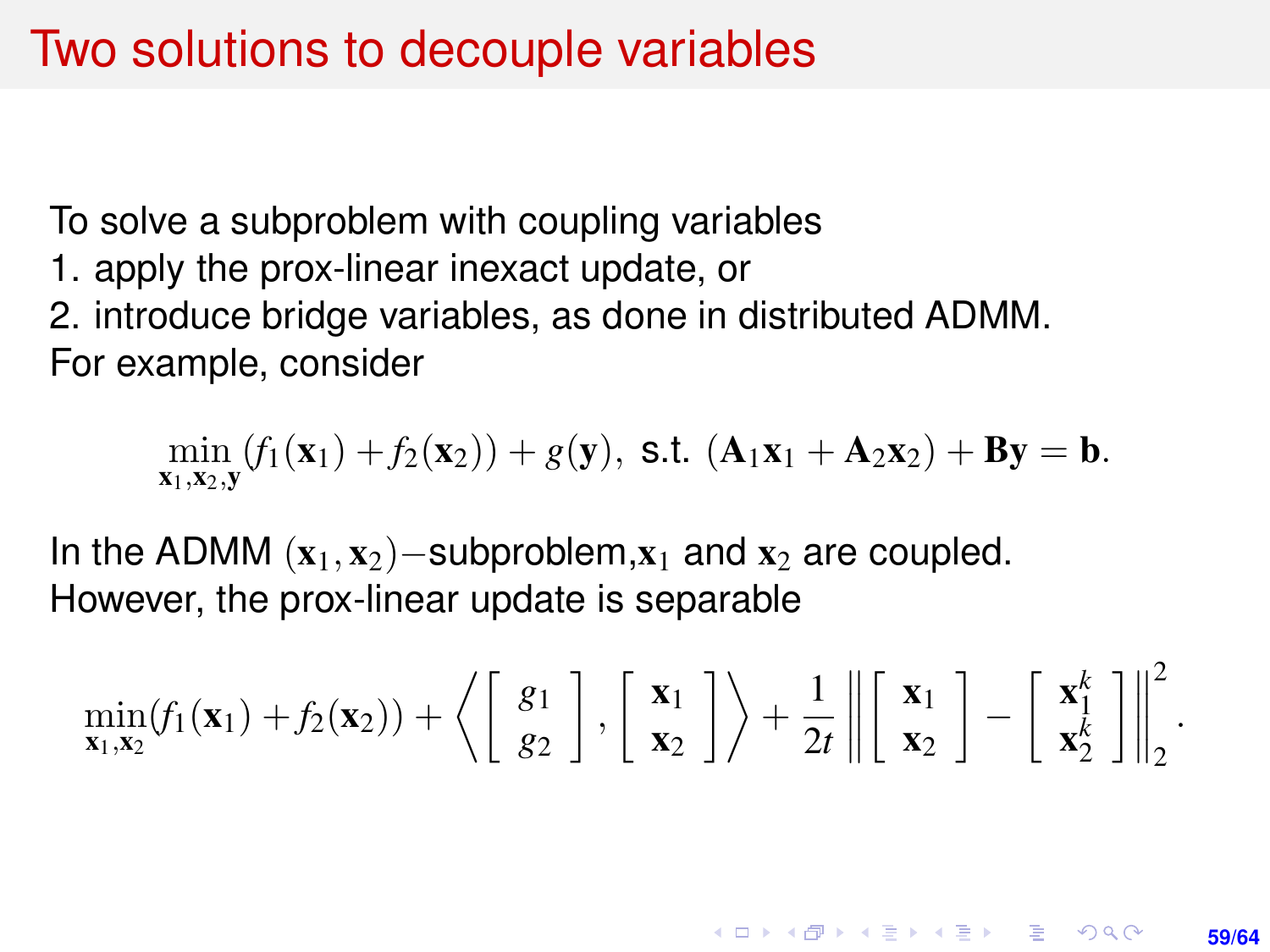# <span id="page-59-0"></span>**Outline**

### [Standard ADMM](#page-1-0)

- [Summary of convergence results](#page-7-0)
- [Variants of ADMM](#page-11-0)
- **[Examples](#page-17-0)**
- [Distributed ADMM](#page-30-0)
- 6 [Decentralized ADMM](#page-50-0)
- [ADMM with three or more blocks](#page-53-0)

### [Nonconvex problems](#page-59-0)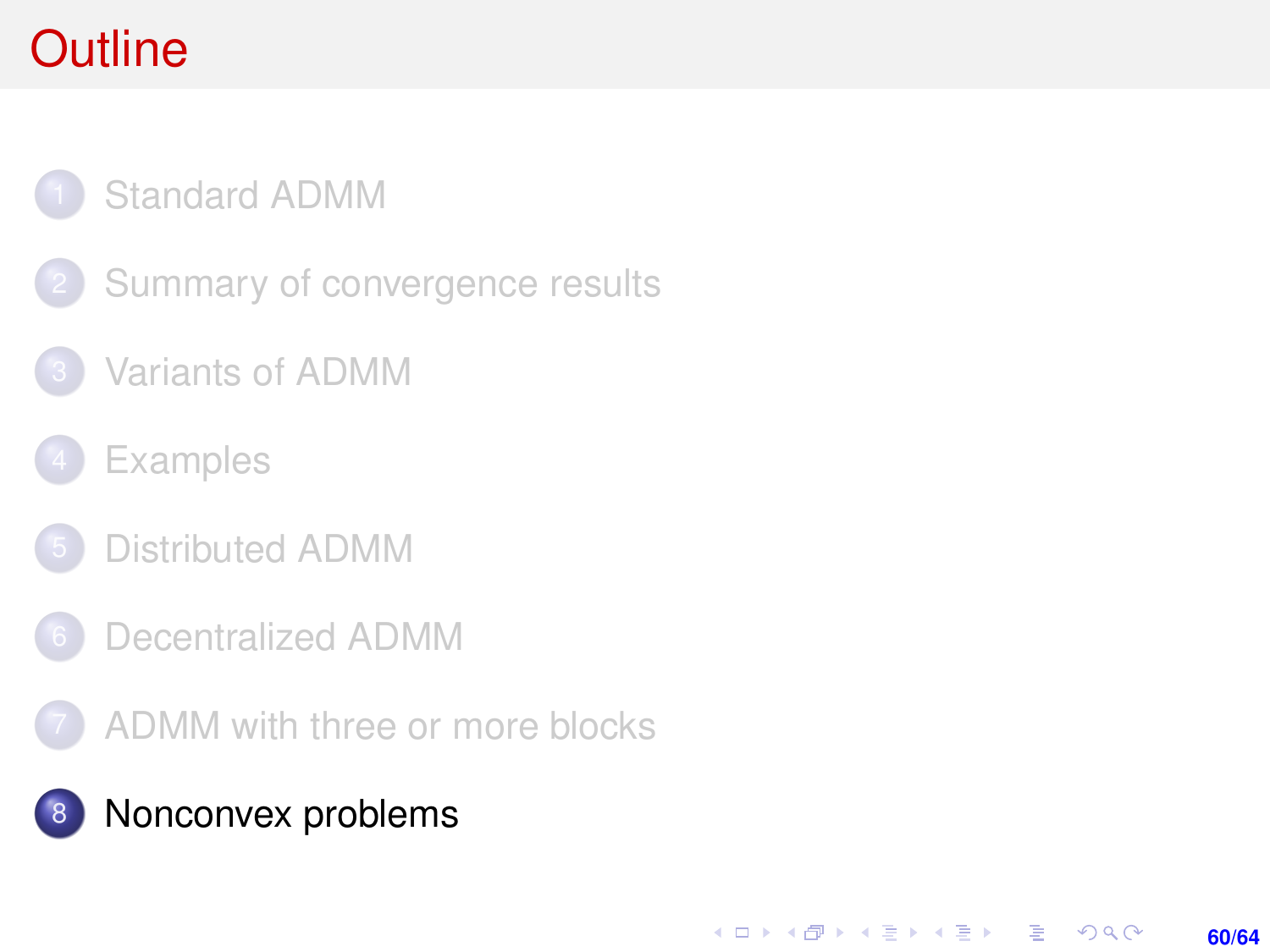### <span id="page-60-0"></span><sup>非</sup>凸约束问题

<sup>考</sup>虑如下约束优化问题:

min  $f(\mathbf{x}),$ *x s.t.*  $x \in \mathcal{S}$ ,

<sup>其</sup>中*f*是凸的,但是S是非凸的。可以将上述问题改写为:

 $\min_{\mathbf{x}} f(\mathbf{x}) + \mathbb{I}_{\mathcal{S}}(\mathbf{z}),$ *s.t.*  $x - z = 0$ .

交替方向乘子法产生如下迭代:

$$
\mathbf{x}^{k+1} = \underset{\mathbf{x}}{\operatorname{argmin}} \left( f(\mathbf{x}) + (\rho/2) ||\mathbf{x} - \mathbf{z}^k + \mathbf{u}^k||_2^2 \right),
$$
  
\n
$$
\mathbf{z}^{k+1} = \Pi_{\mathcal{S}}(\mathbf{x}^{k+1} + \mathbf{u}^k),
$$
  
\n
$$
\mathbf{u}^{k+1} = \mathbf{u}^k + (\mathbf{x}^{k+1} - \mathbf{z}^{k+1})
$$

**61/64** <sup>其</sup>中,ΠS(*z*)是将*z*投影到集合S中。因为*f*是凸的,[所](#page-63-0)以上述*x*-极小<sup>化</sup> 步是凸问题,但是z-极小化步是向一个[非](#page-59-0)凸[集](#page-59-0)[合](#page-60-0)[的](#page-0-0)[投](#page-63-0)[影](#page-0-0)[。](#page-63-0)。。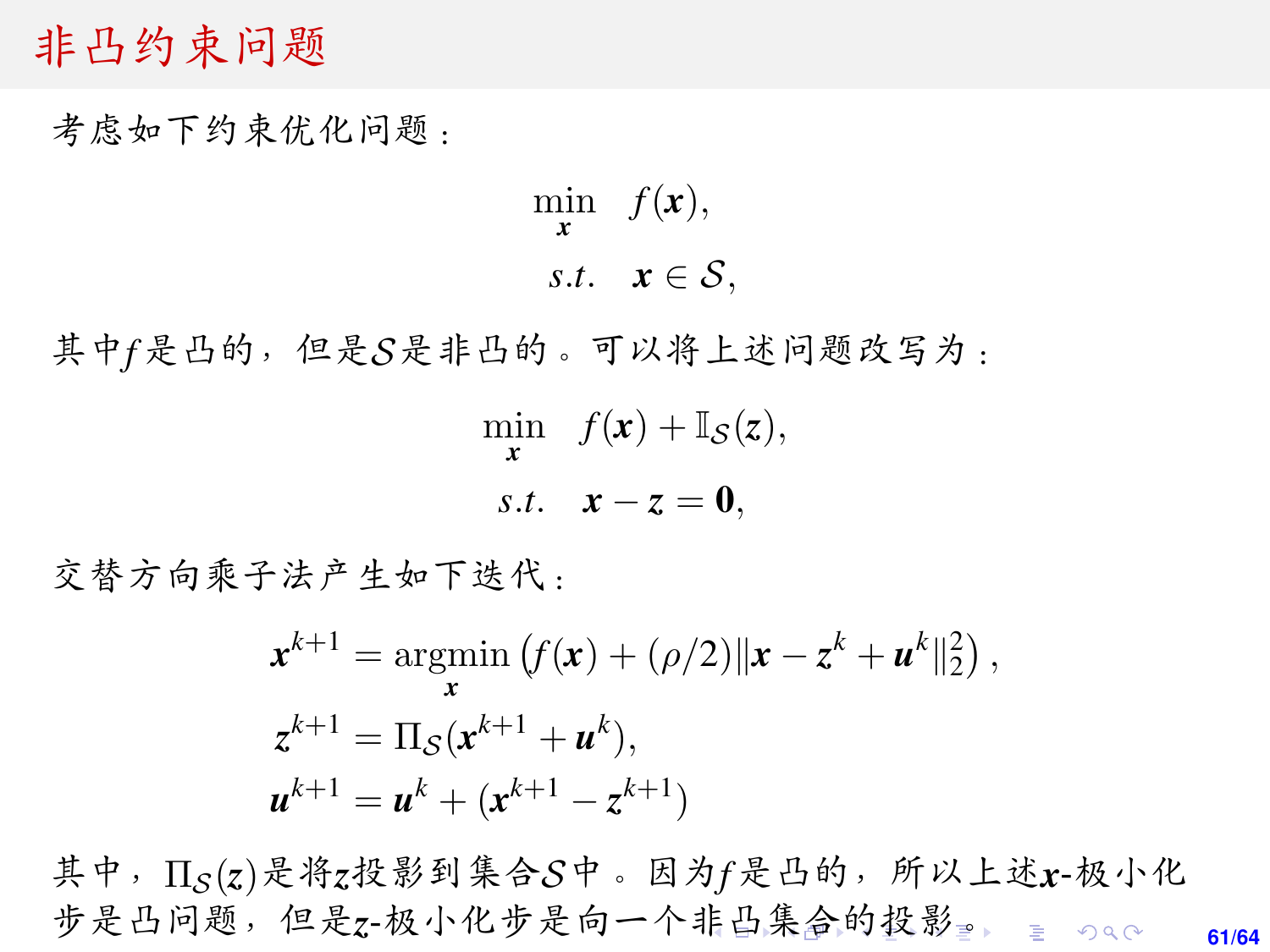### <span id="page-61-0"></span><sup>非</sup>凸约束问题

<sup>一</sup>般来说,这种投影很难计算,但是在下面列出的这些特殊情形中<sup>可</sup> 以精确求解。

● 基数:如果S = { $x|card(x) \le c$ }, 其中*card*( $v$ )表示非零元素的数 目, 那么Π<sub>S</sub>(v)保持前c大的元素不变, 其他元素变为0。 <sup>例</sup>如回归选择(也叫特征选择)问题:

$$
\min_{\mathbf{x}} \quad \|\mathbf{A}\mathbf{x} - \mathbf{b}\|_{2}^{2},
$$
  
s.t.  $\operatorname{card}(\mathbf{x}) \leq c$ .

- 秩:如果S是秩为*c*的矩阵的集合,那么*card*(*V*)可以通过对*V*做奇 异值分解,  $V = \sum_i \sigma_i u_i u_i^T$ , 然后保留前*c*大的奇异值及奇异向量,<br>即Πρ(V) - Γ<sup>ι</sup> συμ<sup>Τ</sup>ι  $\mathbb{E} \prod_{i=1}^{n} \sigma_i \mathbf{u}_i \mathbf{u}_i^T$
- **○** 布尔约束:如果S = { $x|x_i \in \{0,1\}$ },那么 $\Pi_S(v)$ 就是简单地把每 个元素变为0和1中离它更近的数。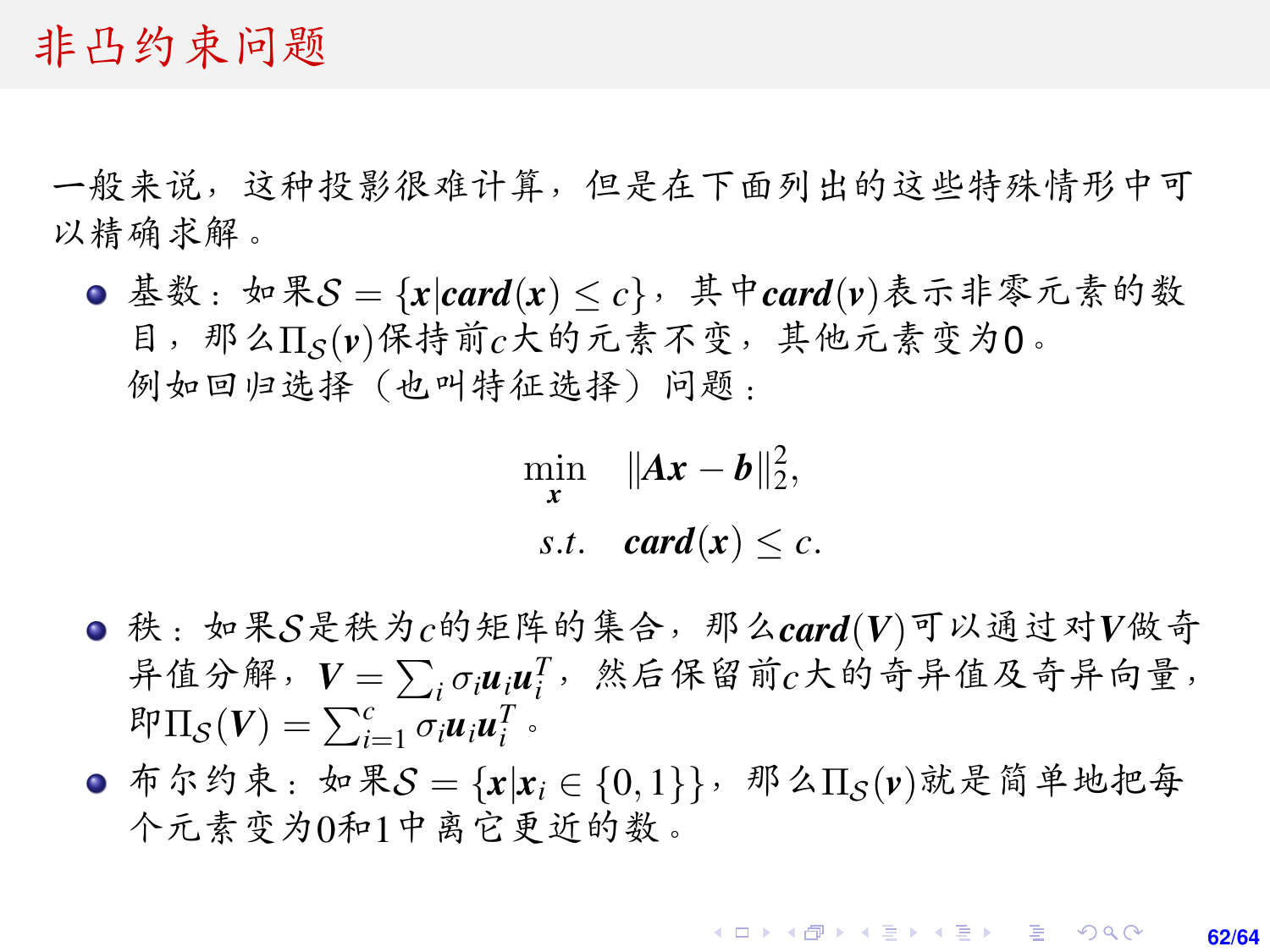### 非负矩阵分解和补全

非负矩阵分解和补全问题可以写成如下形式:

 $\min_{X,Y}$   $\|\mathcal{P}_{\Omega}(XY - M)\|_F^2$ ,

*s*.*t*.  $X_{ii} \ge 0, Y_{ii} \ge 0, \forall i, j$ ,

其中,Ω表示矩阵M中的已知元素的下标集合, PΩ(A)表示得到一个新 的矩阵A',其下标在集合Ω中的所对应的元素等于矩阵A的对应元素,<br>其下标不在集合Ω中的所对应的元素为Ω。注意到,这个问题是非凸 <sup>其</sup>下标不在集合Ω中的所对应的元素为0。注意到,这个问题是非<sup>凸</sup> 的。

为了利用交替方向乘子法的优势,我们考虑如下的等价形式:

$$
\min_{\boldsymbol{U}, \boldsymbol{V}, \boldsymbol{X}, \boldsymbol{Y}, \boldsymbol{Z}} \quad \frac{1}{2} \|\boldsymbol{X} \boldsymbol{Y} - \boldsymbol{Z} \|_{F}^{2},
$$
\n
$$
\text{s.t.} \quad \boldsymbol{X} = \boldsymbol{U}, \boldsymbol{Y} = \boldsymbol{V},
$$
\n
$$
\boldsymbol{U} \geq 0, \boldsymbol{V} \geq 0,
$$
\n
$$
\mathcal{P}_{\Omega}(\boldsymbol{Z} - \boldsymbol{M}) = 0.
$$

**KOD KARD KED KED DRA 63/64**